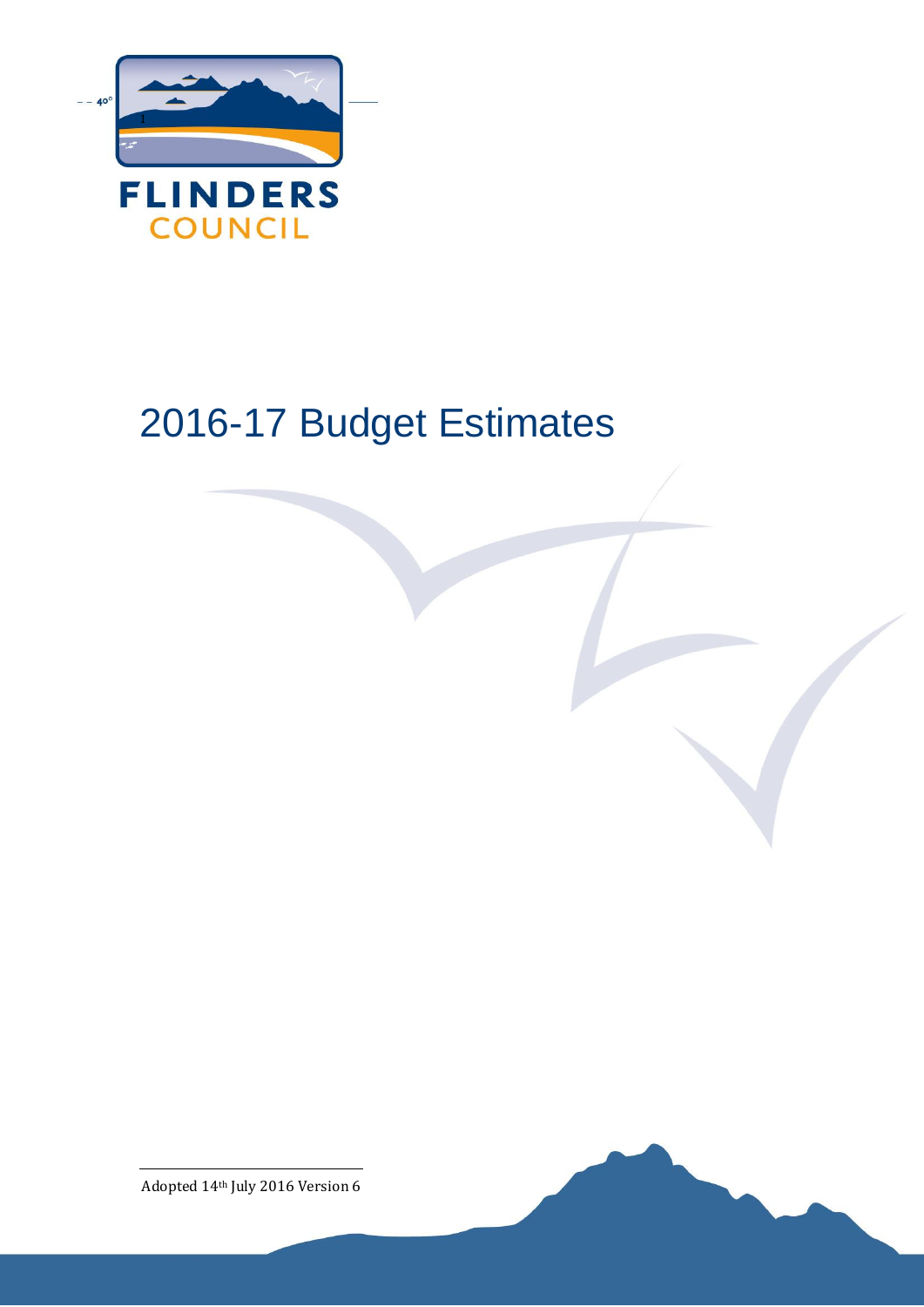## 1. Executive Summary

Under Section 82 of the *Local Government Act 1993* ("the Act "), Council is required to prepare Budget Estimates of the Council's revenue and expenditure for each financial year.

The Budget Estimates are to contain details of the following:-

- the estimated Revenue of the Council:
- the estimated Expenditure of the Council;
- the estimated Borrowings by the Council;
- the estimated Capital Works of the Council; and
- any other details required by the Minister.

In accordance with the Act the Budget Estimates must be adopted by 31 August each year, but cannot be adopted more than one (1) month before the start of the financial year to which they relate.

A high level long-term financial plan covering the period up to 10 years has been developed to assist Council in adopting Budget Estimates within the longer term prudent financial framework.

The key objective of the financial plan is financial sustainability in the medium to long term, while still achieving Council's strategic objectives as specified in the 2015 four year Strategic Plan.

The 2016-2017 Budget Estimates presented in this report have been developed through a rigorous process of consultation and review with Councillors and Council Officers. It is Council's opinion that the Budget Estimates are financially responsible, contribute to achievement of the operational objectives and support the strategies included in the Strategic Plan 2015. It is also forward looking in that it fits within a longer term framework which seeks to achieve financial sustainability in the medium to long term.

A key influencing factor in the development of the 2016-17 Budget Estimates in line with the rebuild of the Council long term financial plan, has highlighted the significant challenges Council faces in relation to asset renewals and financial sustainability and the need to invest in vital asset renewal in particular and infrastructure development projects and programs. The delivery of these projects will have a short term impact on the operating position of Council but with strong cash reserves prudent investment into asset renewal and development is required to secure the ongoing sustainability of these assets

The 2016-2017 Budget Estimates forecast an operating deficit of \$325,467 after generating rate and charges revenue of \$1,654,648 and Operating Grants contributions of \$2,026,703.

Council's financial position continues to be challenged by a static rate base that constraints the ability to generate own source revenue and low interest rate returns. The ongoing growth in the regulatory compliance costs will have further negative impacts on the financial sustainability of Council in the year ahead.

It is necessary for Council to obtain future revenue growth whilst containing costs in order to achieve a breakeven operating position in the long term. The development of a new investment strategy and strategic plan are actions designed to stimulate increases in long term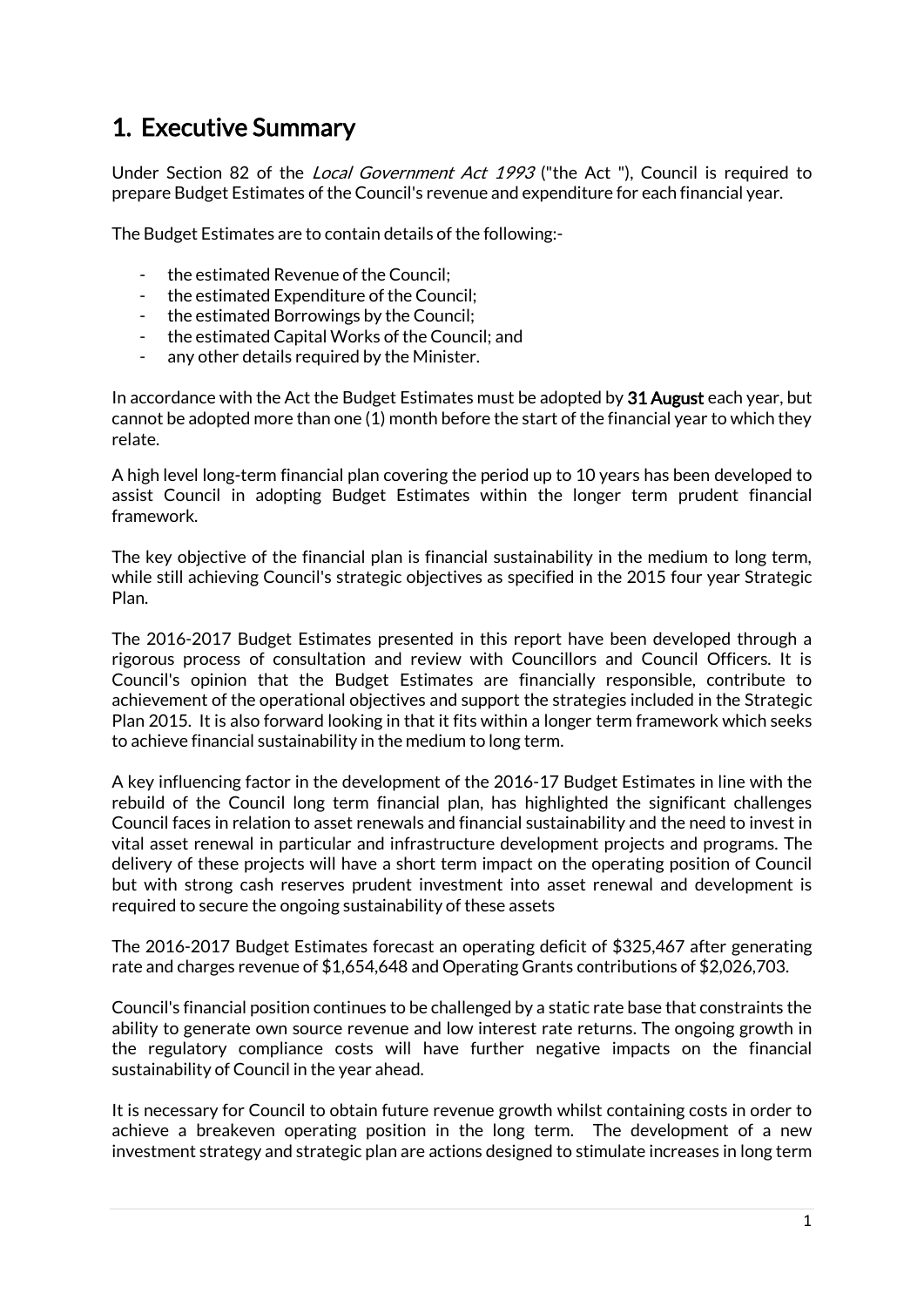revenue opportunities while also balancing service standards to an affordable level within the existing financial constraints that are evident.

The total Capital Works Program will be \$2,593,982 and any carried forward projects are fully funded within the 2016-17 Budget Estimates. Of the \$2,593,982 of capital funding, \$186,492 will come from external grants and contributions and the balance from working capital.

The Capital Works Program has been set and prioritised based on a process of consultation that has enabled Council to assess needs and develop sound project management business cases for each individual project. A program of this size can only be sustained beyond 2016- 2017 with external funding or contributions.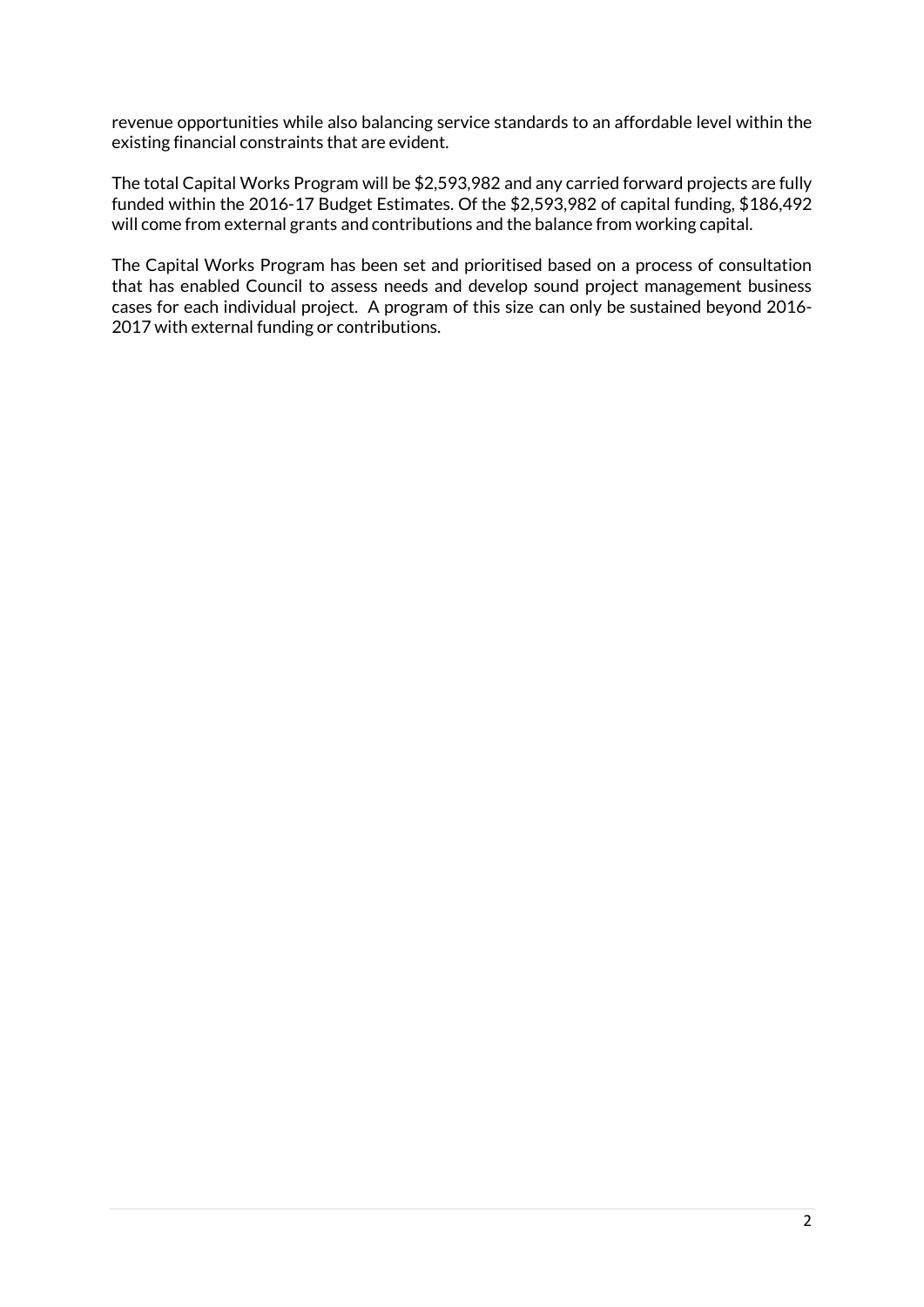## 2. Budget Estimates Overview

This section describes how the Budget Estimates are linked to the achievements of the Annual Plan within an overall planning framework. This framework guides the Council in identifying community needs and aspirations over the long term, medium term (Strategic Plan) and short term (Annual Plan) and then holding itself accountable (Audited Financial Statements).

### 2.1 Strategic Planning Framework

The Budget Estimates have been developed within an overall planning framework, which guides the Council in identifying and meeting community needs and aspirations over the long term, converting these into medium term and short term objectives, strategies, initiatives, activities and resource requirements and then holding itself accountable by the audit of the Financial Statements.

The 2015 draft Strategic Plan summarises the key objectives, strategies and actions that Council plans to pursue over the next four (4) year period. The operational objectives form part of this Annual Plan and is framed within the context of the draft Strategic Plan. These objectives outline the operating environment, key initiatives/actions and resource requirements for each of Council's program areas. The operational objectives then form the basis for the Annual Budget Estimates.

|                   | <b>Long Term Financial Plan</b> |                                        |
|-------------------|---------------------------------|----------------------------------------|
|                   |                                 |                                        |
|                   |                                 | <b>Strategic Objectives</b>            |
| Medium Term       | <b>Strategic Plan</b>           | Strategies                             |
| Planning          |                                 | Strategic Indicators                   |
|                   |                                 | Strategic Resource Plan                |
|                   |                                 |                                        |
|                   |                                 | <b>Financial Statements</b>            |
| <b>Short Term</b> | <b>Annual Plan</b>              | Activities and Initiatives             |
| Planning          |                                 | Key Strategic Activities               |
|                   |                                 | Other Information                      |
|                   |                                 |                                        |
|                   |                                 | <b>Statement of Financial Position</b> |
| Accountability    | <b>Financial</b>                | Statement of Comprehensive Income      |
|                   | <b>Statements</b>               | Statement of Changes in Equity         |
|                   |                                 | <b>Statement of Cash Flows</b>         |

The diagram below depicts the Strategic Planning Framework of Council:-

## 2.2 Strategic Plan Outcomes

The Annual Plan includes the activities and initiatives to be funded that will contribute to achieving the strategic objectives specified in the 2015 Strategic Plan. It identifies both the physical and financial resources required to undertake these activities and initiatives. The Budget Estimates convert these resource requirements into financial terms to allow Council to make fully informed decisions when allocating scarce resources.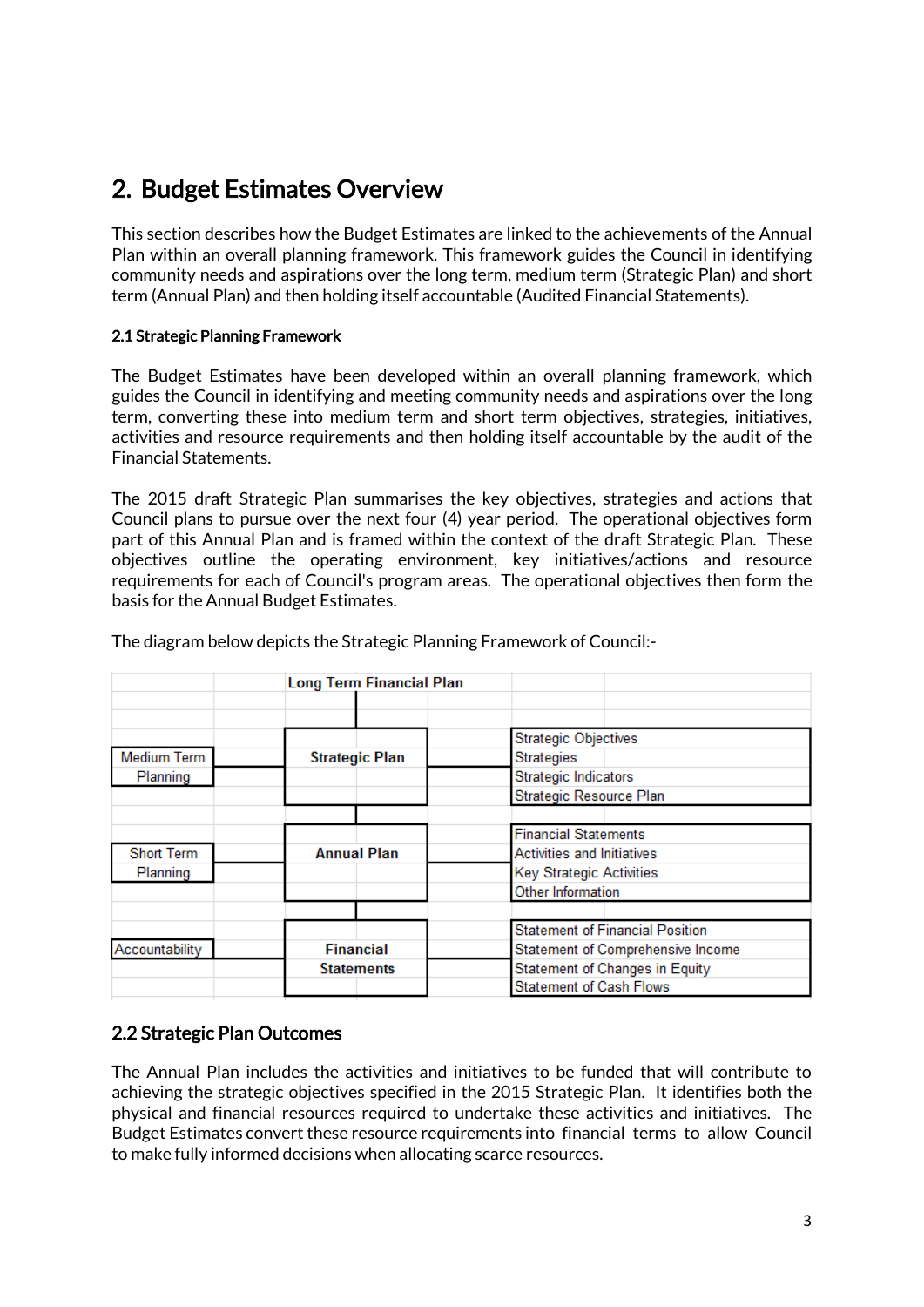## 2.3 Budget Estimates Preparation

Under Section 82 of the Local Government Act 1993, Council is required to prepare and adopt Budget Estimates for each financial year. The Estimates are required to include estimated revenue, expenditure, borrowings, capital works and any other detail required by the Minister.

The first step in the Budget Estimates process is for the Council Officers to prepare a first draft of the Budget Estimates in accordance with the Local Government Act 1993 and submit the draft to Council for discussion, amendment and eventual adoption. Workshops are held with Council to discuss and refine the document. The Budget Estimates must be adopted by 31 August each year but not more than one (1) month before the start of the relevant financial year.

The 2016-2017 Budget Estimates, are for the financial year 1 July 2016 to 30 June 2017 and are prepared in accordance with the Local Government Act 1993. The Budget Estimates include an Estimated Income Statement, Estimated Capital Works Program and Rates Resolution.

These statements have been prepared for the year ended 30 June 2017 in accordance with applicable Australian Accounting Standards, other mandatory professional reporting requirements and the Local Government Act 1993. They also include detailed information about the rates and charges to be levied, the Capital Works Program to be undertaken and other financial information the Council requires in order to make an informed decision about the adoption of the Budget Estimates.

The Budget Estimates include consideration of a number of long term strategies to assist Council in considering these Estimates in a proper financial management context. These include the Rating Strategy (Sections 1.1 & 2) and Capital Works Program (Section 6).

### 2.4 Budget Estimates Process

The key dates for the 2016-17 Budget Estimates process are summarised below:

| <b>Budget Estimates Process</b>                          | <b>Month</b> |
|----------------------------------------------------------|--------------|
| 1. Commence drafting estimates & operational objectives. | April        |
| 2. Workshops with Council.                               | May/June     |
| Budget estimates adopted by Council.<br>3.               | July         |
| 4. Advertise new Rates and Charges within 21 days.       | July         |
| 5. Provide copies to listed persons and organisations.   | July         |
| <b>Public Display</b><br>6.                              | July         |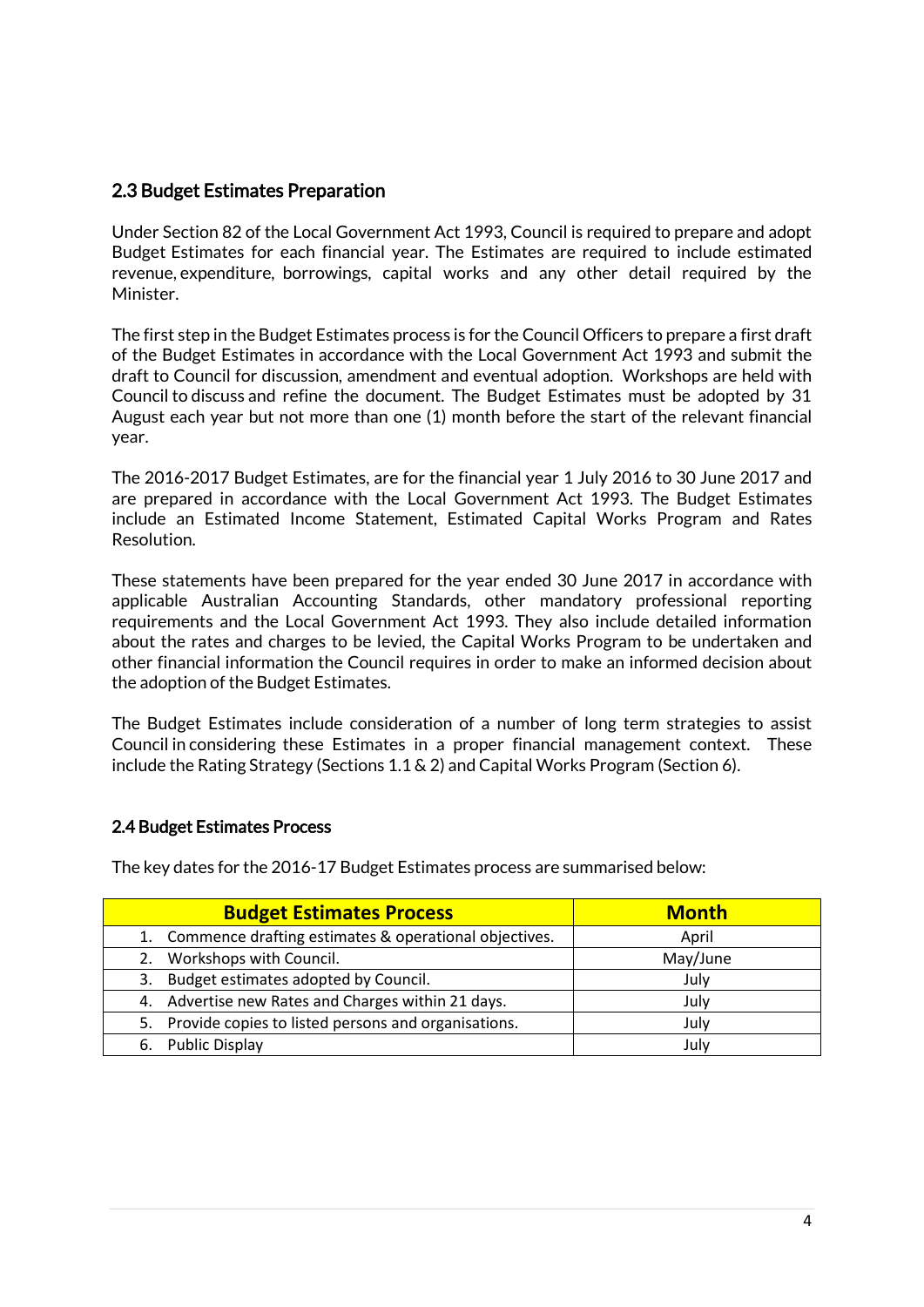## 2.5 Budget Estimates Influences

### 2.5.1 External Influences

In preparing the 2016-2017 Budget Estimates a number of external influences likely to impact significantly on the services delivered by Council have been taken into considerations. These include:-

- Tasmanian Council Cost Index set at 1.87%.
- Feedback from Treasury indicates State Grants Commission funding will remain static.
- Prevailing economic conditions, which will affect interest rates relating to both borrowings and investments.
- Continued growth in regulatory compliance costs.
- Ongoing Asset replacements and upgrades.
- Amendments to the *Local Government Act 1933* so that all Tasmanian Councils must have an adopted Long-Term Financial Management Plan and an Asset Management Plan, Strategy & Policy and Audit Panel in place.

### 2.5.2 Rates Revenue

Council has chosen to increase the rate in the dollar in 2016-17, from 9.4704 to 9.6598 which is a two percent increase.

Council uses one common general rate which applies to all property owners regardless of the property classification. Due to the number of supplementary valuation processed in the 2015/16 financial year, there has been an increase in the number of properties hitting the minimum rate. As a result, the minimum rate has been reduced to \$425 from \$435 in line with the Local Government Act requirements.

Increasing the rates annually by CPI will continue to produce an annual operating deficit. In order to achieve long term financial sustainability, an annual CPI increase will not have the desired impact.

## 2.5.3 Internal Influences

The current Flinders Council Enterprise Agreement 2013 ceases in October 2016 with negotiations commencing in July. There have been no adjustments to wages and salaries until negotiations are finalised in a new Enterprise Agreement.

## 2.5.4 Depreciation

Depreciation is an annual expense in accordance with Australian Accounting Standards which has a substantial impact on Council's Operating Surplus/Deficit.

Depreciation is the difference between the value of the Council's assets at the beginning of a stipulated period and the end. If no maintenance is performed on assets they have a finite life. That is they will depreciate over time and their value will decrease. With ongoing maintenance the life of these assets is extended. For some assets, if components are renewed on a regular basis the life can be further extended.

It is recommended that an amount be spent on renewing or replacing asset components equivalent to depreciation expense. This would ensure their value is maintained.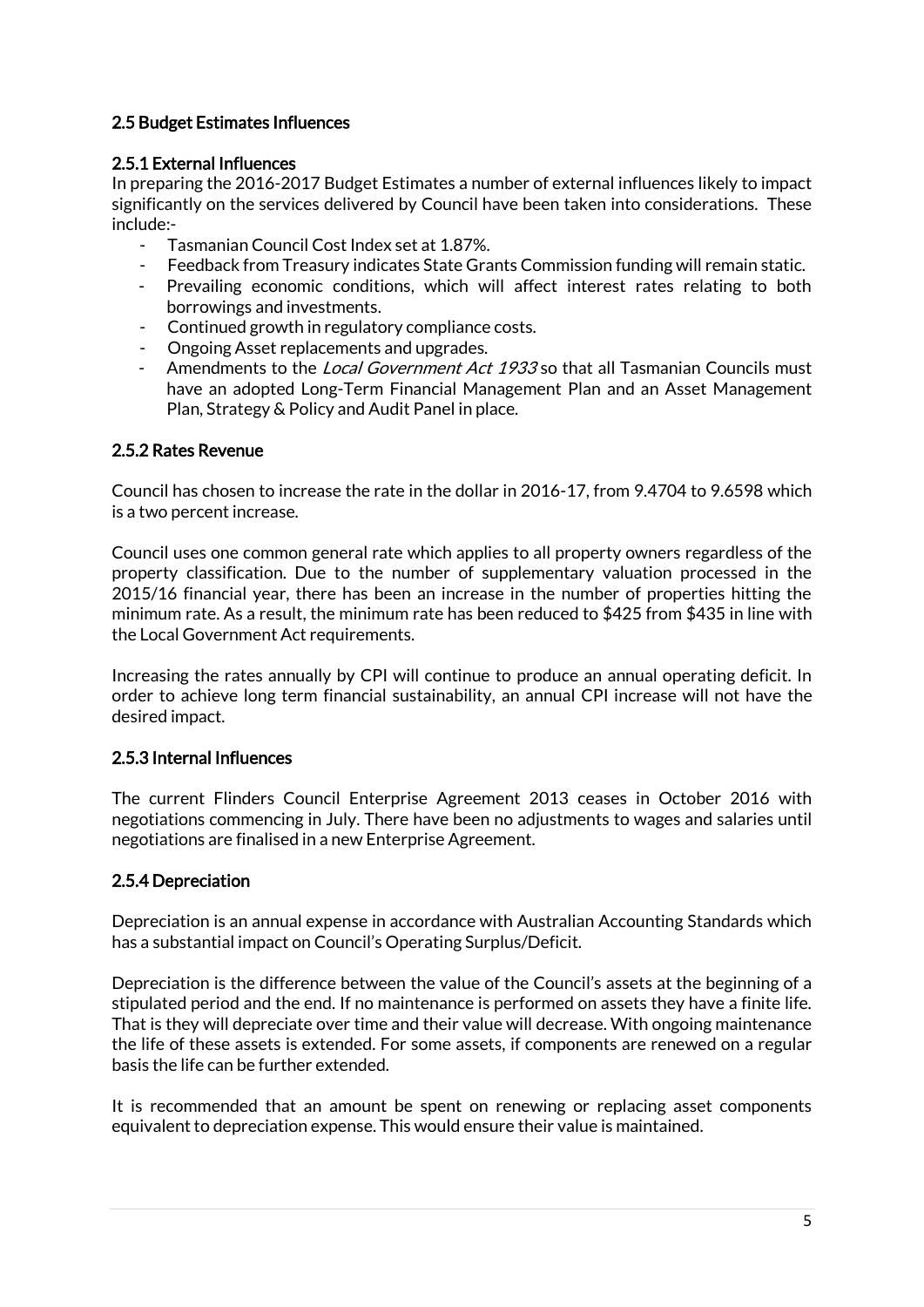## 2.6 Budget Estimates Principles

In response to these influences, Council Officers prepared Budget Estimates based on the following principles:-

- Grants to be based on confirmed funding levels;
- New revenue sources to be identified where possible;
- Service levels to be maintained at 2016-2017 levels with an aim to use less resources with an emphasis on innovation and efficiency;
- New initiatives or projects which are not cost neutral to be justified through a business case;
- Real savings in expenditure and increases in revenue identified in 2015-2016 to be preserved;
- Operating revenue and expenses arising from incomplete 2015-2016 Capital Works Projects to be included; and
- An two percent increase in the 2016/17 rates.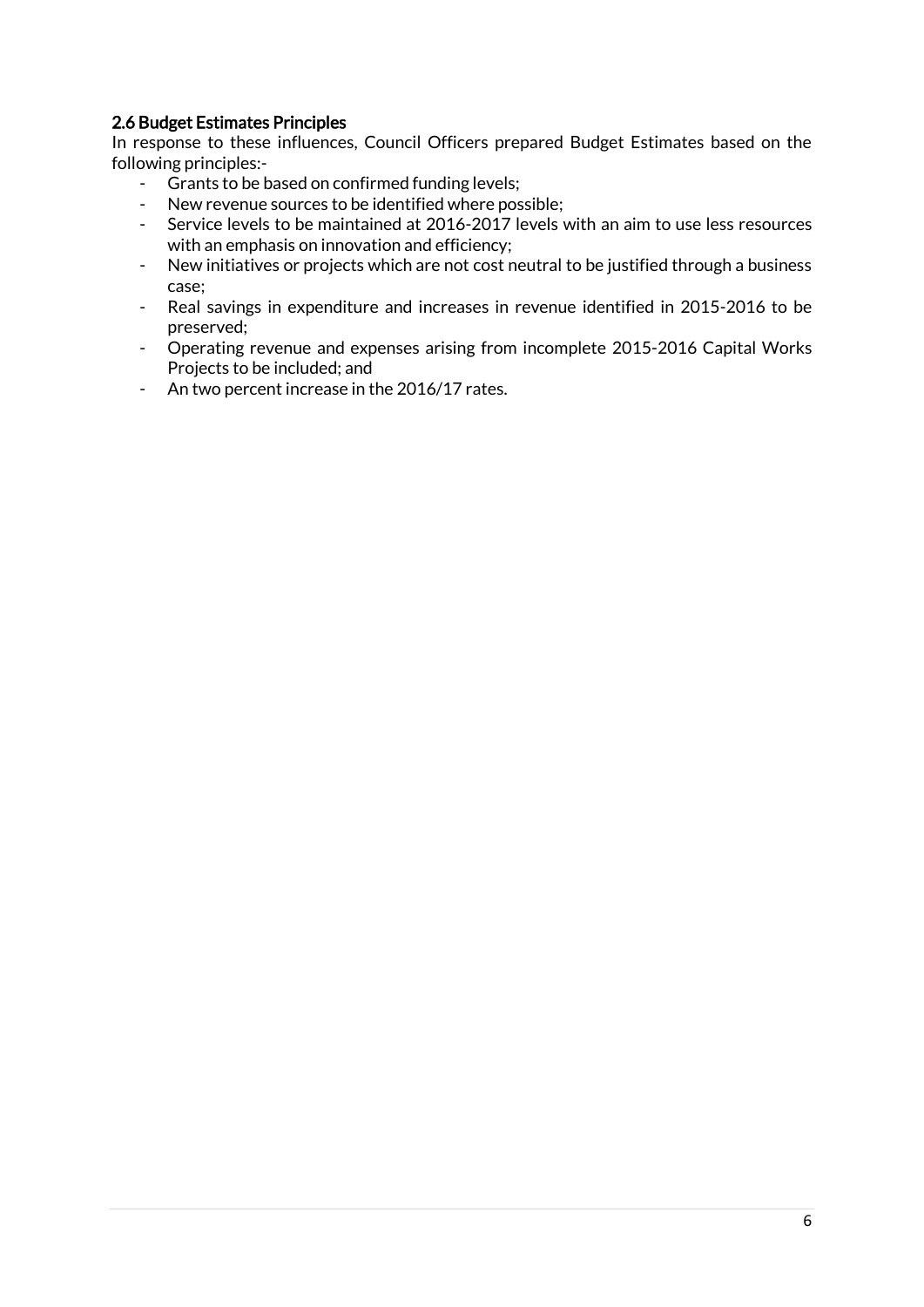## 3. 2016-17 FINANCIAL BUDGET OVERVIEW

### Where does the money come from?

Flinders Council's cash funding originates from a range of sources with the majority generated from Rates at 32%, Operating Grants at 39% and User Charges at 16%.



Capital and Operating Grants and contributions are forecast to total 43% of cash funding and this revenue assists Council in delivering a variety of capital programs and various operational maintenance activities. Additionally, User Charges from the issue of permits, landing fees and passenger taxes, consideration of applications and private works contribute approximately 16% of funds.

## Where does the money go?

In 2016-17, 24% of the budget has been allocated towards materials and supplies needed to support the Flinders Community and 27% towards depreciation which allows Council to carry out the annual Capital Works Program. A further 39% is required for Council employees to carry out Council activities, services and programs.

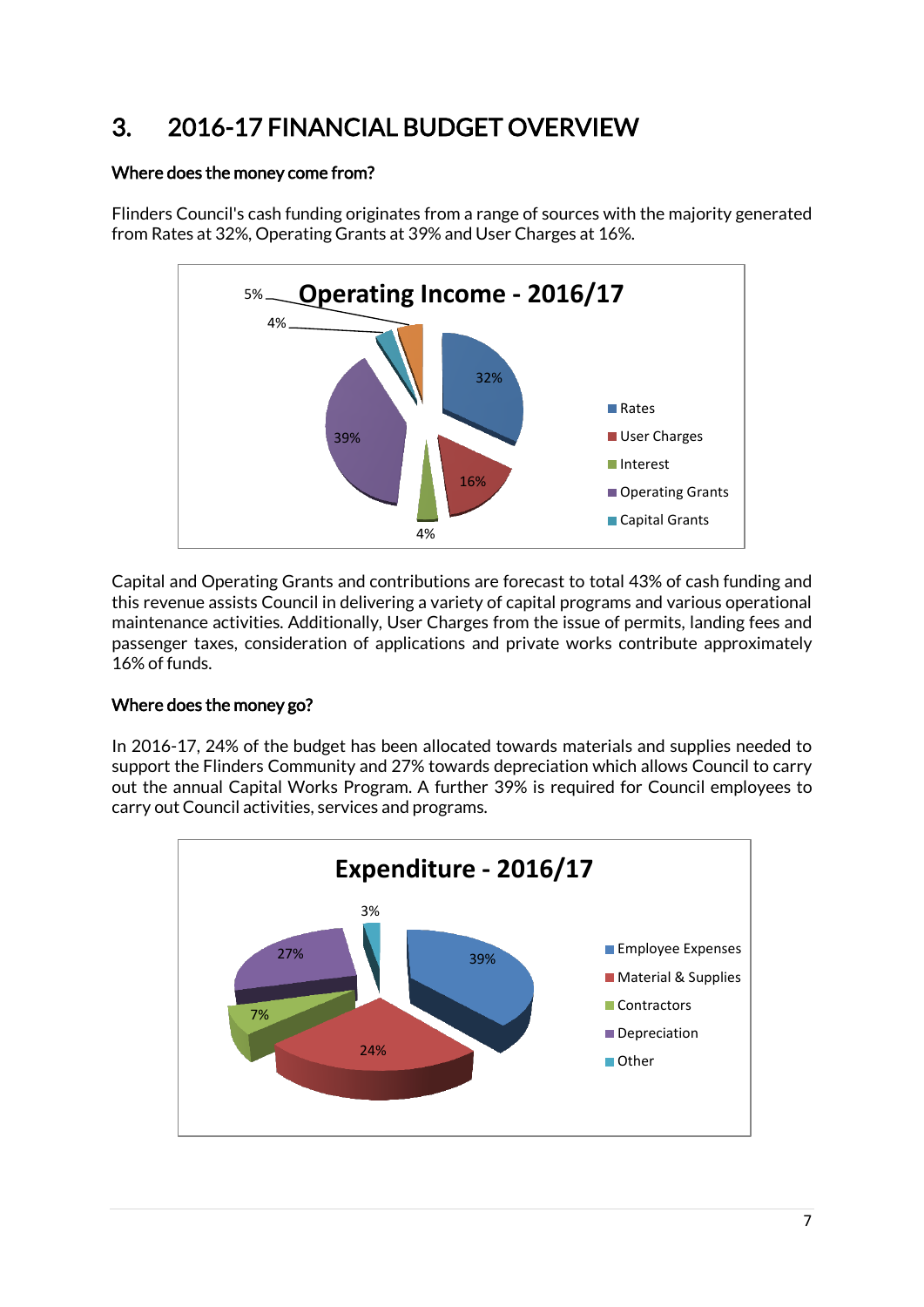## Financial Position

The following graph shows the level of Income and Expenditure over the past eight years. The recurring trend reflects the cyclical nature at an expenditure level of asset investment and renewal cycles. Council has in the past three years invested heavily in asset planning, renewals and new works.



The Underlying Surplus Ratio highlights that the cost of services provided to the community exceeds revenue generated. Negative indicators show the percentage increase in total rates that would be required to achieve a breakeven operating result.

As the graph depicts, the underlying surplus ratio has improved in accordance with the 2015- 16 Budget Estimates.

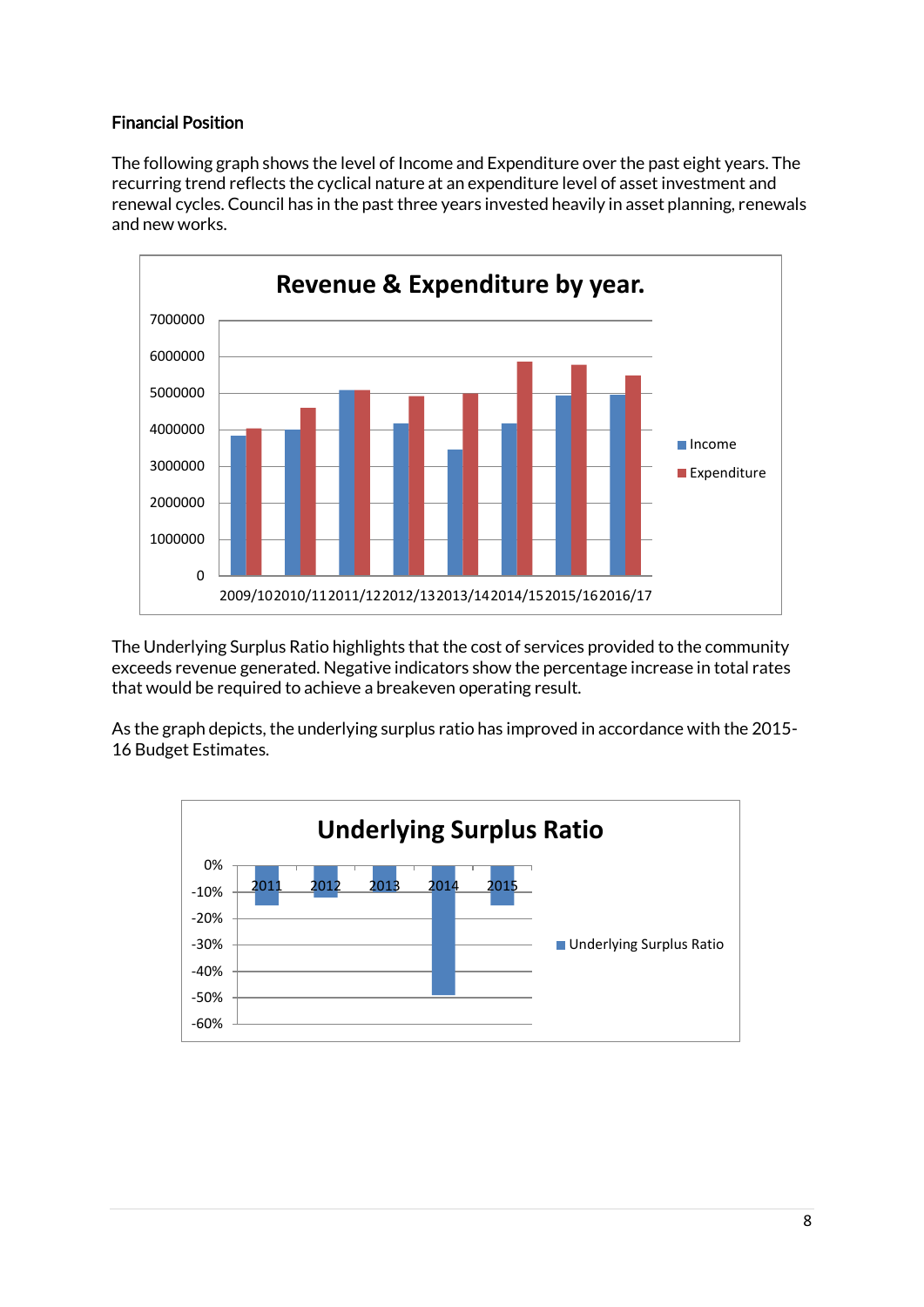## 3.1.1 Capital Grants and Contributions

Capital grants and contributions include monies received from State, Federal and other sources for the purpose of funding the Capital Works Program.



### 3.1.2 Reserve Cash and Investments

The council has significant cash reserves, which it is currently using to fund its annual Capital Works Plan.

### 3.1.3 Working Capital

In addition to reserve investments Council also has uncommitted cash and investments which represent working capital and funds preserved from the previous year.

## 3.2 Loan Funds

Council has a loan of \$682,609 as at 30 June 2016. The term of the loan is for ten years with the loan ending in 2025.

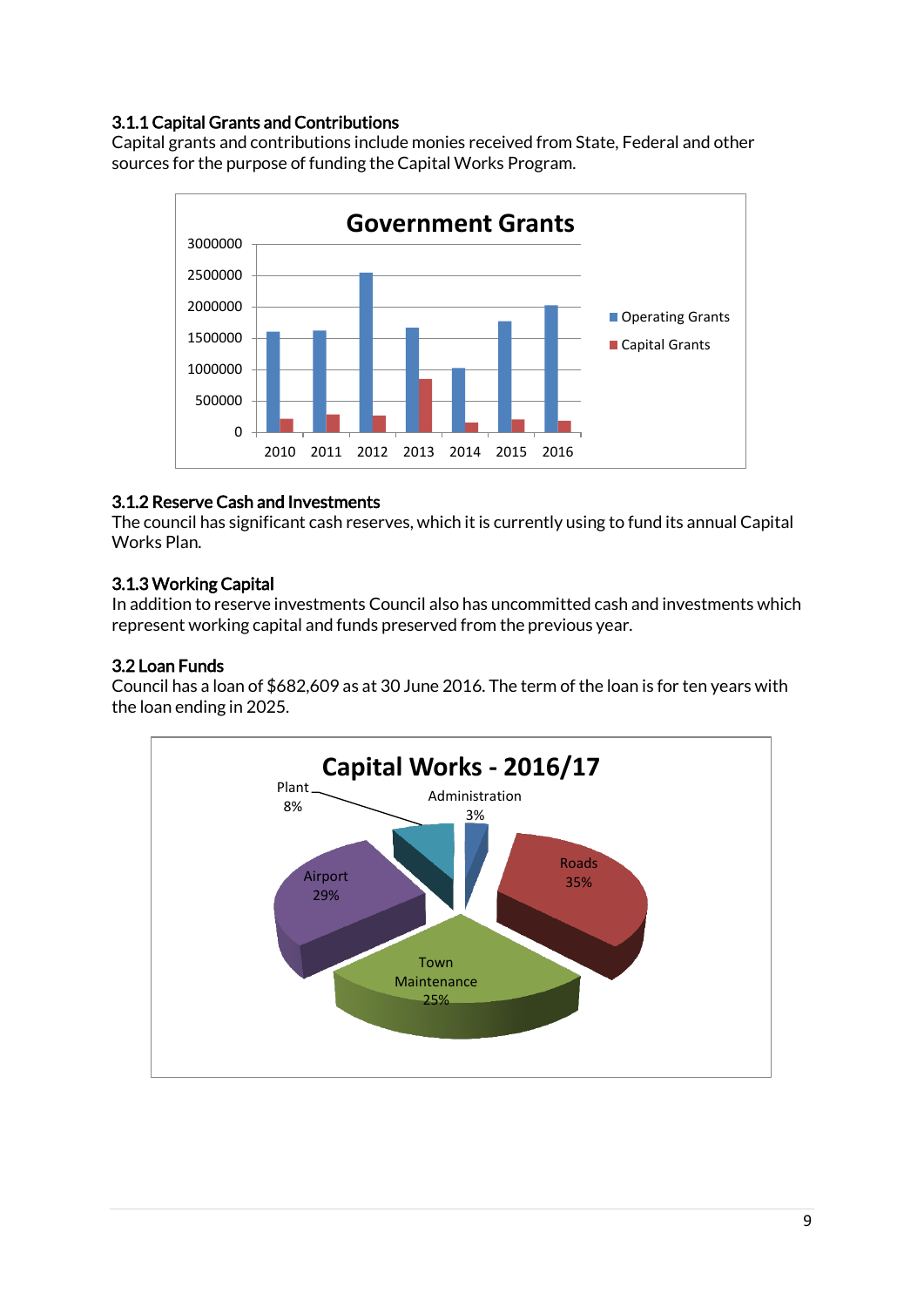## 3.3 Asset Renewal Funding Ratio

The following graph highlights that the Council has the capacity to fund asset renewals as required.



### 3.4 Asset Sustainability Ratio

The Asset Sustainability Ratio highlights the extent to which Council is maintaining operating capacity through renewal of its existing asset base.

Council has been able to commence the resealing program due to the purchase of a bitumen truck along with the aggregate required to complete the work. The extensive works on the roads have improved the sustainability ratio percentage.

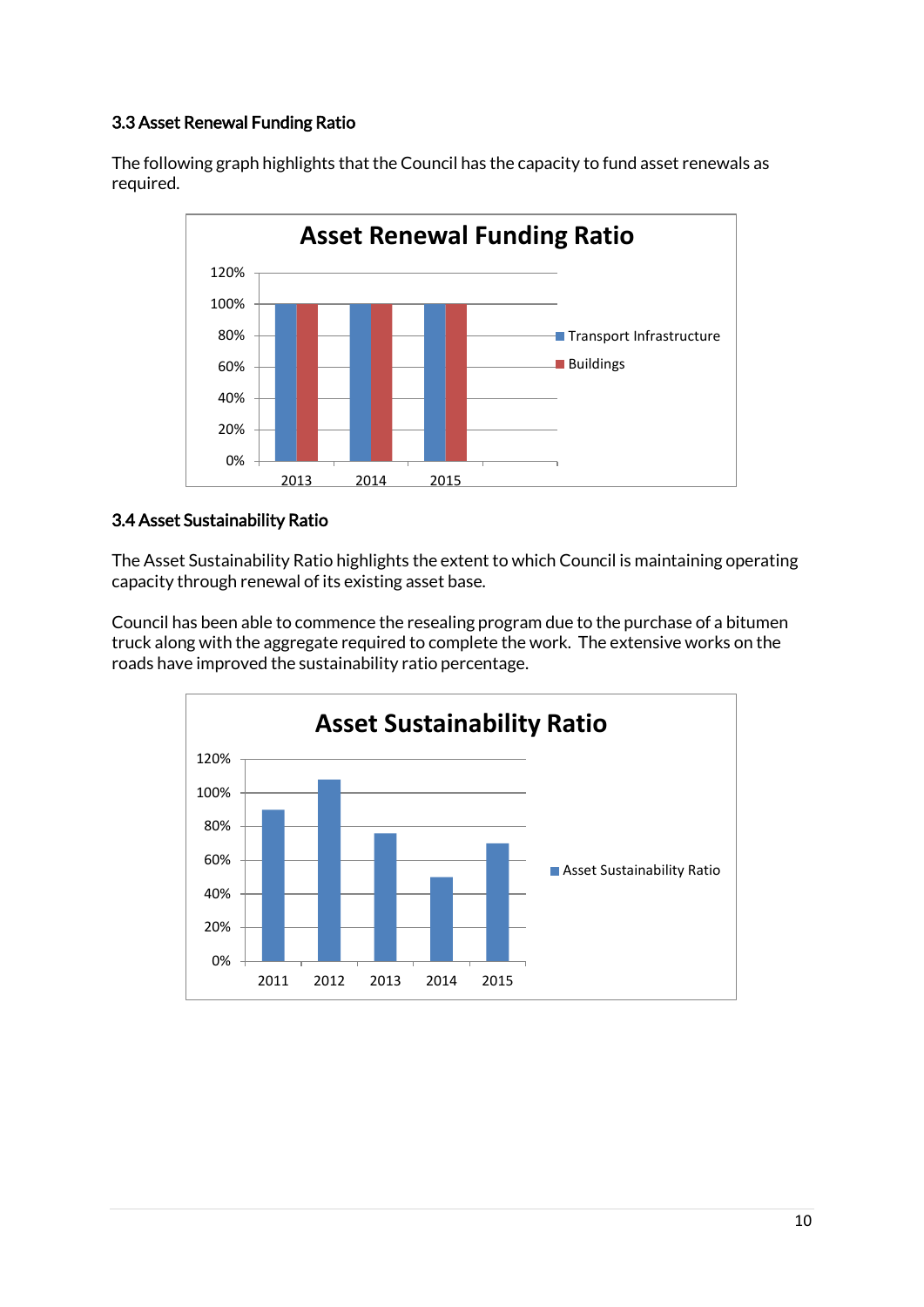# **Contents**

### **Annual Budget**

| 1.1              | Rates Comparison - 2 percent |    |
|------------------|------------------------------|----|
| 1.2              | Rates Comparison - 3 percent | 4  |
| 1.3              | Rates Comparison - 5 percent | 6  |
| 2                | <b>Rates History</b>         | 8  |
| 3                | Reserves                     | 9  |
| 4                | Income Statement             | 10 |
| 5                | Overall Budget               | 11 |
| 6                | Capital                      | 14 |
| <b>Schedules</b> |                              |    |
|                  | 2016-17 Fees & Charges       | 33 |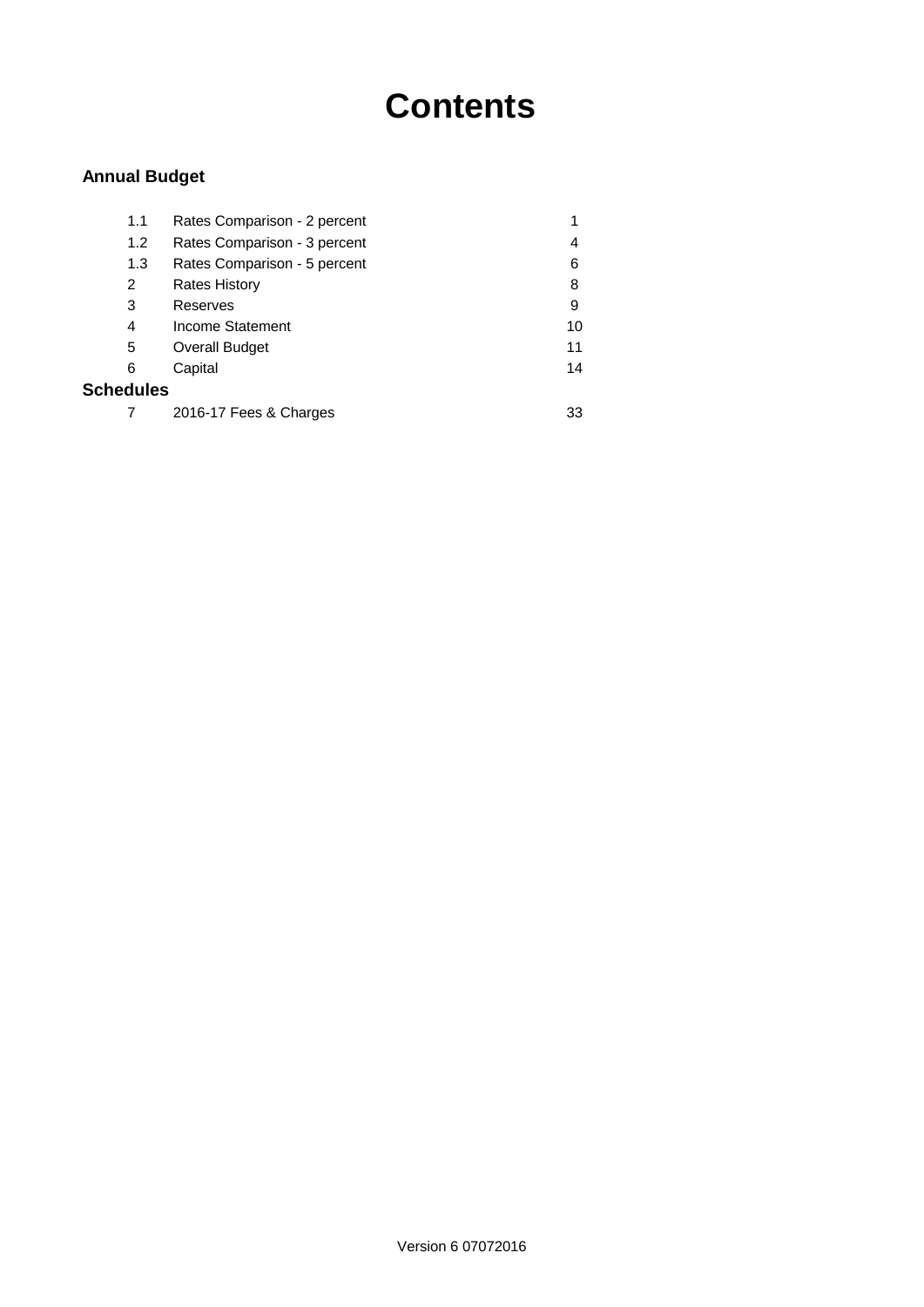## **1.1 Rates Comparison 2% 9.659808 cents \$425.00 min**

|                    | <b>General</b>   |                  |                   |                      |                  | <b>Overall %</b>   | Overall \$            |
|--------------------|------------------|------------------|-------------------|----------------------|------------------|--------------------|-----------------------|
|                    | Rate             | <b>Fire Levy</b> | <b>Waste Levy</b> | <b>Discount</b>      | <b>TOTAL</b>     |                    | Difference Difference |
|                    |                  |                  |                   |                      |                  |                    |                       |
| 2006/07            | 597.64           | 30.00            | 85.00             | $-19.05$             | 693.59           |                    |                       |
| 2007/08            | 615.48           | 31.00            | 50.00             | $-18.95$             | 677.53           | $-2.32%$           |                       |
| 2008/09            | 640.46           | 32.02            | 70.00             | $-20.09$             | 722.39           | 6.62%              |                       |
| 2009/10            | 671.68           | 33.00            | 96.00             | $-16.01$             | 784.67           | 8.62%              |                       |
| 2010/11            | 718.02           | 34.00            | 104.00            | $-17.12$             | 838.90           | 6.91%              |                       |
| 2011/12            | 758.67           | 35.00            | 116.50            | $-18.20$             | 891.97           | 6.33%              |                       |
| 2012/13            | 801.91           | 36.00            | 123.00            | $-19.22$             | 941.69           | 5.57%              |                       |
| 2013/14            | 841.41           | 36.00            | 140.00            | $-20.35$             | 997.06           | 5.88%              |                       |
| 2014/15            | 934.54           | 37.00            | 148.00            | $-22.39$             | 1,097.15         | 10.04%             |                       |
| 2015/16            | 934.54           | 38.00            | 152.00            | $-22.49$             | 1,102.05         | 0.45%              |                       |
| 2016/17            | 953.23           | 38.00            | 152.00            | $-22.86$             | 1,120.37         | 1.66%              | 18.32                 |
| 2006/07            | 726.28           | 30.00            | 85.00             | $-21.63$             | 819.65           |                    |                       |
| 2007/08            | 747.96           | 34.38            | 50.00             | $-21.67$             | 810.67           | $-1.10%$           |                       |
| 2008/09            | 778.31           | 38.92            | 70.00             | $-22.98$             | 864.25           | 6.61%              |                       |
| 2009/10            | 816.25           | 38.92            | 96.00             | $-19.02$             | 932.15           | 7.86%              |                       |
| 2010/11            | 872.58           | 38.92            | 104.00            | $-20.31$             | 995.19           | 6.76%              |                       |
| 2011/12            | 903.94           | 36.14            | 116.50            | $-21.13$             | 1,035.45         | 4.05%              |                       |
| 2012/13            | 955.47           | 37.20            | 123.00            | $-22.31$             | 1,093.36         | 5.59%              |                       |
| 2013/14            | 1,002.53         | 37.20            | 140.00            | $-23.59$             | 1,156.14         | 5.74%              |                       |
| 2014/15            | 1,113.72         | 39.05            | 148.00            | $-26.02$             | 1,274.76         | 10.26%             |                       |
| 2015/16            | 1,113.72         | 40.02            | 152.00            | $-26.11$             | 1,279.63         | 0.38%              |                       |
| 2016/17            | 1,135.99         | 38.76            | 152.00            | $-26.54$             | 1,300.22         | 1.61%              | 20.59                 |
| 2006/07            | 200.00           | 30.00            | 85.00             | $-6.30$              | 308.70           |                    |                       |
| 2007/08            | 250.00           | 31.00            | 50.00             | $-6.62$              | 324.38           | 5.08%              |                       |
| 2008/09            | 300.00           | 32.00            | 70.00             | $-8.04$              | 393.96           | 21.45%             |                       |
| 2009/10            | 350.00           | 33.00            | 96.00             | $-9.58$              | 469.42           | 19.15%             |                       |
| 2010/11            | 400.00           | 34.00            | 104.00            | $-10.76$             | 527.24           | 12.32%             |                       |
| 2011/12            | 450.00           | 35.00<br>36.00   | 116.50            | $-12.03$             | 589.47           | 11.80%<br>$-7.07%$ |                       |
| 2012/13            | 400.00           | 36.00            | 123.00            | $-11.18$             | 547.82           |                    |                       |
| 2013/14<br>2014/15 | 375.00<br>385.00 | 37.00            | 140.00<br>148.00  | $-11.02$<br>$-11.40$ | 539.98<br>558.60 | $-1.43%$<br>3.45%  |                       |
| 2015/16            | 435.00           | 38.00            | 152.00            | $-12.50$             | 612.50           | 9.65%              |                       |
| 2016/17            | 425.00           | 38.00            | 152.00            | $-12.30$             | 602.70           | $-1.60%$           | $-9.80$               |
| 2006/07            | 455.60           |                  | 85.00             | $-7.87$              |                  |                    |                       |
| 2007/08            | 469.20           | 30.00<br>31.00   | 50.00             | $-6.87$              | 562.73<br>543.33 | $-3.45%$           |                       |
| 2008/09            | 488.24           | 32.00            | 70.00             | $-5.87$              | 584.37           | 7.55%              |                       |
| 2009/10            | 512.04           | 33.00            | 96.00             | $-12.82$             | 628.22           | 7.50%              |                       |
| 2010/11            | 547.37           | 34.00            | 104.00            | $-13.71$             | 671.66           | 7.43%              |                       |
| 2011/12            | 548.82           | 35.00            | 116.50            | $-14.01$             | 686.31           | 2.33%              |                       |
| 2012/13            | 580.11           | 36.00            | 123.00            | $-14.78$             | 724.33           | 5.54%              |                       |
| 2013/14            | 608.68           | 36.00            | 140.00            | $-15.69$             | 768.99           | 6.17%              |                       |
| 2014/15            | 676.18           | 37.00            | 148.00            | $-17.22$             | 843.96           | 9.75%              |                       |
| 2015/16            | 676.19           | 38.00            | 152.00            | $-17.32$             | 848.87           | 0.58%              |                       |
| 2016/17            | 689.71           | 38.00            | 152.00            | $-17.59$             | 862.12           | 1.56%              | 13.25                 |
| 2006/07            | 549.40           | 30.00            | 85.00             | $-13.29$             | 651.11           |                    |                       |
| 2007/08            | 565.80           | 31.00            | 50.00             | $-12.94$             | 633.86           | $-2.65%$           |                       |
| 2008/09            | 588.76           | 32.00            | 70.00             | $-13.82$             | 676.94           | 6.80%              |                       |
| 2009/10            | 617.46           | 33.00            | 96.00             | $-14.93$             | 731.53           | 8.06%              |                       |
| 2010/11            | 660.07           | 34.00            | 104.00            | $-15.96$             | 782.11           | 7.47%              |                       |
| 2011/12            | 807.09           | 35.00            | 116.50            | $-19.17$             | 939.42           | 21.50%             |                       |
| 2012/13            | 853.10           | 36.00            | 123.00            | $-20.24$             | 991.86           | 6.70%              |                       |
| 2013/14            | 895.12           | 36.00            | 140.00            | $-21.42$             | 1,049.70         | 5.83%              |                       |
|                    |                  |                  |                   |                      |                  |                    |                       |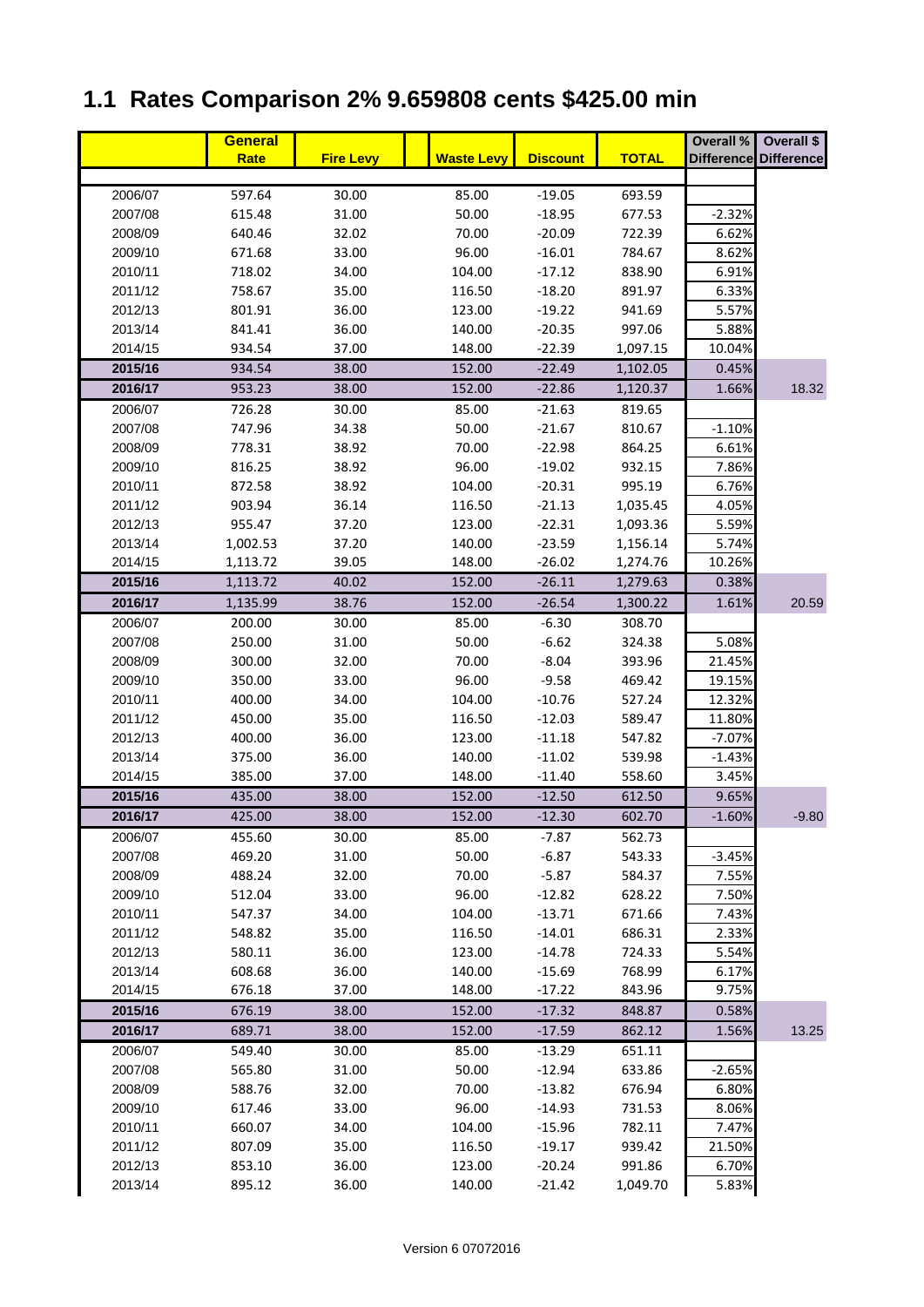| 2014/15            | 994.39           | 37.00          | 148.00         | $-23.59$             | 1,155.80         | 10.11%          |         |
|--------------------|------------------|----------------|----------------|----------------------|------------------|-----------------|---------|
| 2015/16            | 994.39           | 38.00          | 152.00         | $-23.69$             | 1,160.70         | 0.42%           |         |
| 2016/17            | 1,014.28         | 38.00          | 152.00         | $-24.09$             | 1,180.19         | 1.68%           | 19.49   |
| 2006/07            | 16,080.00        | 444.00         | 85.00          | $-332.18$            | 16,276.82        |                 |         |
| 2007/08            | 18,216.00        | 837.41         | 50.00          | $-382.07$            | 18,721.34        | 15.02%          |         |
| 2008/09            | 18,955.20        | 947.76         | 70.00          | $-399.46$            | 19,573.50        | 4.55%           |         |
| 2009/10            | 19,879.20        | 947.76         | 96.00          | $-418.46$            | 20,504.50        | 4.76%           |         |
| 2010/11            | 21,250.94        | 947.76         | 104.00         | $-446.05$            | 21,856.65        | 6.91%           |         |
| 2011/12            | 21,307.25        | 851.98         | 116.50         | $-445.51$            | 21,830.22        | $-0.13%$        |         |
| 2012/13            | 22,521.76        | 876.74         | 123.00         | $-470.43$            | 23,051.07        | 5.59%           |         |
| 2013/14            | 23,631.17        | 876.74         | 140.00         | $-492.96$            | 24,154.95        | 4.79%           |         |
| 2014/15            | 27,501.95        | 964.42         | 148.00         | $-572.29$            | 28,042.08        | 16.09%          |         |
| 2015/16            | 27,502.04        | 988.33         | 152.00         | $-572.85$            | 28,069.52        | 0.10%           |         |
| 2016/17            | 28,052.08        | 957.07         | 152.00         | $-583.22$            | 28,577.93        | 1.81%           | 508.40  |
| 2006/07            | 1,340.00         | 37.00          | 85.00          | $-29.24$             | 1,432.76         |                 |         |
| 2007/08            | 1,518.00         | 69.78          | 50.00          | $-32.76$             | 1,605.02         | 12.02%          |         |
| 2008/09            | 1,579.60         | 78.98          | 70.00          | $-34.57$             | 1,694.01         | 5.54%           |         |
| 2009/10            | 1,656.60         | 78.98          | 96.00          | $-36.63$             | 1,794.95         | 5.96%           |         |
| 2010/11            | 1,770.91         | 78.98          | 104.00         | $-39.08$             | 1,914.81         | 7.08%           |         |
| 2011/12            | 1,694.89         | 67.77          | 116.50         | $-37.58$             | 1,841.58         | $-4.08%$        |         |
| 2012/13            | 1,791.50         | 69.74          | 123.00         | $-39.68$             | 1,944.56         | 5.59%           |         |
| 2013/14            | 1,879.75         | 69.74          | 140.00         | $-41.79$             | 2,047.70         | 5.30%           |         |
| 2014/15            | 2,187.66         | 76.72          | 148.00         | $-48.25$             | 2,364.12         | 15.45%          |         |
| 2015/16            | 2,187.66         | 78.62          | 152.00         | $-48.37$             | 2,369.91         | 0.24%           |         |
| 2016/17            | 2,231.42         | 76.13          | 152.00         | $-49.19$             | 2,410.36         | 1.71%           | 40.44   |
| 2006/07            | 200.00           | 30.00          | 85.00          | $-6.30$              | 308.70           |                 |         |
| 2007/08            | 250.00           | 31.00          | 50.00          | $-6.62$              | 324.38           | 5.08%           |         |
| 2008/09            | 300.00           | 32.00          | 70.00          | $-8.04$              | 393.96           | 21.45%          |         |
| 2009/10            | 350.00           | 33.00          | 96.00          | $-9.58$              | 469.42           | 19.15%          |         |
| 2010/11            | 400.00           | 34.00          | 104.00         | $-10.76$             | 527.24           | 14.68%          |         |
| 2011/12            | 450.00           | 35.00          | 116.50         | $-12.03$             | 589.47           | 13.26%          |         |
| 2012/13            | 400.00           | 36.00          | 123.00         | $-11.18$             | 547.82           | $-7.07%$        |         |
| 2013/14            | 375.00           | 36.00          | 140.00         | $-11.02$             | 539.98           | $-1.43%$        |         |
| 2014/15            | 385.00           | 37.00          | 148.00         | $-11.40$             | 558.60           | 3.45%           |         |
| 2015/16            | 435.00           | 38.00          | 152.00         | $-12.50$             | 612.50           | 9.65%           |         |
| 2016/17            | 425.00           | 38.00          | 152.00         | $-12.30$             | 602.70           | $-1.60%$        | $-9.80$ |
| 2006/07            | 200.00           | 30.00          | 85.00          | $-11.10$             | 303.90           |                 |         |
| 2007/08<br>2008/09 | 250.00<br>300.00 | 31.00<br>32.00 | 50.00<br>70.00 | $-11.64$<br>$-13.28$ | 319.36<br>388.72 | 5.09%<br>21.72% |         |
| 2009/10            | 350.00           | 33.00          | 96.00          | $-9.58$              | 469.42           | 20.76%          |         |
| 2010/11            | 400.00           | 34.00          | 104.00         | $-10.76$             | 527.24           | 12.32%          |         |
| 2011/12            | 450.00           | 36.00          | 116.50         | $-12.05$             | 590.45           | 11.99%          |         |
| 2012/13            | 400.00           | 36.00          | 123.00         | $-11.18$             | 547.82           | $-7.22%$        |         |
| 2013/14            | 375.00           | 36.00          | 140.00         | $-11.02$             | 539.98           | $-1.43%$        |         |
| 2014/15            | 385.00           | 37.00          | 148.00         | $-11.40$             | 558.60           | 3.45%           |         |
| 2015/16            | 435.00           | 38.00          | 152.00         | $-12.50$             | 612.50           | 9.65%           |         |
| 2016/17            | 425.00           | 38.00          | 152.00         | $-12.30$             | 602.70           | $-1.60%$        | $-9.80$ |
| 2006/07            | 200.00           | 30.00          | 85.00          | $-11.10$             | 303.90           |                 |         |
| 2007/08            | 250.00           | 31.00          | 50.00          | $-11.64$             | 319.36           | 5.09%           |         |
| 2008/09            | 300.00           | 32.00          | 70.00          | $-13.28$             | 388.72           | 21.72%          |         |
| 2009/10            | 350.00           | 33.00          | 96.00          | $-9.58$              | 469.42           | 20.76%          |         |
| 2010/11            | 400.00           | 34.00          | 104.00         | $-10.76$             | 527.24           | 12.32%          |         |
| 2011/12            | 450.00           | 35.00          | 116.50         | $-12.03$             | 589.47           | 11.80%          |         |
| 2012/13            | 400.00           | 36.00          | 123.00         | $-11.18$             | 547.82           | $-7.07%$        |         |
| 2013/14            | 375.00           | 36.00          | 140.00         | $-11.02$             | 539.98           | $-1.43%$        |         |
| 2014/15            | 385.00           | 37.00          | 148.00         | $-11.40$             | 558.60           | 3.45%           |         |
| 2015/16            | 435.00           | 38.00          | 152.00         | $-12.50$             | 612.50           | 9.65%           |         |
| 2016/17            | 425.00           | 38.00          | 152.00         | $-12.30$             | 602.70           | $-1.60%$        | $-9.80$ |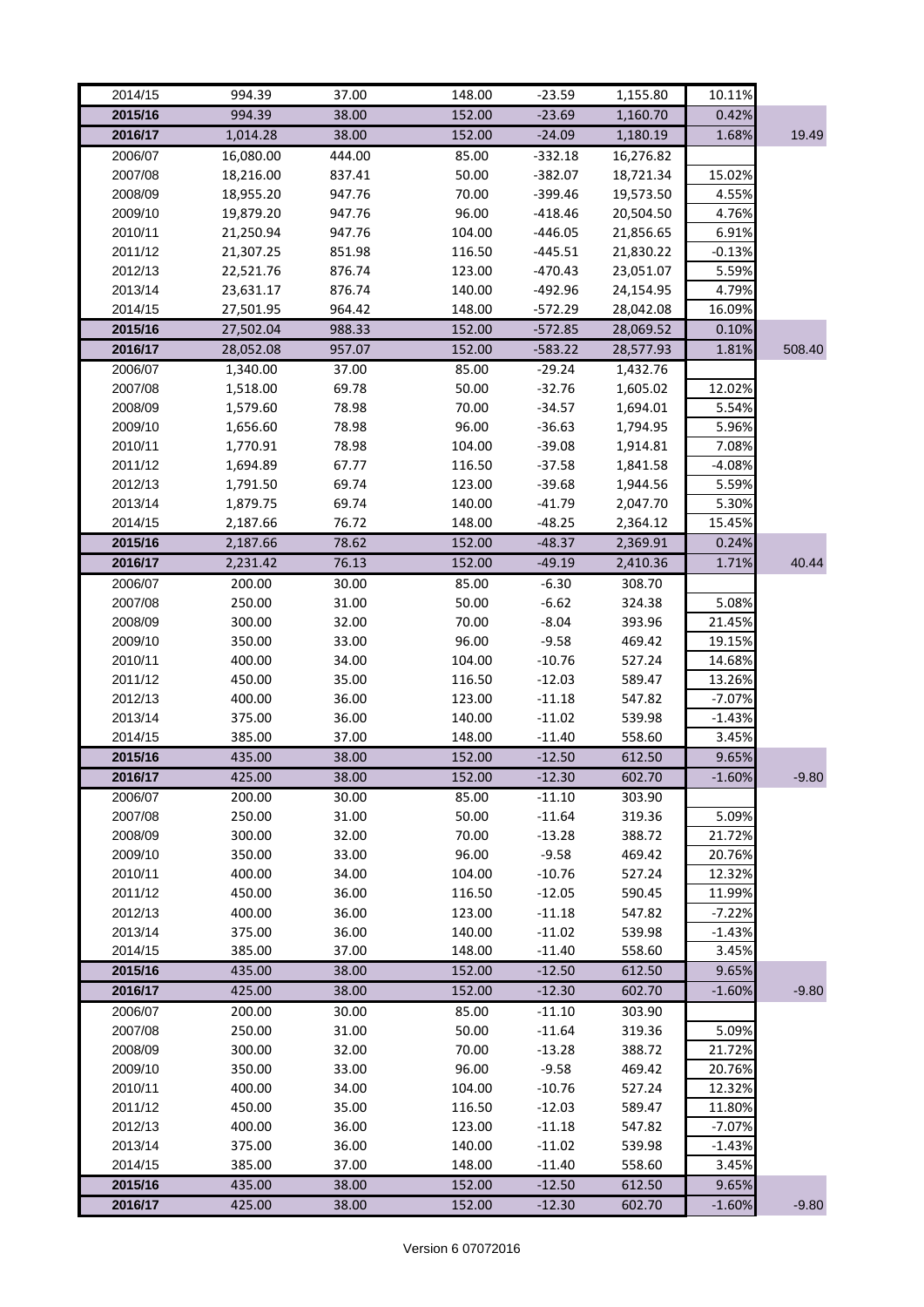| 2006/07 | 200.00   | 30.00 | 85.00  | $-6.30$    | 308.70   |          |         |
|---------|----------|-------|--------|------------|----------|----------|---------|
| 2007/08 | 250.00   | 31.00 | 50.00  | $-6.62$    | 324.38   | 5.08%    |         |
| 2008/09 | 300.00   | 32.00 | 70.00  | $-8.04$    | 393.96   | 21.45%   |         |
| 2009/10 | 350.00   | 33.00 | 96.00  | $-9.58$    | 469.42   | 19.15%   |         |
| 2010/11 | 400.00   | 34.00 | 104.00 | $-10.76$   | 527.24   | 12.32%   |         |
| 2011/12 | 450.00   | 35.00 | 116.50 | $-12.03$   | 589.47   | 11.80%   |         |
| 2012/13 | 400.00   | 36.00 | 123.00 | $-11.18$   | 547.82   | $-7.07%$ |         |
| 2013/14 | 375.00   | 36.00 | 140.00 | $-11.02$   | 539.98   | $-1.43%$ |         |
| 2014/15 | 385.00   | 37.00 | 148.00 | $-11.40$   | 558.60   | 3.45%    |         |
| 2015/16 | 435.00   | 38.00 | 152.00 | $-12.50$   | 612.50   | 9.65%    |         |
| 2016/17 | 425.00   | 38.00 | 152.00 | $-12.30$   | 602.70   | $-1.60%$ | $-9.80$ |
| 2006/07 | 992.84   | 30.00 | 85.00  | $-31.76$   | 1,076.08 |          |         |
| 2007/08 | 1,124.84 | 51.71 | 50.00  | $-34.57$   | 1,191.98 | 10.77%   |         |
| 2008/09 | 1,170.48 | 58.52 | 70.00  | $-36.46$   | 1,262.54 | 5.92%    |         |
| 2009/10 | 1,227.00 | 58.52 | 96.00  | $-27.63$   | 1,353.89 | 7.24%    |         |
| 2010/11 | 1,371.89 | 61.18 | 104.00 | $-30.74$   | 1,506.33 | 11.26%   |         |
| 2011/12 | 1,452.77 | 58.09 | 116.50 | $-32.55$   | 1,594.81 | 5.87%    |         |
| 2012/13 | 1,535.57 | 59.78 | 123.00 | $-34.37$   | 1,683.98 | 5.59%    |         |
| 2013/14 | 1,611.22 | 59.78 | 140.00 | $-36.22$   | 1,774.78 | 5.39%    |         |
| 2014/15 | 1,747.28 | 61.27 | 148.00 | $-39.13$   | 1,917.42 | 8.04%    |         |
| 2015/16 | 1,747.29 | 67.39 | 152.00 | $-39.33$   | 1,927.35 | 0.52%    |         |
| 2016/17 | 1,782.23 | 60.81 | 152.00 | $-39.90$   | 1,955.14 | 1.44%    | 27.79   |
| 2006/07 | 1,029.12 | 30.00 | 85.00  | $-27.68$   | 1,116.44 |          |         |
| 2007/08 | 1,059.84 | 48.72 | 50.00  | $-28.19$   | 1,130.37 | 1.25%    |         |
| 2008/09 | 1,102.85 | 55.14 | 70.00  | $-29.80$   | 1,198.19 | 6.00%    |         |
| 2009/10 | 1,156.61 | 55.14 | 96.00  | $-26.16$   | 1,281.60 | 6.96%    |         |
| 2010/11 | 1,416.73 | 55.14 | 104.00 | $-31.52$   | 1,544.35 | 20.50%   |         |
| 2011/12 | 1,420.48 | 56.80 | 116.50 | $-31.88$   | 1,561.90 | 1.14%    |         |
| 2012/13 | 1,501.45 | 58.45 | 123.00 | $-33.66$   | 1,649.24 | 5.59%    |         |
| 2013/14 | 1,575.41 | 58.45 | 140.00 | $-35.48$   | 1,738.38 | 5.40%    |         |
| 2014/15 | 1,718.87 | 60.28 | 148.00 | $-38.54$   | 1,888.61 | 8.64%    |         |
| 2015/16 | 1,666.79 | 65.83 | 152.00 | $-37.69$   | 1,846.93 | $-2.21%$ |         |
| 2016/17 | 1753.26  | 59.82 | 152.00 | $-39.3016$ | 1925.78  | 4.27%    | 37.17   |
|         |          |       |        |            |          |          |         |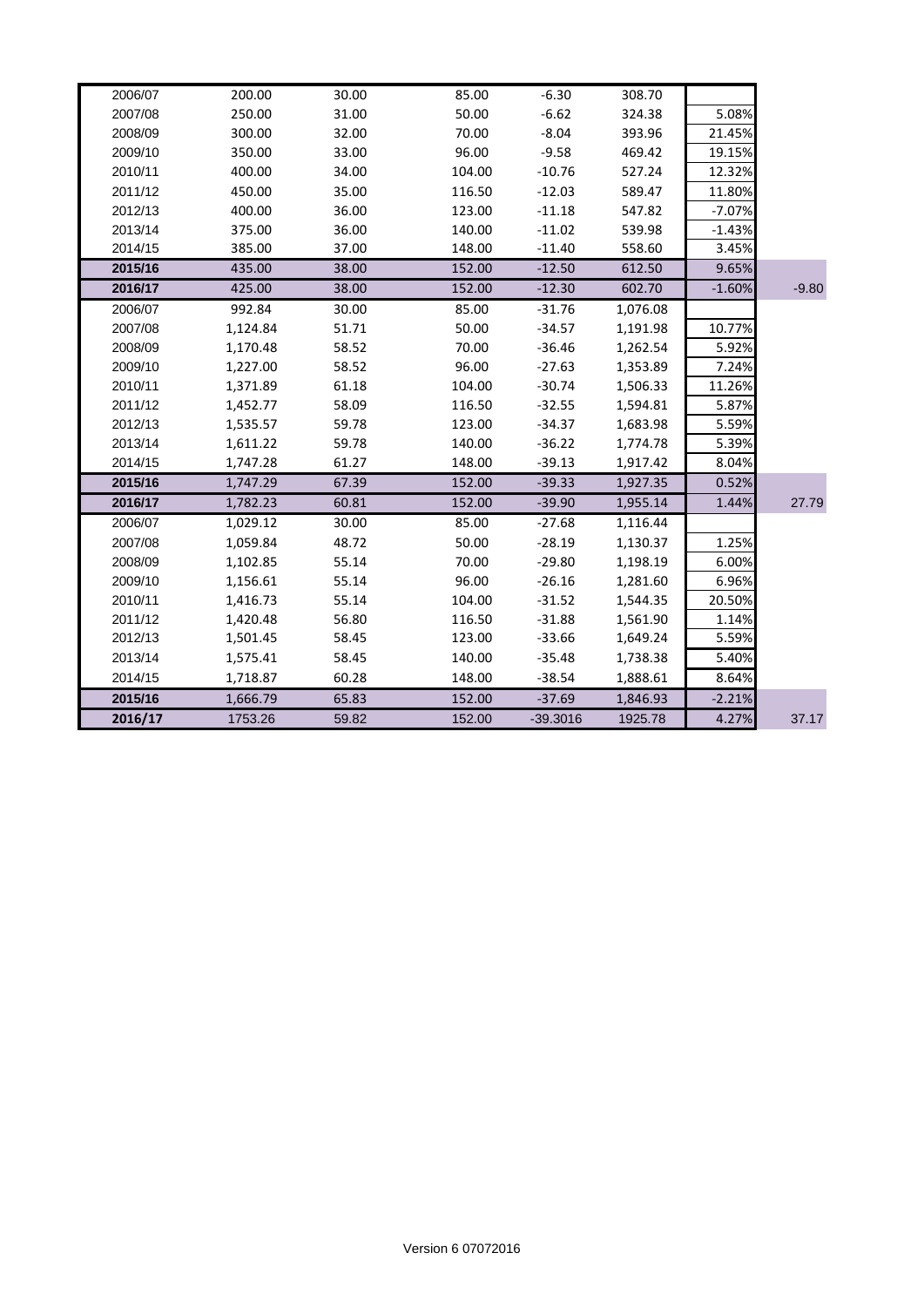## **2 Rates History**

| <b>RATE TYPE</b>             | $2011 - 12$ | $2012 - 13$ | $2013 - 14$ | 2014-15 | 2015-16 | 2016-17 | <b>Hobart CPI March 2016 = 1.87%</b>      |
|------------------------------|-------------|-------------|-------------|---------|---------|---------|-------------------------------------------|
|                              |             |             |             |         |         |         |                                           |
| <b>General Rate</b>          |             |             |             |         |         |         | <b>AAV</b>                                |
| Rate in the \$               | 8.0709      | 8.5310      | 8.9512      | 9.4704  | 9.6598  | 9.6598  | $0.00\%$<br>9.6598                        |
| Minimum                      | 450.00      | 400.00      | 375.00      | 385.00  | 435.00  | 425.00  |                                           |
| <b>Fire Levy</b>             |             |             |             |         |         |         |                                           |
| Fire Levy Rate in the \$     | 0.3227      | 0.3321      | 0.3321      | 0.3321  | 0.3296% | 0.3296% |                                           |
| Minimum                      | 35.00       | 36.00       | 36.00       | 37.00   | 38.00   |         | 38.00 As per State Fire Commission letter |
| <b>Water</b>                 |             |             |             |         |         |         |                                           |
| Tenement                     |             |             |             |         |         |         |                                           |
| Vacant                       |             |             |             |         |         |         |                                           |
| Cents per KI > 250kl         |             |             |             |         |         |         |                                           |
| <b>Waste Management Levy</b> |             |             |             |         |         |         |                                           |
| Service Fee                  | 116.50      | 123.00      | 140.00      | 148.00  | 152.00  | 154.00  | 1.87%<br>154                              |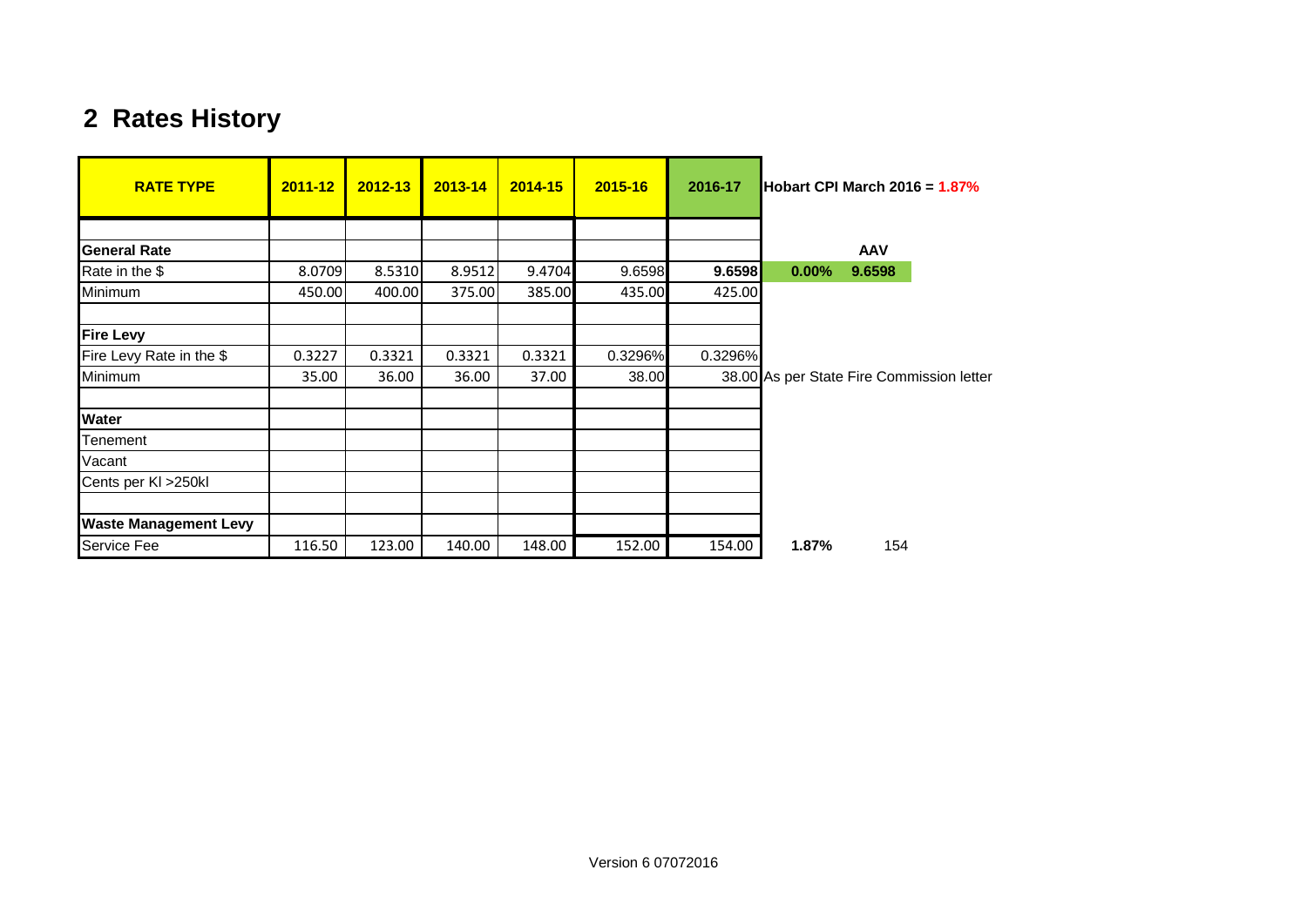## **3. Reserves**

|                                           |         | <b>Opening</b><br><b>Balance</b><br>01.07.2016 | <b>Transfers</b><br><b>IN</b> | <b>Transfers</b><br><b>OUT</b> | <b>Closing</b><br><b>Balance</b><br>30.06.2017 |
|-------------------------------------------|---------|------------------------------------------------|-------------------------------|--------------------------------|------------------------------------------------|
|                                           |         |                                                |                               |                                |                                                |
| <b>Asset Revaluation Reserve</b>          |         |                                                |                               |                                |                                                |
| <b>Budget</b>                             | 2016-17 | 8,675,854                                      | 43,837                        |                                | 8,719,691                                      |
| <b>Balance at EOY</b>                     | 2015-16 | 8,675,854                                      |                               |                                | 8,675,854                                      |
| <b>Unallocated Cash Reserves</b>          |         |                                                |                               |                                |                                                |
| <b>Budget</b>                             | 2016-17 | 3,782,794                                      |                               |                                | 3,353,036                                      |
| <b>Balance at EOY</b>                     | 2015-16 | 3,782,794                                      | ٠                             | ۰                              | 3,782,794                                      |
| <b>Bequests Reserves</b>                  |         |                                                |                               |                                |                                                |
| <b>Budget</b>                             | 2016-17 | 108,568                                        | 771                           | ۰                              | 109,339                                        |
| <b>Balance at EOY</b>                     | 2015-16 | 107,652                                        | 916                           |                                | 108,568                                        |
| <b>Airport Cash Reserve</b>               |         |                                                |                               |                                |                                                |
| <b>Budget</b>                             | 2016-17 |                                                | ۰                             |                                |                                                |
| <b>Balance at EOY</b>                     | 2015-16 | 527,500                                        | ۰                             | ۰                              |                                                |
| <b>Infrastructure Asset Reserve</b>       |         |                                                |                               |                                |                                                |
| <b>Budget</b>                             | 2016-17 | 139,365                                        | ٠                             | ۰                              | 139,365                                        |
| <b>Balance at EOY</b>                     | 2015-16 | 39,000                                         |                               |                                | 39,000                                         |
| <b>Tasmanian Water Investment Reserve</b> |         |                                                |                               |                                |                                                |
| <b>Budget</b>                             | 2016-17 | (187, 648)                                     | 25,897                        |                                | (161, 751)                                     |
| <b>Balance at EOY</b>                     | 2015-16 | 124,506                                        |                               | (312, 154)                     | (187, 648)                                     |
| <b>TOTAL</b>                              | 2016-17 |                                                |                               |                                |                                                |
|                                           |         | 12,518,933                                     | 916                           | (312, 154)                     | 12,207,695                                     |
| <b>TOTAL</b>                              | 2015-16 | 13,257,306                                     | 916                           | (312, 154)                     | 12,946,068                                     |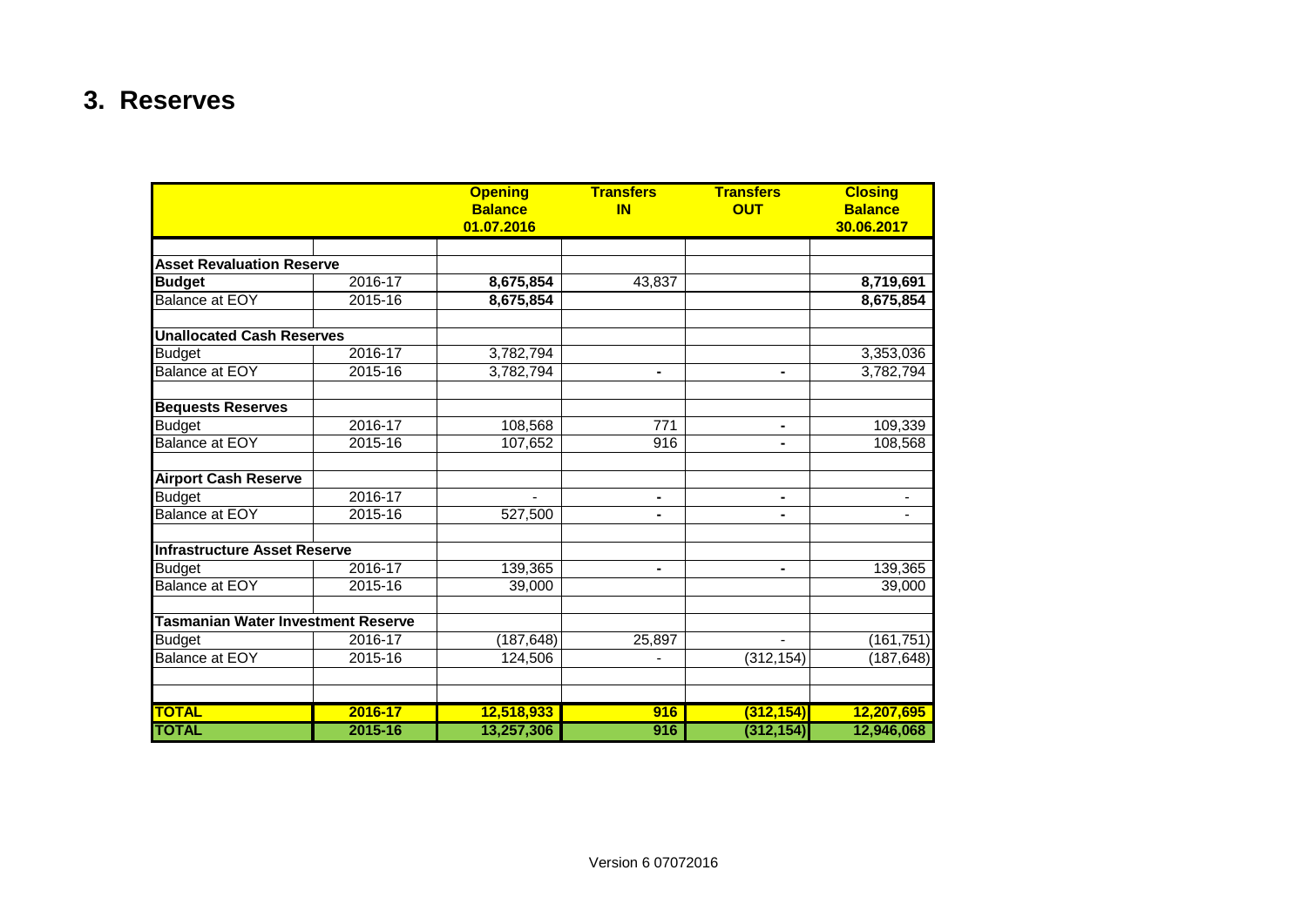## **4. Estimated Income Statement**

## **Estimated Income Statement 2016-17**

| <b>Description</b>                                          | <b>Budget</b><br>2015-16 | 2016-17                |
|-------------------------------------------------------------|--------------------------|------------------------|
| <b>Income</b>                                               |                          |                        |
| Rates & Charges                                             | 1,489,626                | 1,654,648              |
| <b>User Charges</b>                                         | 800,656                  | 803,791                |
| Interest                                                    | 205,000                  | 210,000                |
| Reimbursements                                              |                          |                        |
| Grants                                                      | 1,529,060                | 2,026,703              |
| Other Revenue                                               | 117,334                  | 87,319                 |
| Profit (Loss) on Sale of Assets                             | 60,000                   | 185,000                |
| <b>Total Income</b>                                         | 4,201,676                | 4,967,461              |
|                                                             |                          |                        |
| <b>Expenses</b>                                             |                          |                        |
| <b>Employee Expenses</b><br><b>Materials &amp; Supplies</b> | 2,134,957<br>1,637,146   | 2,131,848<br>1,325,050 |
| Contractors                                                 | 489,185                  | 412,195                |
| <b>Depreciation</b>                                         | 1,470,356                | 1,463,461              |
| <b>Other Expenditure</b>                                    | 74,010                   | 146,866                |
| <b>Total Expenses</b>                                       | 5,805,654                | 5,479,420              |
|                                                             |                          |                        |
| <b>Operating Surplus (Deficit)</b>                          | (1,603,978)              | (511, 959)             |
| <b>Capital Grants and Contributions</b>                     | 501,082                  | 186,492                |
| <b>Total Surplus (Deficit)</b>                              | (1, 102, 896)            | (325, 467)             |
| <b>Capital Expenses</b>                                     |                          |                        |
| Capital Works Program                                       | (2,961,431)              | (2,593,982)            |
| Depreciation                                                | 1,470,356                | 1,463,461              |
| <b>Transfer to Reserves</b>                                 |                          |                        |
| <b>Transfers from Reserves</b>                              |                          |                        |
| <b>Total Capital Expenditure</b>                            | (1, 491, 075)            | (1, 130, 521)          |
| <b>Total Surplus (Deficit) after Capital Items</b>          | (2,593,971)              | (1, 455, 988)          |
|                                                             |                          |                        |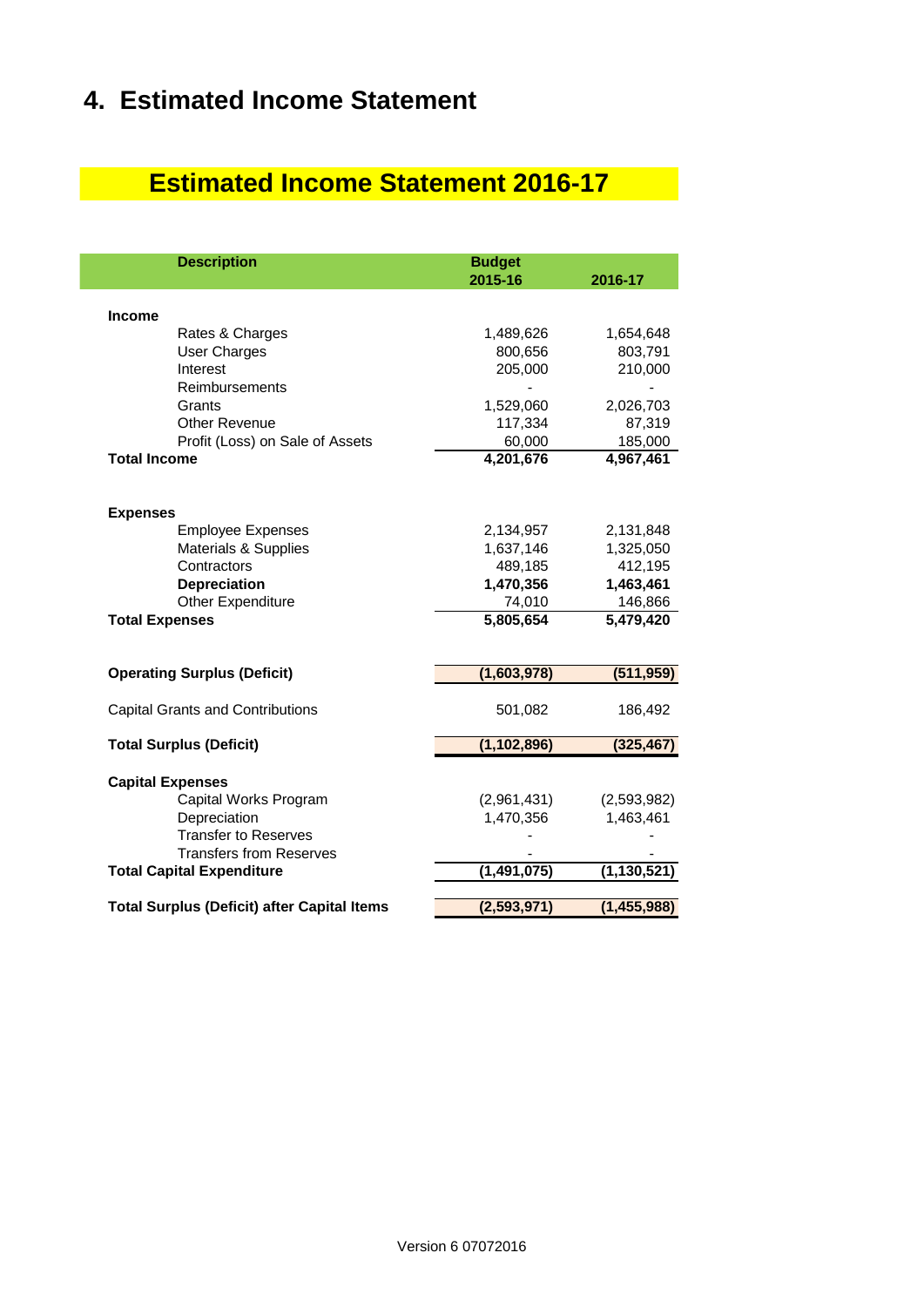## **5. Overall Budget**

|                                                                             | <b>Budget</b><br>2015-16    | <b>Budget</b><br>2016-17    |
|-----------------------------------------------------------------------------|-----------------------------|-----------------------------|
| Income                                                                      |                             |                             |
| Airport - Fees & Charges                                                    |                             |                             |
| Airport - Other Income                                                      | \$6,000.00                  | \$6,000.00                  |
| <b>Airport Landing Charges</b>                                              | \$95,000.00                 | \$95,000.00                 |
| Airport Passenger Service Charge                                            | \$195,000.00                | \$198,900.00                |
| <b>Airport Terminal Rental</b>                                              | \$12,538.00                 | \$12,273.00                 |
| <b>Total Airport - Fees &amp; Charges</b>                                   | \$308,538.00                | \$312,173.00                |
| <b>Contributions &amp; Reimbursements</b>                                   |                             |                             |
| Donations                                                                   | \$0.00                      | \$0.00                      |
| Public Open Space Contribution                                              | \$33,000.00                 | \$33,000.00                 |
| Youth Program Contributions                                                 | \$2,600.00                  | \$2,000.00                  |
| <b>SES Contributions - MAIB Refunds</b>                                     | \$250.00                    | \$275.00                    |
| <b>Total Contributions &amp; Reimbursements</b>                             | \$35,850.00                 | \$35,275.00                 |
| <b>Corporate Services - Fees &amp; Charges</b>                              |                             |                             |
| Flinders Art & Entertainment Centre                                         | \$1,000.00                  | \$3,000.00                  |
| Halls & Recreation Facilities Hire                                          | \$1,500.00                  | \$1,500.00                  |
| Photocopies/Facsimiles                                                      | \$2,000.00                  | \$2,000.00                  |
| <b>Total Corporate Services - Fees &amp; Charges</b>                        | \$4,500.00                  | \$6,500.00                  |
| Development Services - Fees & Charges                                       |                             |                             |
| 132 & 337 Certificates                                                      | \$10,000.00                 | \$10,000.00                 |
| Ammendment to Planning Permits                                              | \$500.00                    | \$500.00                    |
| <b>B.C.I. Training Levy</b>                                                 | \$2,500.00                  | \$2,500.00                  |
| <b>Building Fees</b>                                                        | \$12,500.00                 | \$12,500.00                 |
| <b>Building Inspections</b>                                                 | \$0.00                      | \$0.00                      |
| <b>Building Levy (Justice Dept)</b>                                         | \$2,000.00                  | \$2,000.00                  |
| <b>Development Application Fees</b>                                         | \$15,000.00                 | \$15,000.00                 |
| Dog Infringements                                                           | \$2,000.00                  | \$1,000.00                  |
| Dog Registration Fees<br><b>Food Premises Registrations</b>                 | \$5,000.00<br>\$4,500.00    | \$6,500.00<br>\$4,500.00    |
| Health Licence Fees and Fines                                               | \$200.00                    | \$0.00                      |
| <b>Permit Authority Fees</b>                                                | \$6,000.00                  | \$6,000.00                  |
| Place of Assembly Licences                                                  | \$500.00                    | \$0.00                      |
| Planning - Advertising Fee                                                  | \$16,500.00                 | \$16,500.00                 |
| <b>Plumbing Fees</b>                                                        | \$10,000.00                 | \$12,000.00                 |
| <b>Special Plumbing Fees</b>                                                | \$4,000.00                  | \$0.00                      |
| <b>Subdivision Fees</b>                                                     | \$11,000.00                 | \$11,000.00                 |
| <b>Total Development Services - Fees &amp; Charges</b>                      | \$102,200.00                | \$100,000.00                |
| Grants                                                                      |                             |                             |
| Grants - Financial Assistance                                               | \$664,550.00                | \$1,321,478.00              |
| Grants - Operational GST Free                                               | \$200,000.00                | \$200,000.00                |
| Grants - Operational GST Inc                                                | \$101,417.28                | \$50,117.07                 |
| Grants - Roads to Recovery                                                  | \$563,093.00                | \$455,108.00                |
| Grants - Capital Projects                                                   | \$501,081.60                | \$186,492.40                |
| <b>Total Grants</b>                                                         | \$2,030,141.88              | \$2,213,195.47              |
| <b>Infrastructure Services - Fees &amp; Charges</b>                         |                             |                             |
| <b>Cemetery Fees</b>                                                        | \$32,375.00                 | \$32,375.00                 |
| <b>DOSG Contract</b>                                                        | \$161,293.00                | \$161,293.00                |
| <b>Equipment Hire</b>                                                       | \$200.00                    | \$200.00                    |
| <b>Private Works</b>                                                        | \$500,000.00                | \$150,000.00                |
| Rental Received - Buildings                                                 | \$0.00                      | \$0.00                      |
| <b>Staff Housing Rent</b><br>Total Infrastructure Services - Fees & Charges | \$11,700.00<br>\$705,568.00 | \$12,000.00<br>\$355,868.00 |
|                                                                             |                             |                             |
| Interest Income                                                             |                             |                             |
| Interest Income                                                             | \$180,000.00                | \$180,000.00                |
| Interest & Penalties on Overdue Rates<br><b>Total Interest Income</b>       | \$25,000.00<br>\$205,000.00 | \$30,000.00<br>\$210,000.00 |
|                                                                             |                             |                             |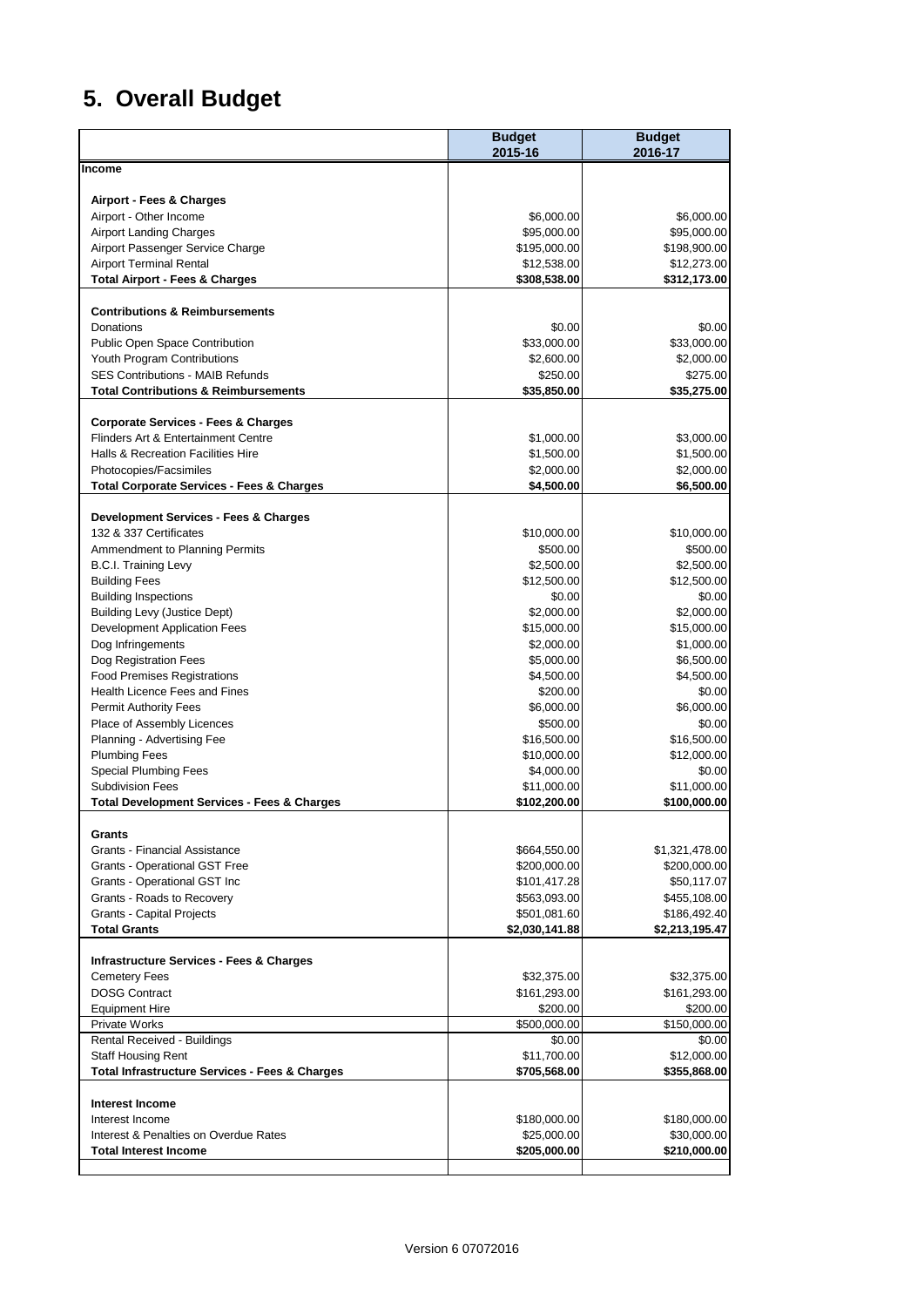|                                                                            | <b>Budget</b><br>2015-16      | <b>Budget</b><br>2016-17      |
|----------------------------------------------------------------------------|-------------------------------|-------------------------------|
| Rates                                                                      |                               |                               |
| Rate - Fire Levy                                                           | \$59,851.23                   | \$60,019.00                   |
| Rate - Waste Management Rate                                               | \$179,512.00                  | \$184,030.00                  |
| Rates - General Rate                                                       | \$1,250,262.35                | \$1,410,599.23                |
| Rates - Pensioner Remission - Fire Levy                                    | \$0.00                        | \$0.00                        |
| Rates - Pensioner Remission - State Govt. 30%<br><b>Total Rates</b>        | \$0.00<br>\$1,489,625.58      | \$0.00<br>\$1,654,648.23      |
|                                                                            |                               |                               |
| <b>Total Income</b>                                                        | \$4,881,423.46                | \$4,887,659.70                |
| Other Revenue - GST Free                                                   |                               |                               |
| Other Revenue - GST Inc                                                    | \$33,985.00<br>\$23,850.00    | \$9,500.00<br>\$17,820.00     |
| Sale of Assets                                                             | \$60,000.00                   | \$185,000.00                  |
| TasWater - Tax Equiv & Dividends                                           | \$53,999.00                   | \$53,999.00                   |
| <b>Total Other Income</b>                                                  | \$171,834.00                  | \$266,319.00                  |
| <b>Net Income</b>                                                          | \$5,053,257.46                | \$5,153,978.70                |
| <b>Less Operating Expenses</b>                                             |                               |                               |
| Depreciation                                                               |                               |                               |
| Ammortisation on Municipal Revaluation                                     | \$8,640.00                    | \$8,640.00                    |
| Depreciation - Bridges                                                     | \$78,116.00                   | \$80,230.00                   |
| Depreciation - Building                                                    | \$70,000.00                   | \$82,040.00                   |
| Depreciation - Footpaths                                                   | \$27,000.00                   | \$28,310.00                   |
| Depreciation - Furniture & Fittings                                        | \$18,000.00                   | \$17,990.00                   |
| Depreciation - Infrastructure                                              | \$189,600.00                  | \$145,740.00                  |
| Depreciation - Leasehold Improvements<br>Depreciation - Plant & Equipment  | \$44,000.00<br>\$248,500.00   | \$46,279.00<br>\$262,418.00   |
| Depreciation - Roads                                                       | \$780,000.00                  | \$785,400.00                  |
| Depreciation - Waste Infrastructure                                        | \$6,500.00                    | \$6,414.00                    |
| <b>Total Depreciation</b>                                                  | \$1,470,356.00                | \$1,463,461.00                |
| <b>Employee Costs</b>                                                      |                               |                               |
| <b>Employee Costs - Allowances</b>                                         | \$27,685.00                   | \$27,685.00                   |
| Employee Costs - FBT Payable                                               | \$6,500.00                    | \$5,000.00                    |
| Employee Costs - Medical Expenses (Inc Workers Comp)                       | \$500.00                      | \$6,000.00                    |
| Employee Costs - Overtime                                                  | \$41,194.96                   | \$42,250.00                   |
| Employee Costs - Payroll Tax<br><b>Employee Costs - Salaries and Wages</b> | \$38,000.00<br>\$1,714,695.00 | \$38,000.00<br>\$1,697,736.34 |
| Employee Costs - Superannuation                                            | \$207,196.84                  | \$205,076.97                  |
| Employee Costs - Training, Conferences and Seminars                        | \$65,500.00                   | \$64,250.00                   |
| Employee Costs - Uniform                                                   | \$3,930.00                    | \$3,430.00                    |
| Employee Costs - Workers Compensation Insurance                            | \$29,700.00                   | \$42,420.15                   |
| <b>Total Employee Costs</b>                                                | \$2,134,901.80                | \$2,131,848.46                |
| <b>Materials &amp; Contracts</b>                                           |                               |                               |
| Advertising                                                                | \$20,362.50                   | \$18,050.00                   |
| Analysis and Environmental Sampling Fees                                   | \$1,000.00                    | \$1,000.00                    |
| <b>Audit Fees</b><br><b>Bank Charges</b>                                   | \$25,500.00<br>\$9,000.00     | \$27,300.00<br>\$7,000.00     |
| Chemicals                                                                  | \$2,000.00                    | \$2,000.00                    |
| Cleaning                                                                   | \$3,000.00                    | \$3,000.00                    |
| Consulting / Contractor Services                                           | \$519,185.00                  | \$412,195.00                  |
| <b>Council Member Allowances</b>                                           | \$89,857.08                   | \$94,867.57                   |
| <b>Council Member Expenses</b>                                             | \$15,000.00                   | \$20,000.00                   |
| <b>Debt Collection</b>                                                     | \$10,000.00                   | \$5,000.00                    |
| Events & Marketing<br><b>Election Costs</b>                                | \$45,500.00<br>\$0.00         | \$120,080.00<br>\$0.00        |
| Fire Service Levy                                                          | \$54,000.00                   | \$54,000.00                   |
| Freight                                                                    | \$14,450.00                   | \$16,100.00                   |
| <b>General Expenses</b>                                                    | \$378,850.00                  | \$193,758.09                  |
| <b>Immunisation Costs</b>                                                  | \$500.00                      | \$500.00                      |
| Insurance                                                                  | \$85,041.53                   | \$91,209.17                   |
| Interest                                                                   | \$28,000.00                   | \$26,276.05                   |
| <b>IT Expenses</b>                                                         | \$26,000.00                   | \$26,000.00                   |
| Land Tax<br>Leases                                                         | \$30,600.00<br>\$28,000.00    | \$32,000.00<br>\$28,500.00    |
| <b>Legal Expenses</b>                                                      | \$24,000.00                   | \$30,000.00                   |
| <b>Licence Fees</b>                                                        | \$24,230.00                   | \$28,730.00                   |
| Materials & Equipment                                                      | \$277,350.00                  | \$136,650.00                  |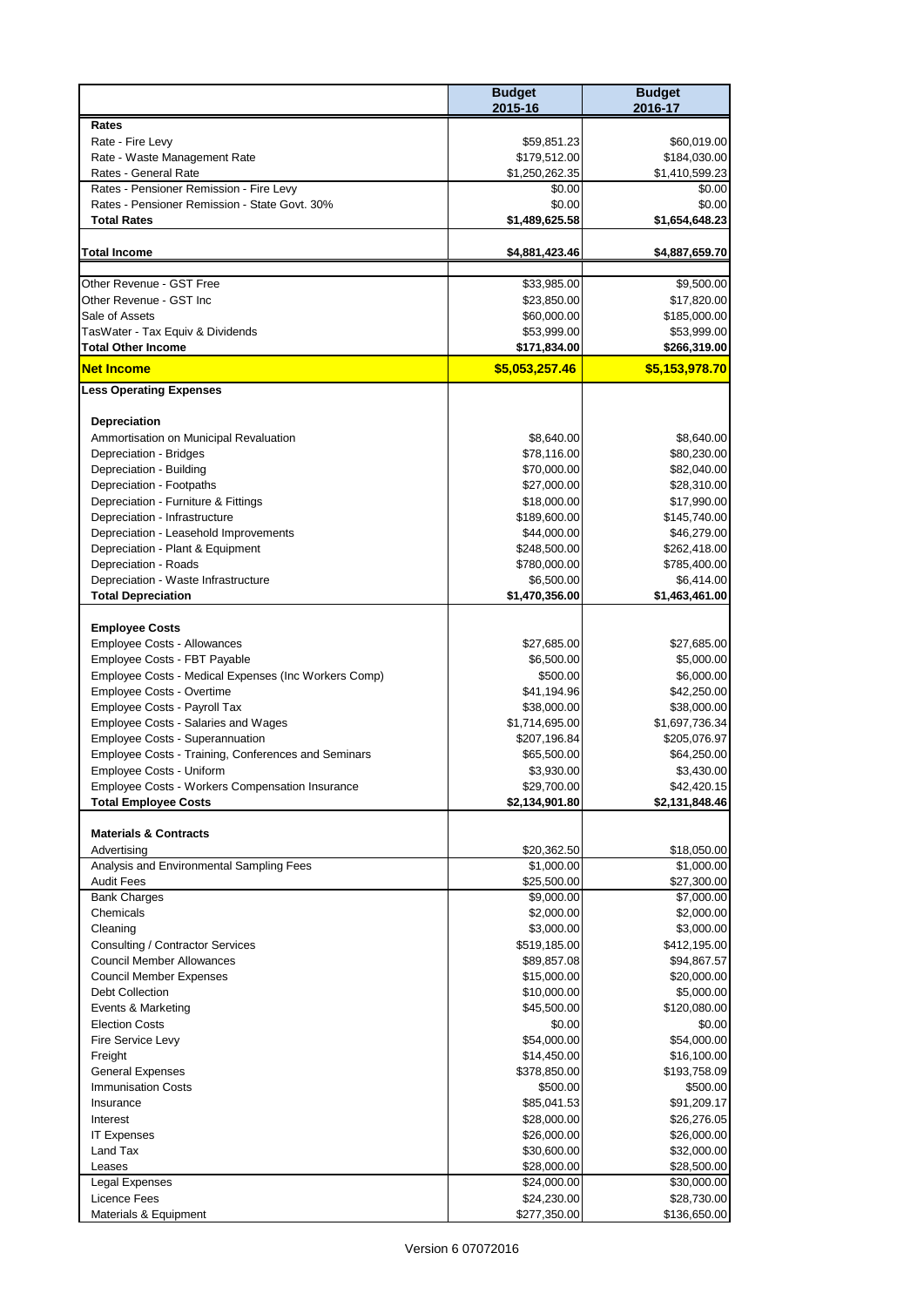|                                              | <b>Budget</b><br>2015-16 | <b>Budget</b><br>2016-17 |
|----------------------------------------------|--------------------------|--------------------------|
| Minor Plant Purchase                         | \$1,450.00               | \$1,450.00               |
| Photocopier                                  | \$20,200.00              | \$22,500.00              |
| Plant Hire - Internal Charges                | \$210,300.00             | \$196,500.00             |
| Postage                                      | \$5,050.00               | \$5,050.00               |
| <b>Printing &amp; Stationery</b>             | \$7,550.00               | \$7,600.00               |
| Protective Clothing & Safety Equipment       | \$3,500.00               | \$3,500.00               |
| Repairs & Maintenance                        | \$8,000.00               | \$8,000.00               |
| Security & Fire Prevention                   | \$4,100.00               | \$4,100.00               |
| <b>SES MAIB Related Expenses</b>             | \$250.00                 | \$275.00                 |
| Settlement Discount - Rates Payments         | \$15,500.00              | \$16,500.00              |
| Subscriptions/Publications                   | \$41,100.00              | \$46,600.00              |
| <b>Supplementary Revaluations</b>            | \$6,000.00               | \$5,000.00               |
| Telephone & Internet                         | \$71,335.00              | \$70,660.00              |
| Travel Expenses - Airfare                    | \$47,320.00              | \$44,850.00              |
| Travel Expenses - Car Hire and Accommodation | \$42,500.00              | \$42,050.00              |
| Utility Costs (Gas, Electricity & Water)     | \$29,500.00              | \$34,500.00              |
| Wreaths/Flowers                              | \$250.00                 | \$250.00                 |
| <b>Roundings</b>                             |                          |                          |
| Rounding                                     | \$10.00                  | \$10.00                  |
| <b>Total Roundings</b>                       | \$10.00                  | \$10.00                  |
| <b>Total Materials &amp; Contracts</b>       | \$2,225,341.11           | \$1,883,610.88           |
|                                              |                          |                          |
| <b>Other Expenses</b>                        |                          |                          |
| <b>Bad &amp; Doubtful Debts</b>              | \$500.00                 | \$500.00                 |
| <b>Total Other Expenses</b>                  | \$500.00                 | \$500.00                 |
| <b>Total Operating Expenses</b>              | \$5,831,098.91           | \$5,479,420.34           |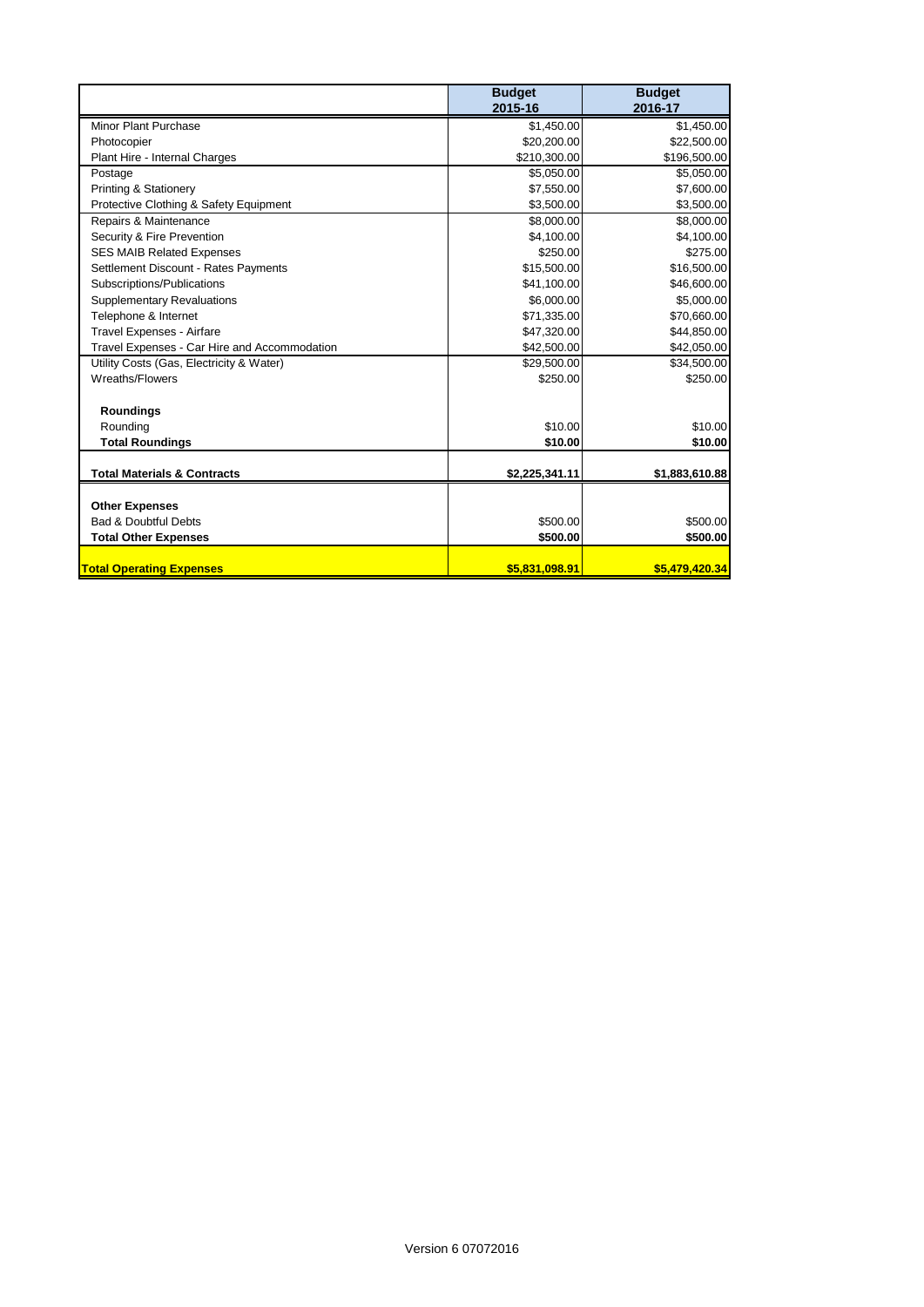## **6. Capital Works Program**

|                                                              | <b>Dept</b>              | <b>Budget</b><br>2015-16 | <b>Budget</b><br>2016-17 |
|--------------------------------------------------------------|--------------------------|--------------------------|--------------------------|
| <b>Administrative Support</b>                                |                          |                          |                          |
|                                                              |                          |                          |                          |
| <b>Office Computer Systems</b>                               | <b>ADM</b>               | 5,000                    | 3,000                    |
| Records Management                                           | <b>ADM</b><br><b>ADM</b> | $\overline{\phantom{a}}$ |                          |
| <b>Records Storage Facility</b><br>Municipal Valuations      | <b>ADM</b>               | $\blacksquare$           | 68,000                   |
| <b>Total Administrative Support</b>                          |                          | 5,000                    | 71,000                   |
|                                                              |                          |                          |                          |
| <b>Roads</b>                                                 |                          |                          |                          |
|                                                              |                          |                          |                          |
| <b>Footpaths</b>                                             |                          |                          |                          |
| Footpaths Program (Inc. West St)                             | <b>RDS</b>               | 40,000                   | 60,000                   |
| <b>Sub-Total Footpaths</b>                                   |                          | 40,000                   | 60,000                   |
|                                                              |                          |                          |                          |
| <b>Bridges</b>                                               |                          |                          |                          |
| Capital Improvements - Bridge Guard Rails                    | <b>RDS</b>               | 60,000                   | 60,000                   |
|                                                              |                          |                          |                          |
|                                                              |                          |                          |                          |
| <b>Sub-Total Bridges</b>                                     |                          | 60,000                   | 60,000                   |
| Quarry                                                       |                          |                          |                          |
| Lughrata Quarry Development                                  | <b>RDS</b>               | 70,000                   | 53,348                   |
|                                                              |                          |                          |                          |
| <b>Sub-Total Quarry</b>                                      |                          | 70.000                   | 53,348                   |
|                                                              |                          |                          |                          |
| <b>Reseals</b>                                               |                          |                          |                          |
| West St                                                      | <b>RDS</b>               |                          | 80,000                   |
| <b>Gunter Street</b>                                         | <b>RDS</b>               | 13,864                   |                          |
| Davies Street                                                | <b>RDS</b>               |                          | 4,160                    |
| Lackrana Road - Reseal                                       | <b>RDS</b>               | 129,080                  | 163,200                  |
| Lackrana Road - Reconstruction<br>Memana Road                | <b>RDS</b><br><b>RDS</b> | 56,000<br>286,380        | 70,000                   |
| Melrose Road                                                 | <b>RDS</b>               | 57,900                   |                          |
| Palana Road - Reseal                                         | <b>RDS</b>               | 159,720                  | 201,600                  |
| Palana Road - Reconstruction                                 | <b>RDS</b>               | 56,000                   |                          |
| <b>Thule Road</b>                                            | <b>RDS</b>               | 46,100                   | $\overline{\phantom{a}}$ |
| Polycom Trial - Coast Road                                   | <b>RDS</b>               | 6,500                    |                          |
| Purchase of bitumen sprayer truck and two new spreader boxes | <b>RDS</b>               | $\overline{\phantom{a}}$ | $\overline{\phantom{a}}$ |
| Stock on hand                                                | <b>RDS</b>               | $\blacksquare$           |                          |
|                                                              |                          |                          |                          |
| <b>Sub-Total Reseals</b>                                     |                          | 811,544                  | 518,960                  |
| Resheeting                                                   |                          |                          |                          |
| <b>Marshall Bay</b>                                          | <b>RDS</b>               | $\overline{\phantom{a}}$ | 5,700                    |
| <b>Boat Harbour</b>                                          | <b>RDS</b>               | $\blacksquare$           | 4,600                    |
| Coast Road                                                   | <b>RDS</b>               | $\blacksquare$           | 19,200                   |
| Cameron's Inlet Road                                         | <b>RDS</b>               |                          | 8,800                    |
| Fairhaven Road                                               | <b>RDS</b>               | 6,680                    | 17,100                   |
| Conways Road                                                 | <b>RDS</b>               | $\overline{\phantom{a}}$ | 8,800                    |
| <b>Big River</b>                                             | <b>RDS</b>               | ÷.                       | 4,200                    |
| <b>Trousers Point</b>                                        | <b>RDS</b>               | $\blacksquare$           | 4,400                    |
| West End Road                                                | <b>RDS</b>               | 12,850                   | 10,900                   |
| Five Mile Road<br>Wingaroo Road                              | <b>RDS</b><br><b>RDS</b> | 6,423<br>6,423           | 10,900<br>16,350         |
| Melrose Road                                                 | <b>RDS</b>               | 6,680                    | 17,100                   |
| Badger Cnr Road                                              | <b>RDS</b>               | 5,510                    |                          |
| Palana Road                                                  | <b>RDS</b>               | 32,554                   | 67,550                   |
| Madeleys                                                     | <b>RDS</b>               |                          | 4,400                    |
| <b>Sub-Total Resheeting</b>                                  |                          | 77,120                   | 200,000                  |
|                                                              |                          |                          |                          |
| <b>TOTAL Roads</b>                                           |                          | 1,058,664                | 892,308                  |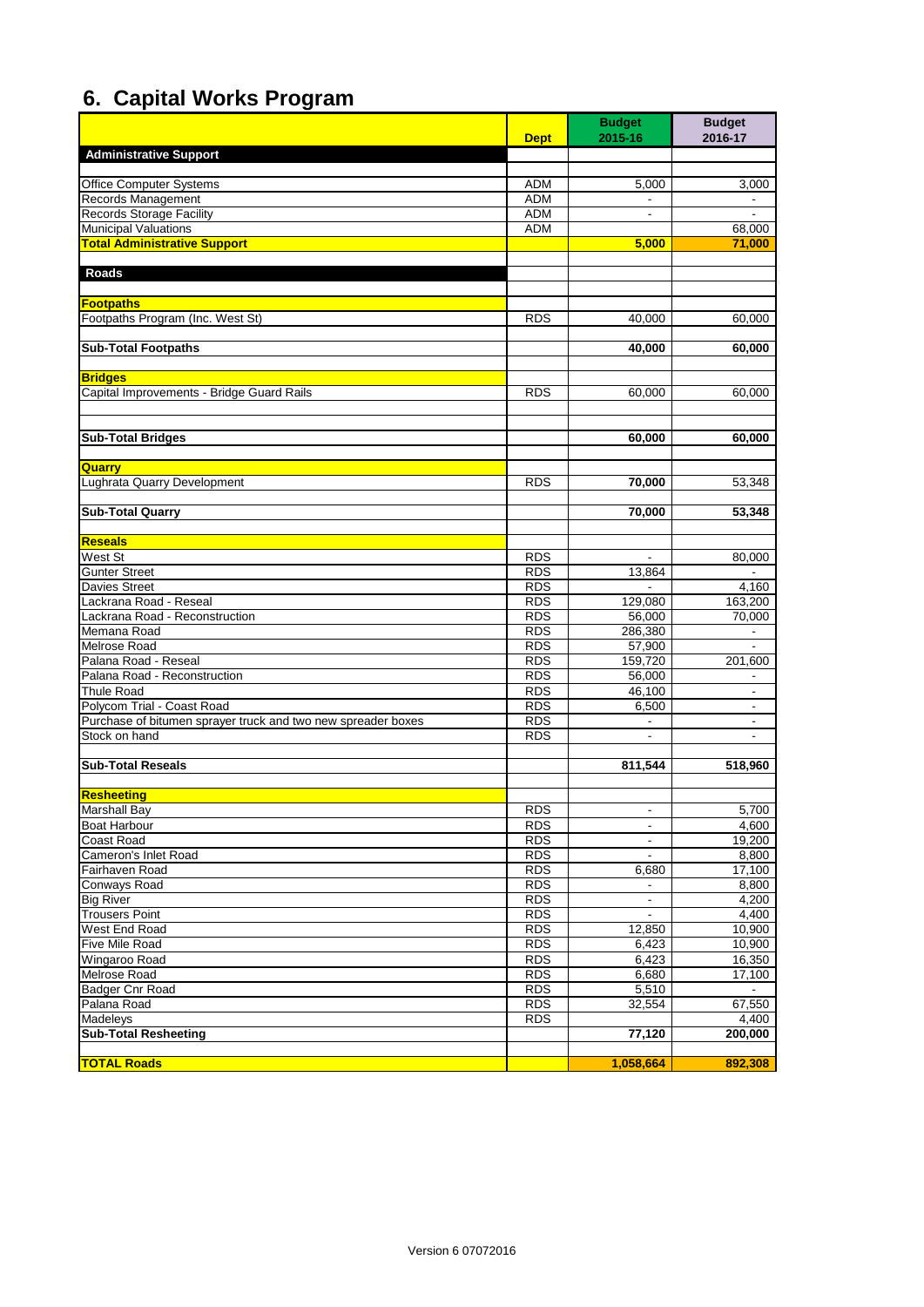## **6. Capital Works Program**

|                                                                                        | <b>Dept</b>      | <b>Budget</b><br>2015-16 | <b>Budget</b><br>2016-17 |
|----------------------------------------------------------------------------------------|------------------|--------------------------|--------------------------|
| <b>Waste Management</b>                                                                |                  |                          |                          |
|                                                                                        |                  |                          |                          |
| Whitemark/Lady Barron site improvements                                                | <b>WST</b>       | 80,000                   |                          |
| Cape Barren Is - New Waste Site                                                        | <b>WST</b>       | 21,262                   |                          |
| <b>Effluent Reuse Project</b>                                                          | <b>WST</b>       |                          |                          |
| <b>TOTAL Waste Management</b>                                                          |                  | 101,262                  | $\blacksquare$           |
|                                                                                        |                  |                          |                          |
|                                                                                        |                  |                          |                          |
| Town Maintenance (Buildings, Parks, Reserves & Funeral Services)<br><b>Art Gallery</b> | <b>TMT</b>       | $\blacksquare$           | $\blacksquare$           |
| Whitemark Hall (FAEC)                                                                  | <b>TMT</b>       | 20,000                   | 20,000                   |
| <b>Anzac Centenary</b>                                                                 | <b>TMT</b>       |                          |                          |
| House 1 (Robert St)                                                                    | <b>TMT</b>       | 6,000                    | $\overline{\phantom{a}}$ |
| House 3 (Martin St)                                                                    | <b>TMT</b>       | 1,000                    | $\overline{\phantom{a}}$ |
| <b>Child Care Centre</b>                                                               | <b>TMT</b>       | 1,000                    | $\overline{\phantom{a}}$ |
| Depot/Council Office                                                                   | <b>TMT</b>       | 5,000                    | 5,000                    |
| Emita Hall                                                                             | <b>TMT</b>       | 47,114                   | 16,186                   |
| Lady Barron Hall Upgrade                                                               | <b>TMT</b>       | 439,254                  | 432,511                  |
| Lady Barron Tennis Courts                                                              | <b>TMT</b>       |                          |                          |
| LB Marine Facilities Upgrade                                                           | <b>TMT</b>       | 80,000                   | 78,820                   |
| Yellow Beach - Water Tank                                                              | <b>TMT</b>       |                          | $\blacksquare$           |
| Rose Garden Upgrade                                                                    | <b>TMT</b>       |                          |                          |
| <b>Whitemark Beautification/Foreshore Upgrade</b>                                      | <b>TMT</b>       | 20,000                   | 12,133                   |
| Whitemark Boat Jetty upgrade                                                           | <b>TMT</b>       | 86,000                   |                          |
| Funeral Services (equipment upgrade) NEW                                               | <b>TMT</b>       |                          |                          |
| Public Toilet upgrades x 4                                                             | <b>TMT</b>       | 162,015                  | 66,024                   |
| Hearse                                                                                 | <b>TMT</b>       |                          |                          |
| <b>Crown Land Transfer</b>                                                             | <b>TMT</b>       |                          | $\overline{\phantom{a}}$ |
| Depot Workshop Shed                                                                    | <b>TMT</b>       |                          |                          |
| Signage                                                                                | <b>TMT</b>       | 6,000                    | 15,000                   |
| <b>Whitemark Showgrounds</b>                                                           | <b>TMT</b>       | 5,000                    | 5,000                    |
| Museum                                                                                 | <b>TMT</b>       | 11,000                   |                          |
| Lady Barron Cemetery                                                                   | <b>TMT</b>       | 5,000                    | $\overline{\phantom{a}}$ |
| Flinders Island Golf Club Development                                                  | <b>TMT</b>       | 50,000                   |                          |
| <b>TOTAL Town Maintenance</b>                                                          |                  | 944,383                  | 650,674                  |
| Airport                                                                                |                  |                          |                          |
| Apron Extension (RAAP Funding) 2nd Funding Round                                       | <b>AIR</b>       |                          |                          |
| Excavator                                                                              | <b>AIR</b>       |                          |                          |
| Seal Short Runway                                                                      | $\overline{AIR}$ |                          | 400,000                  |
| <b>Airport Terminal</b>                                                                | <b>AIR</b>       | 23,690                   |                          |
| <b>Airport Business Plan</b>                                                           | <b>AIR</b>       | 250.000                  | 110,000                  |
| Airport Broom                                                                          | <b>AIR</b>       |                          |                          |
| Airport FOD Boss                                                                       | <b>AIR</b>       | 9,000                    |                          |
| <b>Airport Emergency Runway Repairs</b>                                                | <b>AIR</b>       | 518,432                  | 250,000                  |
| <b>Obstacle Lights</b>                                                                 | <b>AIR</b>       |                          | 20,000                   |
| <b>Airport Fence</b>                                                                   | <b>AIR</b>       |                          | 6,500                    |
| <b>TOTAL Airport</b>                                                                   |                  | 801,122                  | 760,000                  |
|                                                                                        |                  |                          |                          |
| <b>Plant &amp; Equipment</b><br><b>Mulching Head</b>                                   | PLT              | $\blacksquare$           |                          |
| <b>Hercules Pig Trailer</b>                                                            | PLT              | $\overline{\phantom{a}}$ | 45,000                   |
| Hercules Pig Trailer                                                                   | PLT              |                          | 45,000                   |
| <b>W&amp;S Utility</b>                                                                 | PLT              | -                        | 40,000                   |
| <b>Isuzu Dual Cab Truck</b>                                                            | PLT              | $\overline{\phantom{a}}$ | 70,000                   |
| John Deere Ride-ons                                                                    | PLT              | 11,000                   |                          |
| <b>SES Truck</b>                                                                       | PLT              |                          |                          |
| Waste Transfer Bin                                                                     | PLT              | 20,000<br>20,000         | 20,000                   |
| <b>TOTAL Plant &amp; Equipment</b>                                                     |                  | 51,000                   | 220,000                  |
|                                                                                        |                  |                          |                          |
| <b>TOTAL Capital Works</b>                                                             |                  | 2,961,431                | 2,593,982                |
|                                                                                        |                  |                          |                          |

**Contingency funds to be allocated to future projects.**

Whitemark Landfill Improvements Lady Barron Marine Facilities Airport Runway Repairs Telecommunications Upgrade \$770,000 Flinders Island Sports & RSL Club Waste water. Badger Corner Boat Ramp Upgrade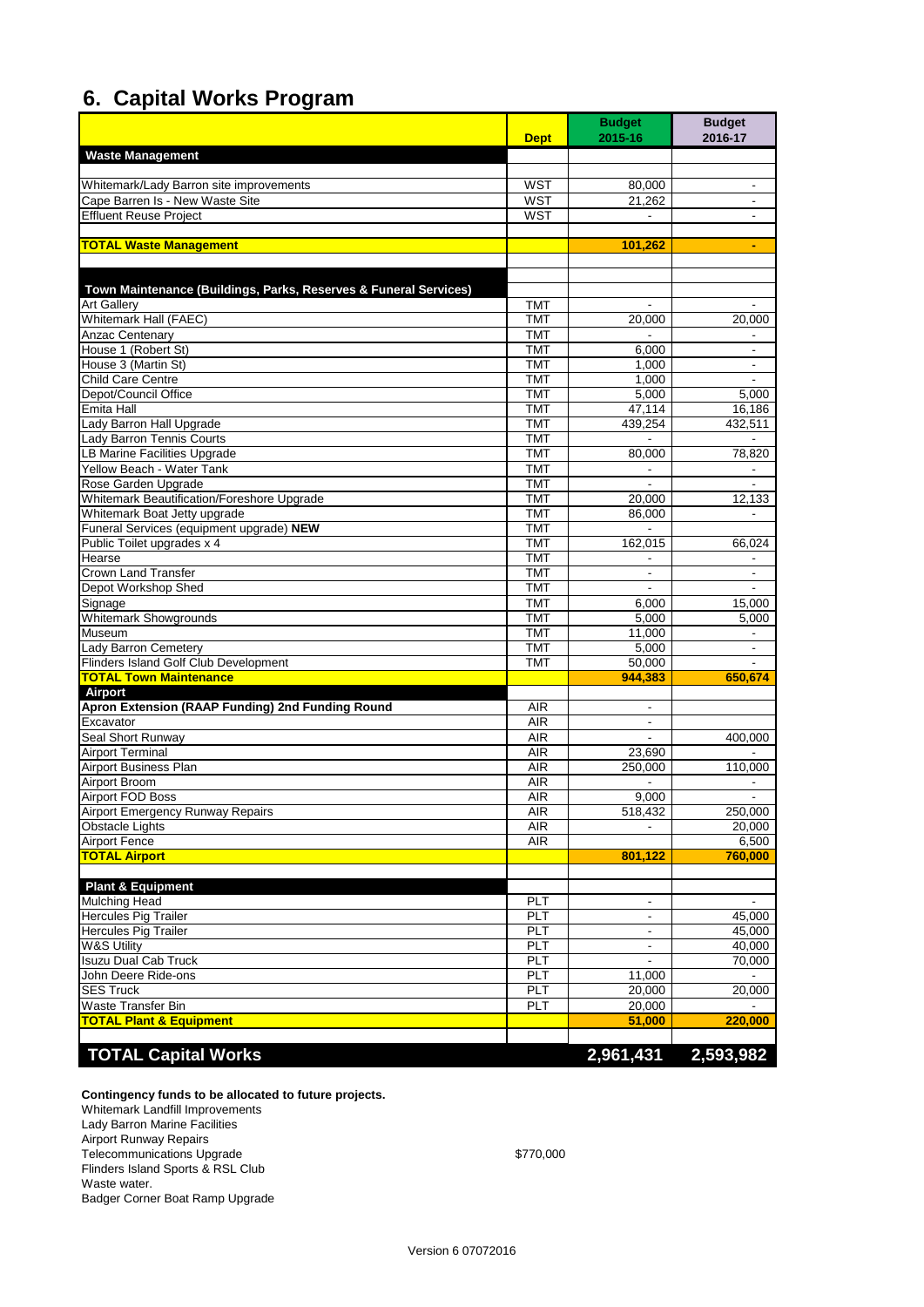#### **Budget Flinders Council Corporate - Corporate 2016-17**

|                                                      |          | <b>Budget</b> | <b>Budget</b> |            |  |
|------------------------------------------------------|----------|---------------|---------------|------------|--|
|                                                      |          | 2015-16       |               | 2016-17    |  |
| Income                                               |          |               |               |            |  |
| <b>Fees &amp; Charges</b>                            |          |               |               |            |  |
| Flinders Art & Entertainment Centre                  | \$       |               | \$            |            |  |
| <b>Halls &amp; Recreation Facilities Hire</b>        | \$       |               | \$            |            |  |
| Photocopies/Facsimiles                               | \$       | 2,000.00      | \$            | 2,000.00   |  |
| 132 & 337 Certificates                               | \$       | 10,000.00     | \$            | 10,000.00  |  |
| <b>Equipment Hire</b>                                | \$       |               | \$            |            |  |
| <b>Total Fees &amp; Charges</b>                      | \$       | 12,000.00     | \$            | 12,000.00  |  |
|                                                      |          |               |               |            |  |
| <b>Interest Income</b>                               |          |               |               |            |  |
| Interest & Penalties on Overdue Rates                | \$       | 25,000.00     | \$            | 30,000.00  |  |
| Interest Income<br><b>Total Interest Income</b>      | \$<br>\$ | 180,000.00    | \$<br>\$      | 180,000.00 |  |
|                                                      |          | 205,000.00    |               | 210,000.00 |  |
| Rates                                                |          |               |               |            |  |
| Rate - Fire Levy                                     | \$       | 59,851.23     | \$            | 60,019.00  |  |
| <b>Total Rates</b>                                   | \$       | 59,851.23     | \$            | 60,019.00  |  |
|                                                      |          |               |               |            |  |
| <b>Total Operating Income</b>                        | \$       | 276,851.23    | \$            | 282,019.00 |  |
|                                                      |          |               |               |            |  |
| <b>Plus Other Income</b><br>Other Revenue - GST Free | \$       | 2,500.00      | \$            | 2,500.00   |  |
| Other Revenue - GST Inc                              | \$       | 2,500.00      | \$            | 2,500.00   |  |
| <b>Total Other Income</b>                            | \$       | 5,000.00      | \$            | 5,000.00   |  |
|                                                      |          |               |               |            |  |
| <b>Total Income</b>                                  | \$       | 281,851.23    | \$            | 287,019.00 |  |
|                                                      |          |               |               |            |  |
| <b>Less Operating Expenses</b>                       |          |               |               |            |  |
| <b>Depreciation</b>                                  |          |               |               |            |  |
| Ammortisation on Municipal Revaluation               | \$       | 8,640.00      | \$            | 8,640.00   |  |
| Depreciation - Furniture & Fittings                  | \$       | 18,000.00     | \$            | 17,990.00  |  |
| <b>Total Depreciation</b>                            | \$       | 26,640.00     | \$            | 26,630.00  |  |
|                                                      |          |               |               |            |  |
| <b>Employee Costs</b>                                |          |               |               |            |  |
| <b>Employee Costs - Allowances</b>                   | \$       | 1,040.00      | \$            | 1,040.00   |  |
| Employee Costs - FBT Payable                         | \$       | 6,500.00      | \$            | 5,000.00   |  |
| Employee Costs - Overtime                            | \$       | 2,500.00      | \$            | 2,500.00   |  |
| Employee Costs - Payroll Tax                         | \$       | 38,000.00     | \$            | 38,000.00  |  |
| <b>Employee Costs - Salaries and Wages</b>           | \$       | 350,861.00    | \$            | 374,121.00 |  |
| Employee Costs - Superannuation                      | \$       | 43,857.63     | \$            | 46,765.13  |  |
| Employee Costs - Training, Conferences and Seminars  | \$       | 17,500.00     | \$            | 17,500.00  |  |
| Employee Costs - Uniform                             | \$       | 2,200.00      | \$            | 2,200.00   |  |
| Employee Costs - Workers Compensation Insurance      | \$       | 29,700.00     | \$            | 42,420.15  |  |
| <b>Total Employee Costs</b>                          | \$       | 492,158.63    | \$            | 529,546.28 |  |
| <b>Materials &amp; Contracts</b>                     |          |               |               |            |  |
| Advertising                                          | \$       | 500.00        | \$            | 500.00     |  |
| <b>Audit Fees</b>                                    | \$       | 25,000.00     | \$            | 27,000.00  |  |
| <b>Bank Charges</b>                                  | \$       | 9,000.00      | \$            | 7,000.00   |  |
| Cleaning                                             | \$       | 500.00        | \$            | 500.00     |  |
| <b>Consulting / Contractor Services</b>              | \$       | 44,500.00     | \$            | 44,500.00  |  |
| <b>Debt Collection</b>                               | \$       | 10,000.00     | \$            | 5,000.00   |  |
| Fire Service Levy                                    | \$       | 54,000.00     | \$            | 54,000.00  |  |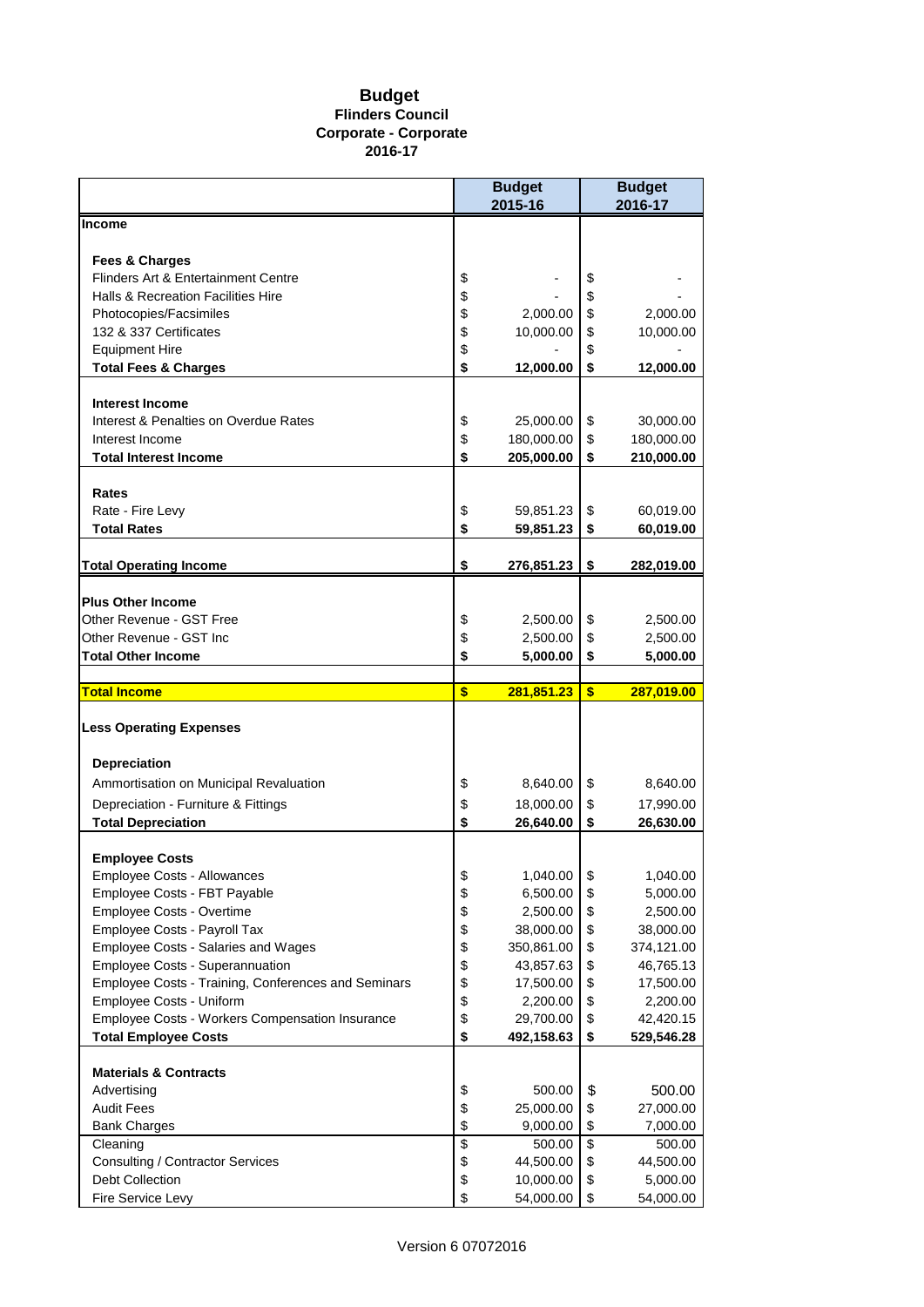#### **Budget Flinders Council Corporate - Corporate 2016-17**

|                                              |                 | <b>Budget</b><br>2015-16 |                 | <b>Budget</b><br>2016-17 |
|----------------------------------------------|-----------------|--------------------------|-----------------|--------------------------|
| Freight                                      | \$              | 500.00                   | \$              | 500.00                   |
| <b>General Expenses</b>                      | \$              | 1,500.00                 | \$              | 1,500.00                 |
| Insurance                                    | \$              | 29,653.07                | \$              | 29,653.07                |
| Interest                                     | $\overline{\$}$ | 28,000.00                | \$              | 26,276.05                |
| <b>IT Expenses</b>                           | \$              | 25,000.00                | \$              | 25,000.00                |
| Leases                                       | \$              | 28,000.00                | \$              | 28,500.00                |
| Licence Fees                                 | \$              | 8,580.00                 | \$              | 8,580.00                 |
| Land Tax                                     | \$              | 30,600.00                | \$              | 32,000.00                |
| Materials & Equipment                        | \$              | 1,500.00                 | \$              | 1,500.00                 |
| Photocopier                                  | \$              | 20,200.00                | \$              | 22,500.00                |
| Plant Hire - Internal Charges                | \$              | 3,050.00                 | \$              | 1,500.00                 |
| Postage                                      | \$              | 3,000.00                 | \$              | 3,000.00                 |
| <b>Printing &amp; Stationery</b>             | \$              | 2,750.00                 | \$              | 2,500.00                 |
| Security Fire & Prevention                   | \$              |                          | \$              |                          |
| Settlement Discount - Rates Payments         | \$              | 15,500.00                | \$              | 16,500.00                |
| Subscriptions/Publications                   | \$              | 1,000.00                 | \$              | 1,000.00                 |
| <b>Supplementary Revaluations</b>            | \$              | 6,000.00                 | \$              | 5,000.00                 |
| Telephone & Internet                         | \$              | 45,850.00                | \$              | 45,850.00                |
| Travel Expenses - Airfare                    | \$              | 6,840.00                 | \$              | 6,840.00                 |
| Travel Expenses - Car Hire and Accommodation | \$              | 5,500.00                 | \$              | 5,500.00                 |
| Rounding                                     | \$              | 10.00                    | $\overline{\$}$ | 10.00                    |
| <b>Total Materials &amp; Contracts</b>       | \$              | 406,533.07               | \$              | 402,209.12               |
|                                              |                 |                          |                 |                          |
| <b>Other Expenses</b>                        |                 |                          |                 |                          |
| <b>Bad &amp; Doubtful Debts</b>              | \$              | 500.00                   | \$              | 500.00                   |
| <b>Total Other Expenses</b>                  | \$              | 500.00                   | \$              | 500.00                   |
| <b>Total Expenses</b>                        | \$              | 925,831.70               | \$              | 958,885.40               |
| <b>Net Position</b>                          | -\$             | 643,980.47               | -\$             | 671,866.40               |

\*Consultants - includes the Municipal Valuations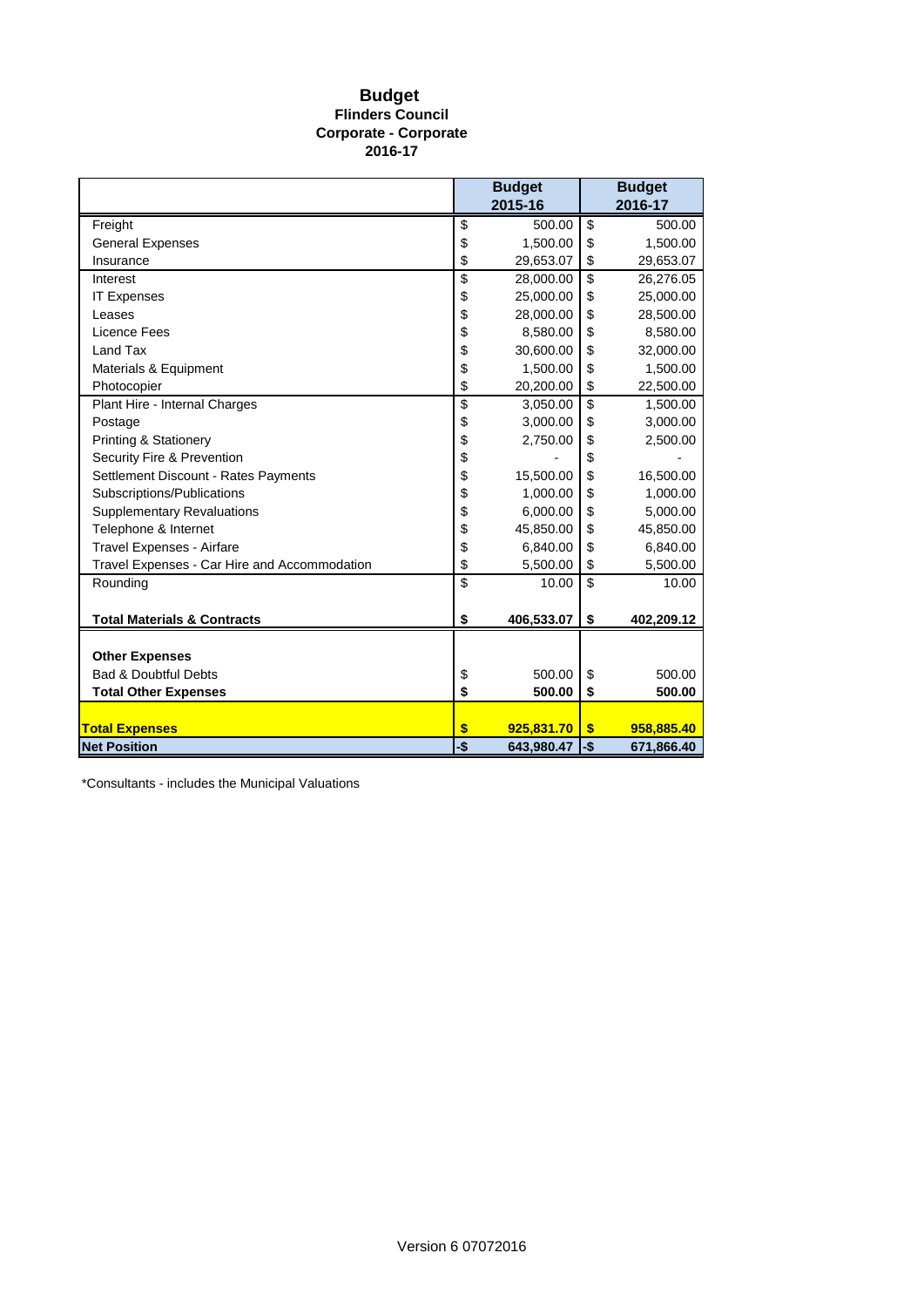#### **Budget Flinders Council Corporate - Governance 2016-17**

|                                                                                 |          | <b>Budget</b><br>2015-16 |          | <b>Budget</b><br>2016-17 |
|---------------------------------------------------------------------------------|----------|--------------------------|----------|--------------------------|
| Income                                                                          |          |                          |          |                          |
| Fees & Charges                                                                  |          |                          |          |                          |
| Flinders Art & Entertainment Centre                                             | \$       |                          | \$       |                          |
| <b>Total Fees &amp; Charges</b>                                                 | \$       |                          | \$       |                          |
|                                                                                 |          |                          |          |                          |
| Grants                                                                          |          |                          |          |                          |
| Grants - Financial Assistance<br>Grants - Operational GST Free                  | \$<br>\$ | 295,766.00               | \$<br>\$ | 673,475.00               |
| <b>Total Grants</b>                                                             | \$       | 295,766.00               | \$       | 673,475.00               |
|                                                                                 |          |                          |          |                          |
| Rates                                                                           |          |                          |          |                          |
| Rates - General Rate                                                            | \$       | 1,250,262.35             | \$       | 1,410,599.23             |
| Rates - Pensioner Remission - Fire Levy                                         | \$       |                          | \$       |                          |
| Rates - Pensioner Remission - State Govt, 30%                                   | \$       |                          | \$       |                          |
| <b>Total Rates</b>                                                              | \$       | 1,250,262.35             | \$       | 1,410,599.23             |
| <b>Total Operating Income</b>                                                   | \$       | 1,546,028.35             | \$       | 2,084,074.23             |
|                                                                                 |          |                          |          |                          |
| <b>Plus Other Income</b><br>Other Revenue - GST Free                            |          |                          |          |                          |
| Other Revenue - GST Inc                                                         | \$<br>\$ | 2,500.00<br>2,500.00     | \$<br>\$ | 2,500.00<br>2,500.00     |
| TasWater - Tax Equiv & Dividends                                                | \$       | 53,999.00                | \$       | 53,999.00                |
| Sale of Asset - CBI Land & House                                                | \$       | 40,000.00                | \$       | 130,000.00               |
| <b>Total Other Income</b>                                                       | \$       | 98,999.00                | \$       | 188,999.00               |
|                                                                                 |          |                          |          |                          |
| <u>Total Income</u>                                                             | \$       | 1,645,027.35             | \$       | 2,273,073.23             |
| <b>Less Operating Expenses</b>                                                  |          |                          |          |                          |
| <b>Employee Costs</b>                                                           |          |                          |          |                          |
| Employee Costs - Overtime                                                       | \$       | 1,000.00                 | \$       | 1,000.00                 |
| Employee Costs - Salaries and Wages                                             | \$       | 227,850.00               | \$       | 227,850.00               |
| Employee Costs - Superannuation                                                 | \$<br>\$ | 21,340.80                | \$<br>\$ | 21,340.80                |
| Employee Costs - Training, Conferences and Seminars<br>Employee Costs - Uniform | \$       | 15,000.00<br>300.00      | \$       | 15,000.00<br>300.00      |
| <b>Total Employee Costs</b>                                                     | \$       | 265,490.80               | \$       | 265,490.80               |
|                                                                                 |          |                          |          |                          |
| <b>Materials &amp; Contracts</b><br>Advertising                                 | \$       | 4,000.00                 | \$       | 2,500.00                 |
| <b>Audit Committee</b>                                                          | \$       | 5,000.00                 | \$       | 5,000.00                 |
| Consulting / Contractor Services                                                | \$       | 90,000.00                | \$       | 100,000.00               |
| <b>Council Member Allowances</b>                                                | \$       | 89,857.08                | \$       | 94,867.57                |
| <b>Council Member Expenses</b>                                                  | \$       | 15,000.00                | \$       | 20,000.00                |
| Events & Marketing                                                              | \$       | 20,500.00                | \$       | 20,500.00                |
| <b>Election Costs</b>                                                           | \$       |                          | \$       |                          |
| Freight<br><b>General Expenses</b>                                              | \$<br>\$ | 100.00                   | \$<br>\$ | 100.00                   |
| Insurance                                                                       | \$       | 191,000.00<br>4,160.75   | \$       | 75,000.00<br>5,000.00    |
| Licence Fees                                                                    | \$       | 7,000.00                 | \$       | 7,000.00                 |
| Legal Expenses                                                                  | \$       | 24,000.00                | \$       | 30,000.00                |
| <b>Materials &amp; Contracts</b>                                                | \$       | 50.00                    | \$       | 50.00                    |
| Plant Hire - Internal Charges                                                   | \$       | 10,000.00                | \$       | 10,000.00                |
| Postage                                                                         | \$       | 1,000.00                 | \$       | 1,000.00                 |
| <b>Printing &amp; Stationery</b><br>Subscriptions/Publications                  | \$<br>\$ | 3,000.00                 | \$<br>\$ | 3,000.00                 |
| Telephone & Internet                                                            | \$       | 37,000.00<br>11,500.00   | \$       | 42,000.00<br>11,500.00   |
| Travel Expenses - Airfare                                                       | \$       | 13,680.00                | \$       | 13,680.00                |
| Travel Expenses - Car Hire and Accommodation                                    | \$       | 18,000.00                | \$       | 18,000.00                |
| Web Page Design & Modifications                                                 | \$       | 1,000.00                 | \$       | 1,000.00                 |
| Wreaths/Flowers                                                                 | \$       | 250.00                   | \$       | 250.00                   |
| <b>Total Materials &amp; Contracts</b>                                          | \$       | 546,097.83               | \$       | 460,447.57               |
| <b>Total Expenses</b>                                                           | \$       | 811,588.63               | \$       | 725,938.37               |
| <b>Net Position</b>                                                             | \$       | 833,438.72 \$            |          | 1,547,134.86             |

\* Consultants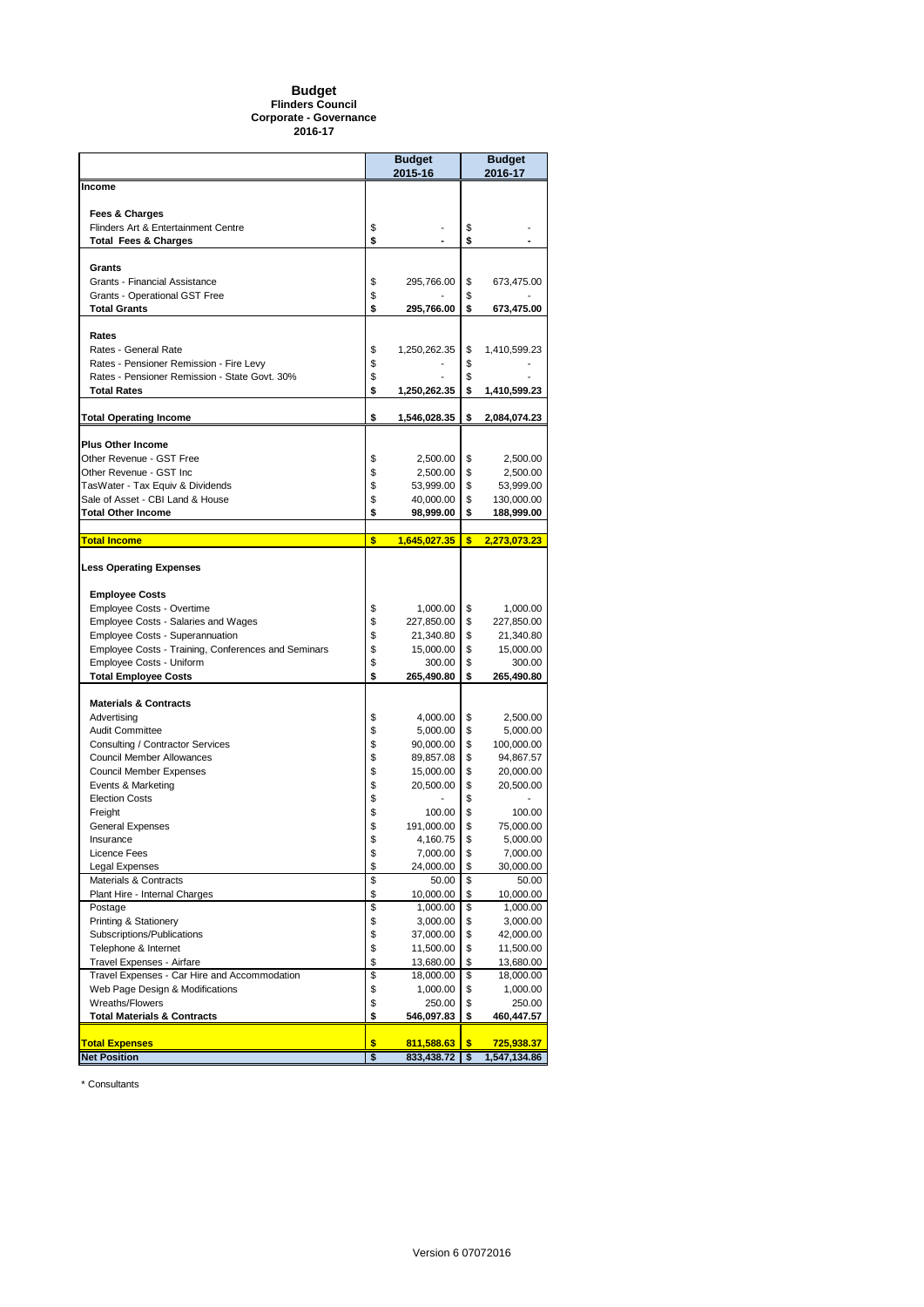#### **Budget Flinders Council Infrastructure - Roads 2016-17**

|                                            |                | <b>Budget</b><br>2015-16 | <b>Budget</b><br>2016-17 |              |  |  |
|--------------------------------------------|----------------|--------------------------|--------------------------|--------------|--|--|
| <b>Income</b>                              |                |                          |                          |              |  |  |
| <b>Grants</b>                              |                |                          |                          |              |  |  |
| Grants - Financial Assistance              | \$             | 368,784.00               | \$                       | 648,003.00   |  |  |
| Grants - Roads to Recovery                 | \$             | 563,093.00               | \$                       | 455,108.00   |  |  |
| Grants - Roads (Motor Vehicle Tax)         | \$             | 200,000.00               | \$                       | 200,000.00   |  |  |
| <b>Total Grants</b>                        | \$             | 1,131,877.00             | \$                       | 1,303,111.00 |  |  |
|                                            |                |                          |                          |              |  |  |
| <b>Total Operating Income</b>              | \$             | 1,131,877.00             | \$                       | 1,303,111.00 |  |  |
| <b>Plus Other Income</b>                   |                |                          |                          |              |  |  |
| Other Revenue - GST Free                   | \$             | 250.00                   | \$                       |              |  |  |
| Other Revenue - GST Inc                    | \$             | 250.00                   | \$                       |              |  |  |
| <b>Total Other Income</b>                  | \$             | 500.00                   | \$                       |              |  |  |
|                                            |                |                          |                          |              |  |  |
| <b>Total Income</b>                        | \$             | 1,132,377.00             | \$                       | 1,303,111.00 |  |  |
| <b>Less Operating Expenses</b>             |                |                          |                          |              |  |  |
| <b>Depreciation</b>                        |                |                          |                          |              |  |  |
| Depreciation - Bridges                     | \$             | 78,116.00                | \$                       | 80,230.00    |  |  |
| Depreciation - Roads                       | \$             | 780,000.00               | \$                       | 785,400.00   |  |  |
| Depreciation - Footpaths and Cycleways     | \$             | 27,000.00                | \$                       | 28,310.00    |  |  |
| Depreciation - Stormwater                  | \$             |                          | \$                       | 4,508.00     |  |  |
| <b>Total Depreciation</b>                  | \$             | 885,116.00               | \$                       | 898,448.00   |  |  |
| <b>Employee Costs</b>                      |                |                          |                          |              |  |  |
| Employee Costs - Overtime                  | \$             | 2,000.00                 | \$                       | 1,000.00     |  |  |
| <b>Employee Costs - Salaries and Wages</b> | \$             | 189,450.00               | \$                       | 192,386.00   |  |  |
| Employee Costs - Superannuation            | \$             | 23,681.25                | \$                       | 24,048.25    |  |  |
| <b>Total Employee Costs</b>                | \$             | 215,131.25               | \$                       | 217,434.25   |  |  |
| <b>Materials &amp; Contracts</b>           |                |                          |                          |              |  |  |
| Consulting / Contractor Services           | \$             | 56,500.00                | \$                       | 56,500.00    |  |  |
| Freight                                    | \$             | 2,000.00                 | \$                       | 2,000.00     |  |  |
| <b>General Expenses</b>                    | \$             | 2,000.00                 | \$                       | 2,000.00     |  |  |
| <b>IT Expenses</b>                         | \$             | 500.00                   | \$                       | 500.00       |  |  |
| Licence Fees                               | \$             | 3,000.00                 | \$                       | 3,000.00     |  |  |
| Materials & Equipment                      | \$             | 10,000.00                | \$                       | 10,000.00    |  |  |
| Plant Hire - Internal Charges              | \$             | 75,000.00                | \$                       | 75,000.00    |  |  |
| <b>Total Materials &amp; Contracts</b>     | \$             | 149,000.00               | \$                       | 149,000.00   |  |  |
| <b>Total Expenses</b>                      | \$             | 1,249,247.25             | \$                       | 1,264,882.25 |  |  |
| <b>Net Position</b>                        | $-\frac{2}{3}$ | 116,870.25               | \$                       | 38,228.75    |  |  |

\* Contractors - vertical and horizontal slashing & roadside spraying.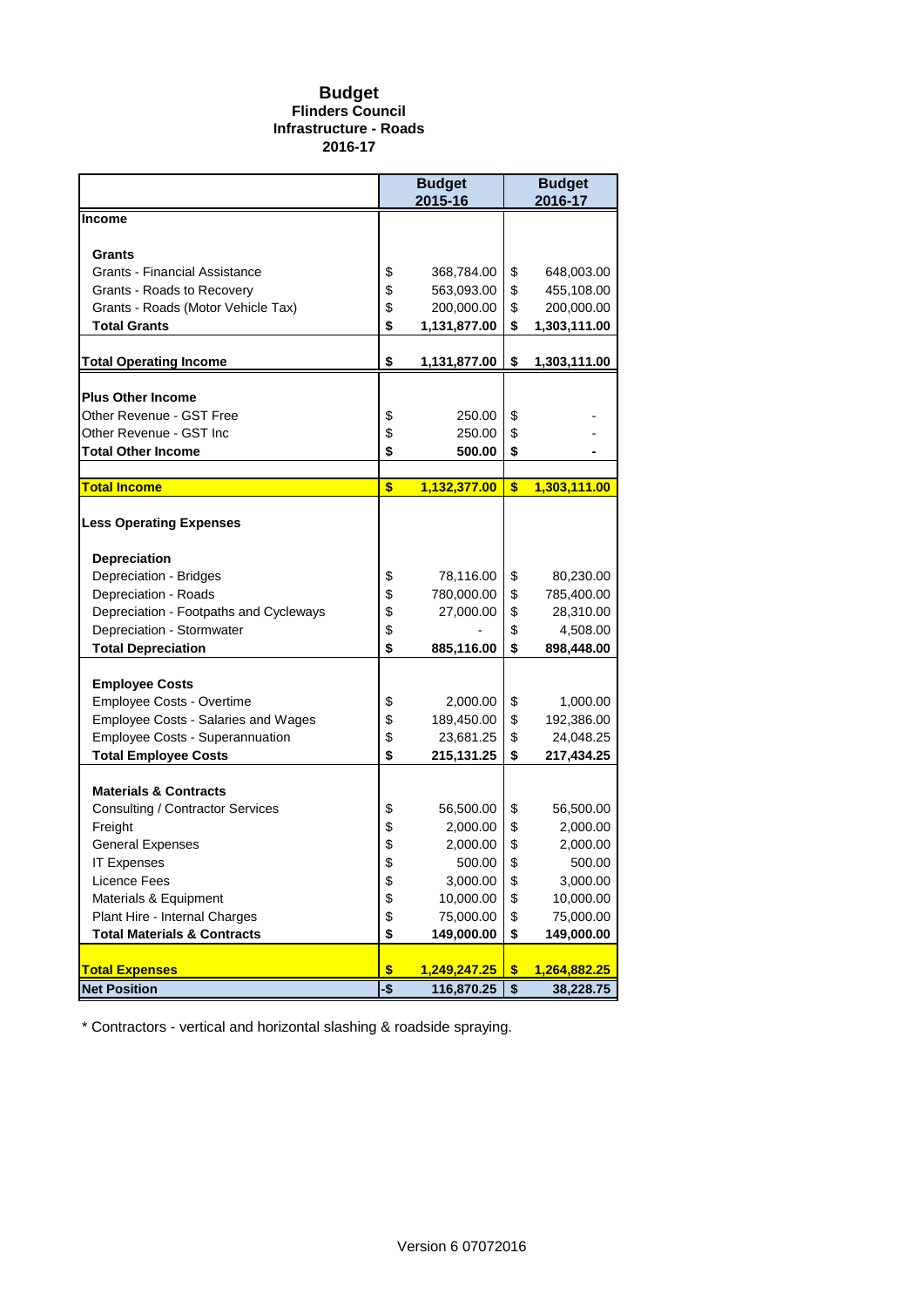#### **Budget Flinders Council Infrastructure - Waste 2016-17**

|                                            |                | <b>Budget</b><br>2015-16 | <b>Budget</b><br>2016-17 |                   |  |
|--------------------------------------------|----------------|--------------------------|--------------------------|-------------------|--|
| Income                                     |                |                          |                          |                   |  |
|                                            |                |                          |                          |                   |  |
| Rates                                      |                |                          |                          |                   |  |
| Rate - Waste Management Rate               | \$             | 173,752.00               | \$                       | 184,030.00        |  |
| <b>Total Rates</b>                         | \$             | 173,752.00               | \$                       | 184,030.00        |  |
|                                            |                |                          |                          |                   |  |
| <b>Total Income</b>                        | \$             | 173,752.00               | \$                       | 184,030.00        |  |
|                                            |                |                          |                          |                   |  |
|                                            |                |                          |                          |                   |  |
| <b>Less Operating Expenses</b>             |                |                          |                          |                   |  |
| <b>Depreciation</b>                        |                |                          |                          |                   |  |
| Depreciation - Waste Management            | \$             | 6,500.00                 | \$                       | 6,414.00          |  |
| <b>Total Depreciation</b>                  | \$             | 6,500.00                 | \$                       | 6,414.00          |  |
|                                            |                |                          |                          |                   |  |
| <b>Employee Costs</b>                      |                |                          |                          |                   |  |
| Employee Costs - Overtime                  | \$             | 10,944.96                | \$                       | 12,000.00         |  |
| <b>Employee Costs - Salaries and Wages</b> | \$             | 63,524.00                | \$                       | 64,129.00         |  |
| Employee Costs - Superannuation            | \$             | 7,940.50                 | \$                       | 8,016.13          |  |
| <b>Total Employee Costs</b>                | \$             | 82,409.46                | \$                       | 84,145.13         |  |
|                                            |                |                          |                          |                   |  |
| <b>Materials &amp; Contracts</b>           |                |                          |                          |                   |  |
| Cleaning                                   | \$             |                          | \$                       |                   |  |
| Consulting / Contractor Services           | \$             | 55,000.00                | \$                       | 25,000.00         |  |
| Freight                                    | \$             | 4,000.00                 | \$                       | 4,000.00          |  |
| <b>General Expenses</b>                    | \$             | 2,000.00                 | \$                       | 2,000.00          |  |
| Insurance                                  | \$             | 115.00                   | \$                       | 115.00            |  |
| Legal Expenses                             | \$             |                          | \$                       | 10,000.00         |  |
| Licence Fees                               | \$             | 4,500.00                 | \$                       | 9,000.00          |  |
| Materials & Equipment                      | \$             | 1,000.00                 | \$                       | 1,000.00          |  |
| Plant Hire - Internal Charges              | \$             | 48,700.00                | \$                       | 48,700.00         |  |
| Printing & Stationery                      | \$             |                          | \$                       |                   |  |
| <b>Tip Rehabilitation</b>                  | \$             | 10,000.00                | \$                       | 10,000.00         |  |
| Travel Expenses - Airfare                  | \$             | 1,600.00                 | \$                       | 1,600.00          |  |
| <b>Total Materials &amp; Contracts</b>     | \$             | 126,915.00               | \$                       | 111,415.00        |  |
|                                            |                |                          |                          |                   |  |
|                                            |                |                          |                          |                   |  |
| <b>Total Expenses</b>                      | \$             | 215,824.46               | \$                       | <u>201,974.13</u> |  |
| <b>Net Position</b>                        | $-\frac{1}{2}$ | 42,072.46                | -\$                      | 17,944.13         |  |

\* Consultants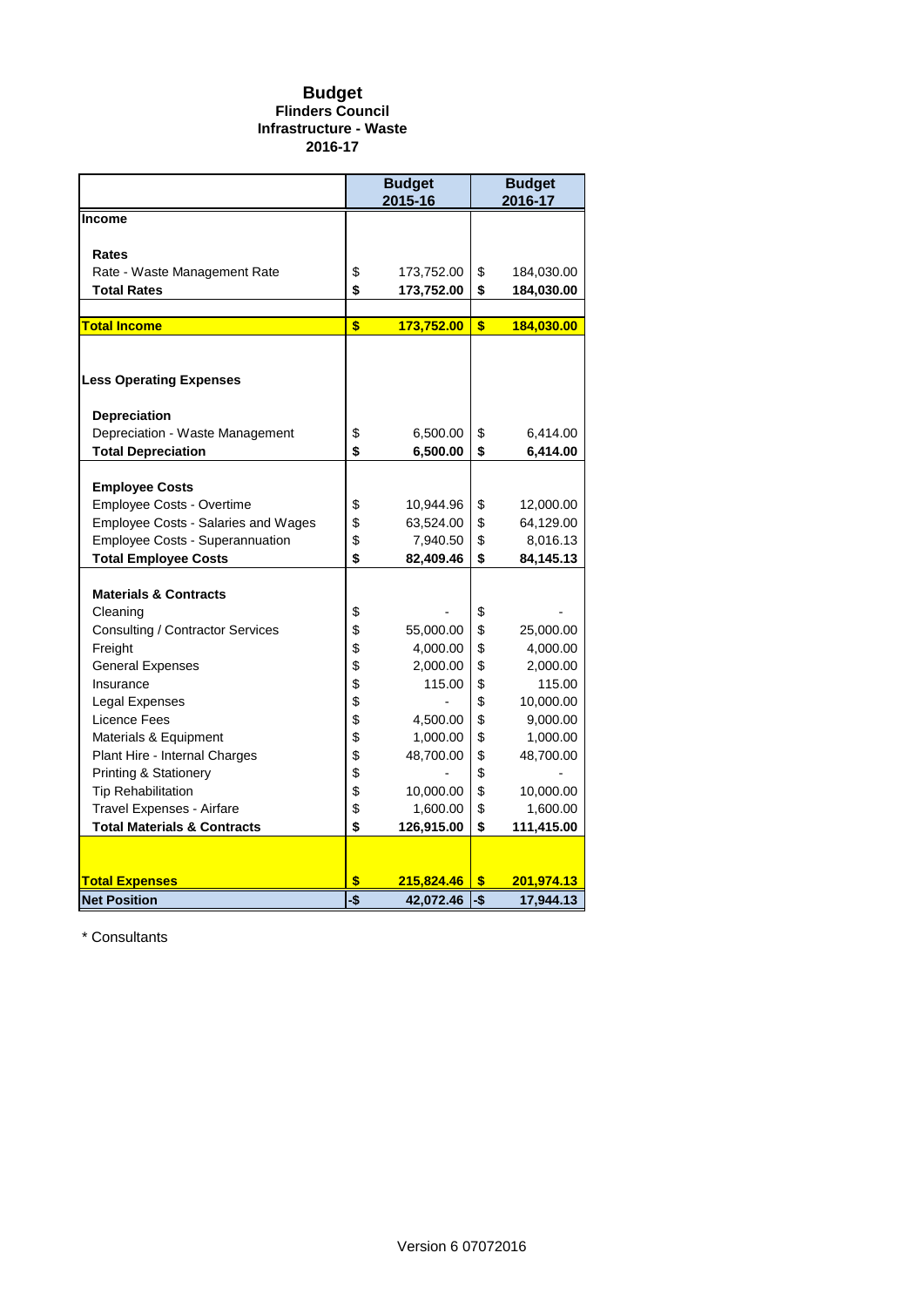#### **Budget Flinders Council Infrastructure - Town Maintenance 2016-17**

| Income<br><b>Fees &amp; Charges</b><br>Flinders Art & Entertainment Centre<br>\$<br>1,000.00<br>\$<br>3,000.00<br>\$<br>\$<br><b>Halls &amp; Recreation Facilities Hire</b><br>1,500.00<br>1,500.00<br>\$<br>\$<br><b>Cemetery Fees</b><br>32,375.00<br>32,375.00<br>\$<br>\$<br><b>Equipment Hire</b><br>200.00<br>200.00<br>\$<br>\$<br>Rental Received - Buildings<br>\$<br>\$<br><b>Staff Housing Rent</b><br>11,700.00<br>12,000.00<br>\$<br><b>Total Infrastructure Services - Fees &amp; Charges</b><br>46,775.00<br>\$<br>49,075.00<br>Grants<br>Grants - Other GST Free Grants (Capital)<br>\$<br>179,650.00<br>\$<br>160,000.00<br>\$<br>\$<br>Grants - Other GST Inc. Grants (Capital)<br>83,000.00<br>\$<br>\$<br><b>Total Operating Income</b><br>262,650.00<br>209,075.00<br><b>Plus Other Income</b><br>Other Revenue - GST Free<br>\$<br>\$<br>5,000.00<br>500.00<br>\$<br>Other Revenue - GST Inc<br>\$<br>5,000.00<br>500.00<br>\$<br>\$<br><b>Total Other Income</b><br>10,000.00<br>1,000.00<br><b>Total Income</b><br>\$<br>\$<br>272,650.00<br>210,075.00<br><b>Less Operating Expenses</b><br>Depreciation<br>Depreciation - Building<br>\$<br>62,000.00<br>\$<br>74,040.00<br>\$<br>Depreciation - Leasehold Improvements<br>\$<br>44,000.00<br>46,279.00<br>\$<br>\$<br>Depreciation - Plant & Equipment<br>3,500.00<br>3,500.00<br>\$<br>\$<br><b>Total Depreciation</b><br>109,500.00<br>123,819.00<br><b>Employee Costs</b><br>Employee Costs - Overtime<br>\$<br>\$<br>500.00<br>1,500.00<br>\$<br>Employee Costs - Salaries and Wages<br>\$<br>83,257.00<br>76,954.00<br>\$<br>Employee Costs - Superannuation<br>10,407.13<br>\$<br>9,619.25<br>\$<br>\$<br>Employee Costs - Training, Conferences and Seminars<br>\$<br>\$<br><b>Total Employee Costs</b><br>94,164.13<br>88,073.25<br><b>Materials &amp; Contracts</b><br>\$<br>\$<br>Advertising<br>2,312.50<br>1,500.00<br>\$<br>\$<br>Analysis and Environmental Sampling Fees<br>\$<br>\$<br>Cleaning<br>1,500.00<br>1,500.00<br>\$<br><b>Consulting / Contractor Services</b><br>\$<br>10,000.00<br>\$<br>\$<br>Freight<br>1,000.00<br>1,500.00<br>\$<br>\$<br><b>General Expenses</b><br>20,000.00<br>20,000.00<br>\$<br>\$<br>24,194.17<br>Insurance<br>25,142.29<br>\$<br>\$<br>Leases<br>\$<br>\$<br>Materials & Equipment<br>11,200.00<br>10,000.00<br>\$<br>\$<br>Plant Hire - Internal Charges<br>14,050.00<br>14,050.00<br>\$<br>\$<br>Travel Expenses - Airfare<br>1,200.00<br>\$<br>\$<br>Travel Expenses - Car Hire and Accommodation<br>500.00<br>\$<br>Utility Costs (Gas, Electricity & Water)<br>\$<br>25,000.00<br>30,000.00<br>\$<br><b>Total Materials &amp; Contracts</b><br>\$<br>100,956.67<br>113,692.29<br>\$<br><b>Total Expenses</b><br>\$<br>304,620.80<br>325,584.54<br>$-\frac{1}{2}$<br><b>Net Position</b><br>-\$<br>31,970.80<br>115,509.54 |  | <b>Budget</b><br>2015-16 | <b>Budget</b><br>2016-17 |
|------------------------------------------------------------------------------------------------------------------------------------------------------------------------------------------------------------------------------------------------------------------------------------------------------------------------------------------------------------------------------------------------------------------------------------------------------------------------------------------------------------------------------------------------------------------------------------------------------------------------------------------------------------------------------------------------------------------------------------------------------------------------------------------------------------------------------------------------------------------------------------------------------------------------------------------------------------------------------------------------------------------------------------------------------------------------------------------------------------------------------------------------------------------------------------------------------------------------------------------------------------------------------------------------------------------------------------------------------------------------------------------------------------------------------------------------------------------------------------------------------------------------------------------------------------------------------------------------------------------------------------------------------------------------------------------------------------------------------------------------------------------------------------------------------------------------------------------------------------------------------------------------------------------------------------------------------------------------------------------------------------------------------------------------------------------------------------------------------------------------------------------------------------------------------------------------------------------------------------------------------------------------------------------------------------------------------------------------------------------------------------------------------------------------------------------------------------------------------------------------------------------------------------------------------------------------------------------------------------------------------------------------------------------------------------------------------------------------------------------------------------------------------------------------------------------------------------------------------------------|--|--------------------------|--------------------------|
|                                                                                                                                                                                                                                                                                                                                                                                                                                                                                                                                                                                                                                                                                                                                                                                                                                                                                                                                                                                                                                                                                                                                                                                                                                                                                                                                                                                                                                                                                                                                                                                                                                                                                                                                                                                                                                                                                                                                                                                                                                                                                                                                                                                                                                                                                                                                                                                                                                                                                                                                                                                                                                                                                                                                                                                                                                                                  |  |                          |                          |
|                                                                                                                                                                                                                                                                                                                                                                                                                                                                                                                                                                                                                                                                                                                                                                                                                                                                                                                                                                                                                                                                                                                                                                                                                                                                                                                                                                                                                                                                                                                                                                                                                                                                                                                                                                                                                                                                                                                                                                                                                                                                                                                                                                                                                                                                                                                                                                                                                                                                                                                                                                                                                                                                                                                                                                                                                                                                  |  |                          |                          |
|                                                                                                                                                                                                                                                                                                                                                                                                                                                                                                                                                                                                                                                                                                                                                                                                                                                                                                                                                                                                                                                                                                                                                                                                                                                                                                                                                                                                                                                                                                                                                                                                                                                                                                                                                                                                                                                                                                                                                                                                                                                                                                                                                                                                                                                                                                                                                                                                                                                                                                                                                                                                                                                                                                                                                                                                                                                                  |  |                          |                          |
|                                                                                                                                                                                                                                                                                                                                                                                                                                                                                                                                                                                                                                                                                                                                                                                                                                                                                                                                                                                                                                                                                                                                                                                                                                                                                                                                                                                                                                                                                                                                                                                                                                                                                                                                                                                                                                                                                                                                                                                                                                                                                                                                                                                                                                                                                                                                                                                                                                                                                                                                                                                                                                                                                                                                                                                                                                                                  |  |                          |                          |
|                                                                                                                                                                                                                                                                                                                                                                                                                                                                                                                                                                                                                                                                                                                                                                                                                                                                                                                                                                                                                                                                                                                                                                                                                                                                                                                                                                                                                                                                                                                                                                                                                                                                                                                                                                                                                                                                                                                                                                                                                                                                                                                                                                                                                                                                                                                                                                                                                                                                                                                                                                                                                                                                                                                                                                                                                                                                  |  |                          |                          |
|                                                                                                                                                                                                                                                                                                                                                                                                                                                                                                                                                                                                                                                                                                                                                                                                                                                                                                                                                                                                                                                                                                                                                                                                                                                                                                                                                                                                                                                                                                                                                                                                                                                                                                                                                                                                                                                                                                                                                                                                                                                                                                                                                                                                                                                                                                                                                                                                                                                                                                                                                                                                                                                                                                                                                                                                                                                                  |  |                          |                          |
|                                                                                                                                                                                                                                                                                                                                                                                                                                                                                                                                                                                                                                                                                                                                                                                                                                                                                                                                                                                                                                                                                                                                                                                                                                                                                                                                                                                                                                                                                                                                                                                                                                                                                                                                                                                                                                                                                                                                                                                                                                                                                                                                                                                                                                                                                                                                                                                                                                                                                                                                                                                                                                                                                                                                                                                                                                                                  |  |                          |                          |
|                                                                                                                                                                                                                                                                                                                                                                                                                                                                                                                                                                                                                                                                                                                                                                                                                                                                                                                                                                                                                                                                                                                                                                                                                                                                                                                                                                                                                                                                                                                                                                                                                                                                                                                                                                                                                                                                                                                                                                                                                                                                                                                                                                                                                                                                                                                                                                                                                                                                                                                                                                                                                                                                                                                                                                                                                                                                  |  |                          |                          |
|                                                                                                                                                                                                                                                                                                                                                                                                                                                                                                                                                                                                                                                                                                                                                                                                                                                                                                                                                                                                                                                                                                                                                                                                                                                                                                                                                                                                                                                                                                                                                                                                                                                                                                                                                                                                                                                                                                                                                                                                                                                                                                                                                                                                                                                                                                                                                                                                                                                                                                                                                                                                                                                                                                                                                                                                                                                                  |  |                          |                          |
|                                                                                                                                                                                                                                                                                                                                                                                                                                                                                                                                                                                                                                                                                                                                                                                                                                                                                                                                                                                                                                                                                                                                                                                                                                                                                                                                                                                                                                                                                                                                                                                                                                                                                                                                                                                                                                                                                                                                                                                                                                                                                                                                                                                                                                                                                                                                                                                                                                                                                                                                                                                                                                                                                                                                                                                                                                                                  |  |                          |                          |
|                                                                                                                                                                                                                                                                                                                                                                                                                                                                                                                                                                                                                                                                                                                                                                                                                                                                                                                                                                                                                                                                                                                                                                                                                                                                                                                                                                                                                                                                                                                                                                                                                                                                                                                                                                                                                                                                                                                                                                                                                                                                                                                                                                                                                                                                                                                                                                                                                                                                                                                                                                                                                                                                                                                                                                                                                                                                  |  |                          |                          |
|                                                                                                                                                                                                                                                                                                                                                                                                                                                                                                                                                                                                                                                                                                                                                                                                                                                                                                                                                                                                                                                                                                                                                                                                                                                                                                                                                                                                                                                                                                                                                                                                                                                                                                                                                                                                                                                                                                                                                                                                                                                                                                                                                                                                                                                                                                                                                                                                                                                                                                                                                                                                                                                                                                                                                                                                                                                                  |  |                          |                          |
|                                                                                                                                                                                                                                                                                                                                                                                                                                                                                                                                                                                                                                                                                                                                                                                                                                                                                                                                                                                                                                                                                                                                                                                                                                                                                                                                                                                                                                                                                                                                                                                                                                                                                                                                                                                                                                                                                                                                                                                                                                                                                                                                                                                                                                                                                                                                                                                                                                                                                                                                                                                                                                                                                                                                                                                                                                                                  |  |                          |                          |
|                                                                                                                                                                                                                                                                                                                                                                                                                                                                                                                                                                                                                                                                                                                                                                                                                                                                                                                                                                                                                                                                                                                                                                                                                                                                                                                                                                                                                                                                                                                                                                                                                                                                                                                                                                                                                                                                                                                                                                                                                                                                                                                                                                                                                                                                                                                                                                                                                                                                                                                                                                                                                                                                                                                                                                                                                                                                  |  |                          |                          |
|                                                                                                                                                                                                                                                                                                                                                                                                                                                                                                                                                                                                                                                                                                                                                                                                                                                                                                                                                                                                                                                                                                                                                                                                                                                                                                                                                                                                                                                                                                                                                                                                                                                                                                                                                                                                                                                                                                                                                                                                                                                                                                                                                                                                                                                                                                                                                                                                                                                                                                                                                                                                                                                                                                                                                                                                                                                                  |  |                          |                          |
|                                                                                                                                                                                                                                                                                                                                                                                                                                                                                                                                                                                                                                                                                                                                                                                                                                                                                                                                                                                                                                                                                                                                                                                                                                                                                                                                                                                                                                                                                                                                                                                                                                                                                                                                                                                                                                                                                                                                                                                                                                                                                                                                                                                                                                                                                                                                                                                                                                                                                                                                                                                                                                                                                                                                                                                                                                                                  |  |                          |                          |
|                                                                                                                                                                                                                                                                                                                                                                                                                                                                                                                                                                                                                                                                                                                                                                                                                                                                                                                                                                                                                                                                                                                                                                                                                                                                                                                                                                                                                                                                                                                                                                                                                                                                                                                                                                                                                                                                                                                                                                                                                                                                                                                                                                                                                                                                                                                                                                                                                                                                                                                                                                                                                                                                                                                                                                                                                                                                  |  |                          |                          |
|                                                                                                                                                                                                                                                                                                                                                                                                                                                                                                                                                                                                                                                                                                                                                                                                                                                                                                                                                                                                                                                                                                                                                                                                                                                                                                                                                                                                                                                                                                                                                                                                                                                                                                                                                                                                                                                                                                                                                                                                                                                                                                                                                                                                                                                                                                                                                                                                                                                                                                                                                                                                                                                                                                                                                                                                                                                                  |  |                          |                          |
|                                                                                                                                                                                                                                                                                                                                                                                                                                                                                                                                                                                                                                                                                                                                                                                                                                                                                                                                                                                                                                                                                                                                                                                                                                                                                                                                                                                                                                                                                                                                                                                                                                                                                                                                                                                                                                                                                                                                                                                                                                                                                                                                                                                                                                                                                                                                                                                                                                                                                                                                                                                                                                                                                                                                                                                                                                                                  |  |                          |                          |
|                                                                                                                                                                                                                                                                                                                                                                                                                                                                                                                                                                                                                                                                                                                                                                                                                                                                                                                                                                                                                                                                                                                                                                                                                                                                                                                                                                                                                                                                                                                                                                                                                                                                                                                                                                                                                                                                                                                                                                                                                                                                                                                                                                                                                                                                                                                                                                                                                                                                                                                                                                                                                                                                                                                                                                                                                                                                  |  |                          |                          |
|                                                                                                                                                                                                                                                                                                                                                                                                                                                                                                                                                                                                                                                                                                                                                                                                                                                                                                                                                                                                                                                                                                                                                                                                                                                                                                                                                                                                                                                                                                                                                                                                                                                                                                                                                                                                                                                                                                                                                                                                                                                                                                                                                                                                                                                                                                                                                                                                                                                                                                                                                                                                                                                                                                                                                                                                                                                                  |  |                          |                          |
|                                                                                                                                                                                                                                                                                                                                                                                                                                                                                                                                                                                                                                                                                                                                                                                                                                                                                                                                                                                                                                                                                                                                                                                                                                                                                                                                                                                                                                                                                                                                                                                                                                                                                                                                                                                                                                                                                                                                                                                                                                                                                                                                                                                                                                                                                                                                                                                                                                                                                                                                                                                                                                                                                                                                                                                                                                                                  |  |                          |                          |
|                                                                                                                                                                                                                                                                                                                                                                                                                                                                                                                                                                                                                                                                                                                                                                                                                                                                                                                                                                                                                                                                                                                                                                                                                                                                                                                                                                                                                                                                                                                                                                                                                                                                                                                                                                                                                                                                                                                                                                                                                                                                                                                                                                                                                                                                                                                                                                                                                                                                                                                                                                                                                                                                                                                                                                                                                                                                  |  |                          |                          |
|                                                                                                                                                                                                                                                                                                                                                                                                                                                                                                                                                                                                                                                                                                                                                                                                                                                                                                                                                                                                                                                                                                                                                                                                                                                                                                                                                                                                                                                                                                                                                                                                                                                                                                                                                                                                                                                                                                                                                                                                                                                                                                                                                                                                                                                                                                                                                                                                                                                                                                                                                                                                                                                                                                                                                                                                                                                                  |  |                          |                          |
|                                                                                                                                                                                                                                                                                                                                                                                                                                                                                                                                                                                                                                                                                                                                                                                                                                                                                                                                                                                                                                                                                                                                                                                                                                                                                                                                                                                                                                                                                                                                                                                                                                                                                                                                                                                                                                                                                                                                                                                                                                                                                                                                                                                                                                                                                                                                                                                                                                                                                                                                                                                                                                                                                                                                                                                                                                                                  |  |                          |                          |
|                                                                                                                                                                                                                                                                                                                                                                                                                                                                                                                                                                                                                                                                                                                                                                                                                                                                                                                                                                                                                                                                                                                                                                                                                                                                                                                                                                                                                                                                                                                                                                                                                                                                                                                                                                                                                                                                                                                                                                                                                                                                                                                                                                                                                                                                                                                                                                                                                                                                                                                                                                                                                                                                                                                                                                                                                                                                  |  |                          |                          |
|                                                                                                                                                                                                                                                                                                                                                                                                                                                                                                                                                                                                                                                                                                                                                                                                                                                                                                                                                                                                                                                                                                                                                                                                                                                                                                                                                                                                                                                                                                                                                                                                                                                                                                                                                                                                                                                                                                                                                                                                                                                                                                                                                                                                                                                                                                                                                                                                                                                                                                                                                                                                                                                                                                                                                                                                                                                                  |  |                          |                          |
|                                                                                                                                                                                                                                                                                                                                                                                                                                                                                                                                                                                                                                                                                                                                                                                                                                                                                                                                                                                                                                                                                                                                                                                                                                                                                                                                                                                                                                                                                                                                                                                                                                                                                                                                                                                                                                                                                                                                                                                                                                                                                                                                                                                                                                                                                                                                                                                                                                                                                                                                                                                                                                                                                                                                                                                                                                                                  |  |                          |                          |
|                                                                                                                                                                                                                                                                                                                                                                                                                                                                                                                                                                                                                                                                                                                                                                                                                                                                                                                                                                                                                                                                                                                                                                                                                                                                                                                                                                                                                                                                                                                                                                                                                                                                                                                                                                                                                                                                                                                                                                                                                                                                                                                                                                                                                                                                                                                                                                                                                                                                                                                                                                                                                                                                                                                                                                                                                                                                  |  |                          |                          |
|                                                                                                                                                                                                                                                                                                                                                                                                                                                                                                                                                                                                                                                                                                                                                                                                                                                                                                                                                                                                                                                                                                                                                                                                                                                                                                                                                                                                                                                                                                                                                                                                                                                                                                                                                                                                                                                                                                                                                                                                                                                                                                                                                                                                                                                                                                                                                                                                                                                                                                                                                                                                                                                                                                                                                                                                                                                                  |  |                          |                          |
|                                                                                                                                                                                                                                                                                                                                                                                                                                                                                                                                                                                                                                                                                                                                                                                                                                                                                                                                                                                                                                                                                                                                                                                                                                                                                                                                                                                                                                                                                                                                                                                                                                                                                                                                                                                                                                                                                                                                                                                                                                                                                                                                                                                                                                                                                                                                                                                                                                                                                                                                                                                                                                                                                                                                                                                                                                                                  |  |                          |                          |
|                                                                                                                                                                                                                                                                                                                                                                                                                                                                                                                                                                                                                                                                                                                                                                                                                                                                                                                                                                                                                                                                                                                                                                                                                                                                                                                                                                                                                                                                                                                                                                                                                                                                                                                                                                                                                                                                                                                                                                                                                                                                                                                                                                                                                                                                                                                                                                                                                                                                                                                                                                                                                                                                                                                                                                                                                                                                  |  |                          |                          |
|                                                                                                                                                                                                                                                                                                                                                                                                                                                                                                                                                                                                                                                                                                                                                                                                                                                                                                                                                                                                                                                                                                                                                                                                                                                                                                                                                                                                                                                                                                                                                                                                                                                                                                                                                                                                                                                                                                                                                                                                                                                                                                                                                                                                                                                                                                                                                                                                                                                                                                                                                                                                                                                                                                                                                                                                                                                                  |  |                          |                          |
|                                                                                                                                                                                                                                                                                                                                                                                                                                                                                                                                                                                                                                                                                                                                                                                                                                                                                                                                                                                                                                                                                                                                                                                                                                                                                                                                                                                                                                                                                                                                                                                                                                                                                                                                                                                                                                                                                                                                                                                                                                                                                                                                                                                                                                                                                                                                                                                                                                                                                                                                                                                                                                                                                                                                                                                                                                                                  |  |                          |                          |
|                                                                                                                                                                                                                                                                                                                                                                                                                                                                                                                                                                                                                                                                                                                                                                                                                                                                                                                                                                                                                                                                                                                                                                                                                                                                                                                                                                                                                                                                                                                                                                                                                                                                                                                                                                                                                                                                                                                                                                                                                                                                                                                                                                                                                                                                                                                                                                                                                                                                                                                                                                                                                                                                                                                                                                                                                                                                  |  |                          |                          |
|                                                                                                                                                                                                                                                                                                                                                                                                                                                                                                                                                                                                                                                                                                                                                                                                                                                                                                                                                                                                                                                                                                                                                                                                                                                                                                                                                                                                                                                                                                                                                                                                                                                                                                                                                                                                                                                                                                                                                                                                                                                                                                                                                                                                                                                                                                                                                                                                                                                                                                                                                                                                                                                                                                                                                                                                                                                                  |  |                          |                          |
|                                                                                                                                                                                                                                                                                                                                                                                                                                                                                                                                                                                                                                                                                                                                                                                                                                                                                                                                                                                                                                                                                                                                                                                                                                                                                                                                                                                                                                                                                                                                                                                                                                                                                                                                                                                                                                                                                                                                                                                                                                                                                                                                                                                                                                                                                                                                                                                                                                                                                                                                                                                                                                                                                                                                                                                                                                                                  |  |                          |                          |
|                                                                                                                                                                                                                                                                                                                                                                                                                                                                                                                                                                                                                                                                                                                                                                                                                                                                                                                                                                                                                                                                                                                                                                                                                                                                                                                                                                                                                                                                                                                                                                                                                                                                                                                                                                                                                                                                                                                                                                                                                                                                                                                                                                                                                                                                                                                                                                                                                                                                                                                                                                                                                                                                                                                                                                                                                                                                  |  |                          |                          |
|                                                                                                                                                                                                                                                                                                                                                                                                                                                                                                                                                                                                                                                                                                                                                                                                                                                                                                                                                                                                                                                                                                                                                                                                                                                                                                                                                                                                                                                                                                                                                                                                                                                                                                                                                                                                                                                                                                                                                                                                                                                                                                                                                                                                                                                                                                                                                                                                                                                                                                                                                                                                                                                                                                                                                                                                                                                                  |  |                          |                          |
|                                                                                                                                                                                                                                                                                                                                                                                                                                                                                                                                                                                                                                                                                                                                                                                                                                                                                                                                                                                                                                                                                                                                                                                                                                                                                                                                                                                                                                                                                                                                                                                                                                                                                                                                                                                                                                                                                                                                                                                                                                                                                                                                                                                                                                                                                                                                                                                                                                                                                                                                                                                                                                                                                                                                                                                                                                                                  |  |                          |                          |
|                                                                                                                                                                                                                                                                                                                                                                                                                                                                                                                                                                                                                                                                                                                                                                                                                                                                                                                                                                                                                                                                                                                                                                                                                                                                                                                                                                                                                                                                                                                                                                                                                                                                                                                                                                                                                                                                                                                                                                                                                                                                                                                                                                                                                                                                                                                                                                                                                                                                                                                                                                                                                                                                                                                                                                                                                                                                  |  |                          |                          |
|                                                                                                                                                                                                                                                                                                                                                                                                                                                                                                                                                                                                                                                                                                                                                                                                                                                                                                                                                                                                                                                                                                                                                                                                                                                                                                                                                                                                                                                                                                                                                                                                                                                                                                                                                                                                                                                                                                                                                                                                                                                                                                                                                                                                                                                                                                                                                                                                                                                                                                                                                                                                                                                                                                                                                                                                                                                                  |  |                          |                          |
|                                                                                                                                                                                                                                                                                                                                                                                                                                                                                                                                                                                                                                                                                                                                                                                                                                                                                                                                                                                                                                                                                                                                                                                                                                                                                                                                                                                                                                                                                                                                                                                                                                                                                                                                                                                                                                                                                                                                                                                                                                                                                                                                                                                                                                                                                                                                                                                                                                                                                                                                                                                                                                                                                                                                                                                                                                                                  |  |                          |                          |
|                                                                                                                                                                                                                                                                                                                                                                                                                                                                                                                                                                                                                                                                                                                                                                                                                                                                                                                                                                                                                                                                                                                                                                                                                                                                                                                                                                                                                                                                                                                                                                                                                                                                                                                                                                                                                                                                                                                                                                                                                                                                                                                                                                                                                                                                                                                                                                                                                                                                                                                                                                                                                                                                                                                                                                                                                                                                  |  |                          |                          |
|                                                                                                                                                                                                                                                                                                                                                                                                                                                                                                                                                                                                                                                                                                                                                                                                                                                                                                                                                                                                                                                                                                                                                                                                                                                                                                                                                                                                                                                                                                                                                                                                                                                                                                                                                                                                                                                                                                                                                                                                                                                                                                                                                                                                                                                                                                                                                                                                                                                                                                                                                                                                                                                                                                                                                                                                                                                                  |  |                          |                          |
|                                                                                                                                                                                                                                                                                                                                                                                                                                                                                                                                                                                                                                                                                                                                                                                                                                                                                                                                                                                                                                                                                                                                                                                                                                                                                                                                                                                                                                                                                                                                                                                                                                                                                                                                                                                                                                                                                                                                                                                                                                                                                                                                                                                                                                                                                                                                                                                                                                                                                                                                                                                                                                                                                                                                                                                                                                                                  |  |                          |                          |
|                                                                                                                                                                                                                                                                                                                                                                                                                                                                                                                                                                                                                                                                                                                                                                                                                                                                                                                                                                                                                                                                                                                                                                                                                                                                                                                                                                                                                                                                                                                                                                                                                                                                                                                                                                                                                                                                                                                                                                                                                                                                                                                                                                                                                                                                                                                                                                                                                                                                                                                                                                                                                                                                                                                                                                                                                                                                  |  |                          |                          |
|                                                                                                                                                                                                                                                                                                                                                                                                                                                                                                                                                                                                                                                                                                                                                                                                                                                                                                                                                                                                                                                                                                                                                                                                                                                                                                                                                                                                                                                                                                                                                                                                                                                                                                                                                                                                                                                                                                                                                                                                                                                                                                                                                                                                                                                                                                                                                                                                                                                                                                                                                                                                                                                                                                                                                                                                                                                                  |  |                          |                          |

\* Contractor - Electrical etc/ Consultant - Lagoon Design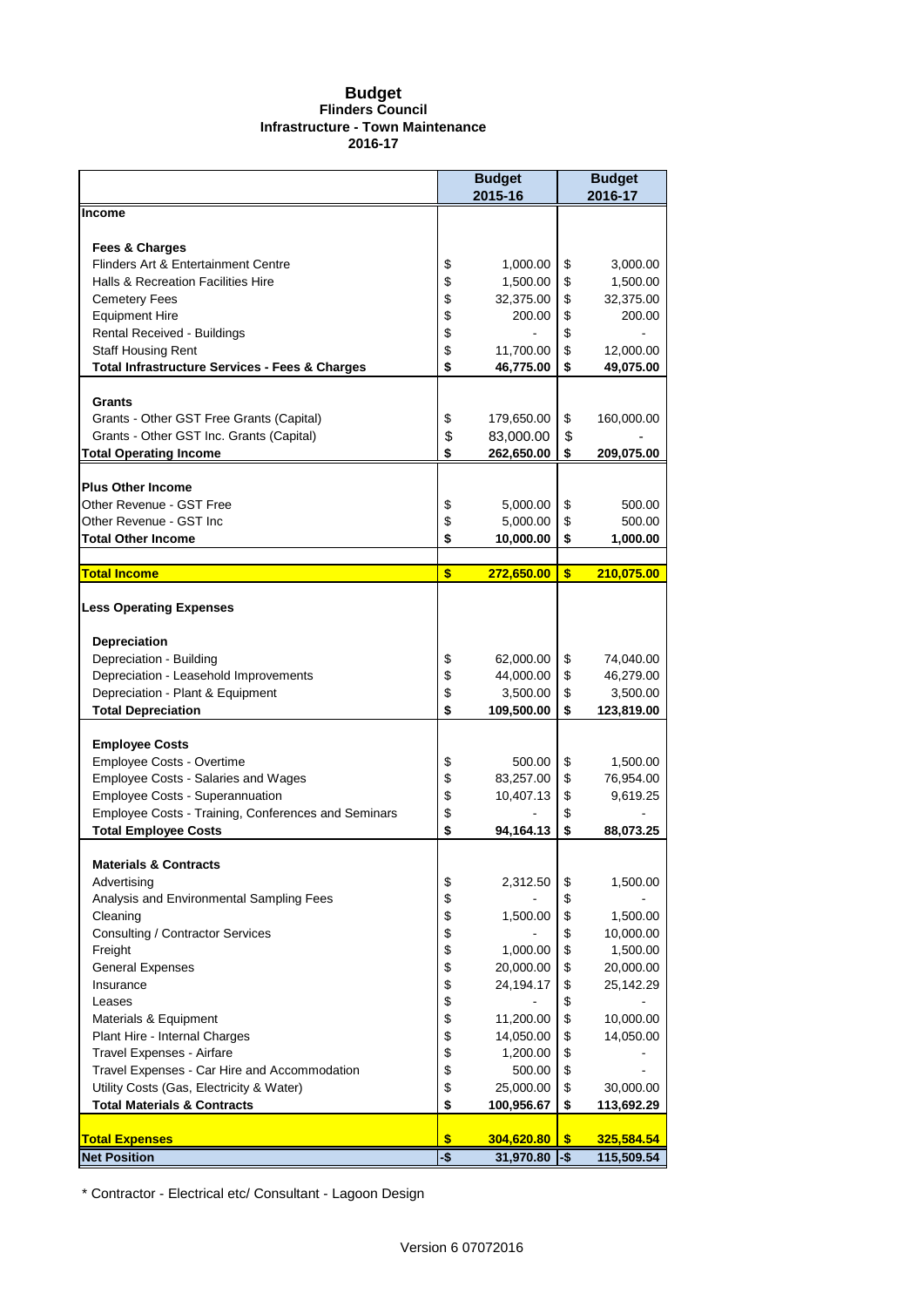#### **Budget Flinders Council Infrastructure - Depot & Plant 2016-17**

|                                                                                                                                                                                                                                                                                                                                                                                                                                                                                                                                                                  |                                                                                                                | <b>Budget</b><br>2015-16                                                                                                                   |                                                                                                                | <b>Budget</b><br>2016-17                                                                                                                   |
|------------------------------------------------------------------------------------------------------------------------------------------------------------------------------------------------------------------------------------------------------------------------------------------------------------------------------------------------------------------------------------------------------------------------------------------------------------------------------------------------------------------------------------------------------------------|----------------------------------------------------------------------------------------------------------------|--------------------------------------------------------------------------------------------------------------------------------------------|----------------------------------------------------------------------------------------------------------------|--------------------------------------------------------------------------------------------------------------------------------------------|
| <b>Plus Other Income</b>                                                                                                                                                                                                                                                                                                                                                                                                                                                                                                                                         |                                                                                                                |                                                                                                                                            |                                                                                                                |                                                                                                                                            |
| Other Revenue - GST Free                                                                                                                                                                                                                                                                                                                                                                                                                                                                                                                                         | \$                                                                                                             | 15,500.00                                                                                                                                  | \$                                                                                                             | 2,500.00                                                                                                                                   |
| Other Revenue - GST Inc                                                                                                                                                                                                                                                                                                                                                                                                                                                                                                                                          | \$                                                                                                             | 9,100.00                                                                                                                                   | \$                                                                                                             | 8,320.00                                                                                                                                   |
| Sale of Assets                                                                                                                                                                                                                                                                                                                                                                                                                                                                                                                                                   | \$                                                                                                             |                                                                                                                                            | \$                                                                                                             | 55,000.00                                                                                                                                  |
| <b>Total Other Income</b>                                                                                                                                                                                                                                                                                                                                                                                                                                                                                                                                        | \$                                                                                                             | 24,600.00                                                                                                                                  | \$                                                                                                             | 65,820.00                                                                                                                                  |
|                                                                                                                                                                                                                                                                                                                                                                                                                                                                                                                                                                  |                                                                                                                |                                                                                                                                            |                                                                                                                |                                                                                                                                            |
| <b>Total Income</b>                                                                                                                                                                                                                                                                                                                                                                                                                                                                                                                                              | \$                                                                                                             | 24,600.00                                                                                                                                  | \$                                                                                                             | 65,820.00                                                                                                                                  |
| <b>Less Operating Expenses</b>                                                                                                                                                                                                                                                                                                                                                                                                                                                                                                                                   |                                                                                                                |                                                                                                                                            |                                                                                                                |                                                                                                                                            |
| <b>Depreciation</b>                                                                                                                                                                                                                                                                                                                                                                                                                                                                                                                                              |                                                                                                                |                                                                                                                                            |                                                                                                                |                                                                                                                                            |
| Depreciation - Building                                                                                                                                                                                                                                                                                                                                                                                                                                                                                                                                          | \$                                                                                                             | 8,000.00                                                                                                                                   | \$                                                                                                             | 8,000.00                                                                                                                                   |
| Depreciation - Plant & Equipment                                                                                                                                                                                                                                                                                                                                                                                                                                                                                                                                 | \$                                                                                                             | 245,000.00                                                                                                                                 | \$                                                                                                             | 258,918.00                                                                                                                                 |
| <b>Total Depreciation</b>                                                                                                                                                                                                                                                                                                                                                                                                                                                                                                                                        | \$                                                                                                             | 253,000.00                                                                                                                                 | \$                                                                                                             | 266,918.00                                                                                                                                 |
| <b>Employee Costs</b>                                                                                                                                                                                                                                                                                                                                                                                                                                                                                                                                            |                                                                                                                |                                                                                                                                            |                                                                                                                |                                                                                                                                            |
| Employee Costs - Medical Expenses (Inc Workers Comp)                                                                                                                                                                                                                                                                                                                                                                                                                                                                                                             | \$                                                                                                             | 500.00                                                                                                                                     | \$                                                                                                             | 6,000.00                                                                                                                                   |
| Employee Costs - Overtime                                                                                                                                                                                                                                                                                                                                                                                                                                                                                                                                        | \$                                                                                                             | 250.00                                                                                                                                     | \$                                                                                                             | 250.00                                                                                                                                     |
| <b>Employee Costs - Salaries and Wages</b>                                                                                                                                                                                                                                                                                                                                                                                                                                                                                                                       | \$                                                                                                             | 173,452.00                                                                                                                                 | \$                                                                                                             | 211,624.00                                                                                                                                 |
| Employee Costs - Superannuation                                                                                                                                                                                                                                                                                                                                                                                                                                                                                                                                  | \$                                                                                                             | 21,681.50                                                                                                                                  | \$                                                                                                             | 26,453.00                                                                                                                                  |
| Employee Costs - Training, Conferences and Seminars                                                                                                                                                                                                                                                                                                                                                                                                                                                                                                              | \$                                                                                                             | 12,000.00                                                                                                                                  | \$                                                                                                             | 12,000.00                                                                                                                                  |
| <b>Total Employee Costs</b>                                                                                                                                                                                                                                                                                                                                                                                                                                                                                                                                      | \$                                                                                                             | 207,883.50                                                                                                                                 | \$                                                                                                             | 256,327.00                                                                                                                                 |
| <b>Materials &amp; Contracts</b><br>Advertising<br>Cleaning<br><b>Consulting / Contractor Services</b><br>Freight<br><b>General Expenses</b><br>Insurance<br><b>IT Expenses</b><br>Legal<br>Materials & Equipment<br>Minor Plant Purchase<br>Plant Hire - Internal Charges<br><b>Printing &amp; Stationery</b><br>Protective Clothing & Safety Equipment<br>Repairs & Maintenance<br>Security & Fire Prevention<br>Telephone & Internet<br>Travel Expenses - Airfare<br>Travel Expenses - Car Hire and Accommodation<br>Utility Costs (Gas, Electricity & Water) | \$<br>\$<br>\$<br>\$<br>\$<br>\$<br>\$<br>\$<br>\$<br>\$<br>\$<br>\$<br>\$<br>\$<br>\$<br>\$<br>\$<br>\$<br>\$ | 3,000.00<br>2,000.00<br>1,000.00<br>4,542.11<br>12,000.00<br>12,500.00<br>500.00<br>2,500.00<br>600.00<br>2,675.00<br>1,000.00<br>1,000.00 | \$<br>\$<br>\$<br>\$<br>\$<br>\$<br>\$<br>\$<br>\$<br>\$<br>\$<br>\$<br>\$<br>\$<br>\$<br>\$<br>\$<br>\$<br>\$ | 2,000.00<br>2,500.00<br>1,000.00<br>8,922.38<br>12,000.00<br>12,500.00<br>500.00<br>2,500.00<br>600.00<br>2,000.00<br>1,000.00<br>1,000.00 |
| <b>Total Materials &amp; Contracts</b>                                                                                                                                                                                                                                                                                                                                                                                                                                                                                                                           | \$                                                                                                             | 43,317.11                                                                                                                                  | \$                                                                                                             | 46,522.38                                                                                                                                  |
|                                                                                                                                                                                                                                                                                                                                                                                                                                                                                                                                                                  |                                                                                                                |                                                                                                                                            |                                                                                                                |                                                                                                                                            |
| <b>Total Expenses</b>                                                                                                                                                                                                                                                                                                                                                                                                                                                                                                                                            | \$                                                                                                             | 504,200.61                                                                                                                                 | \$                                                                                                             | 569,767.38                                                                                                                                 |
| <b>Net Position</b>                                                                                                                                                                                                                                                                                                                                                                                                                                                                                                                                              | -\$                                                                                                            | 479,600.61                                                                                                                                 | -\$                                                                                                            | 503,947.38                                                                                                                                 |

\* Consultant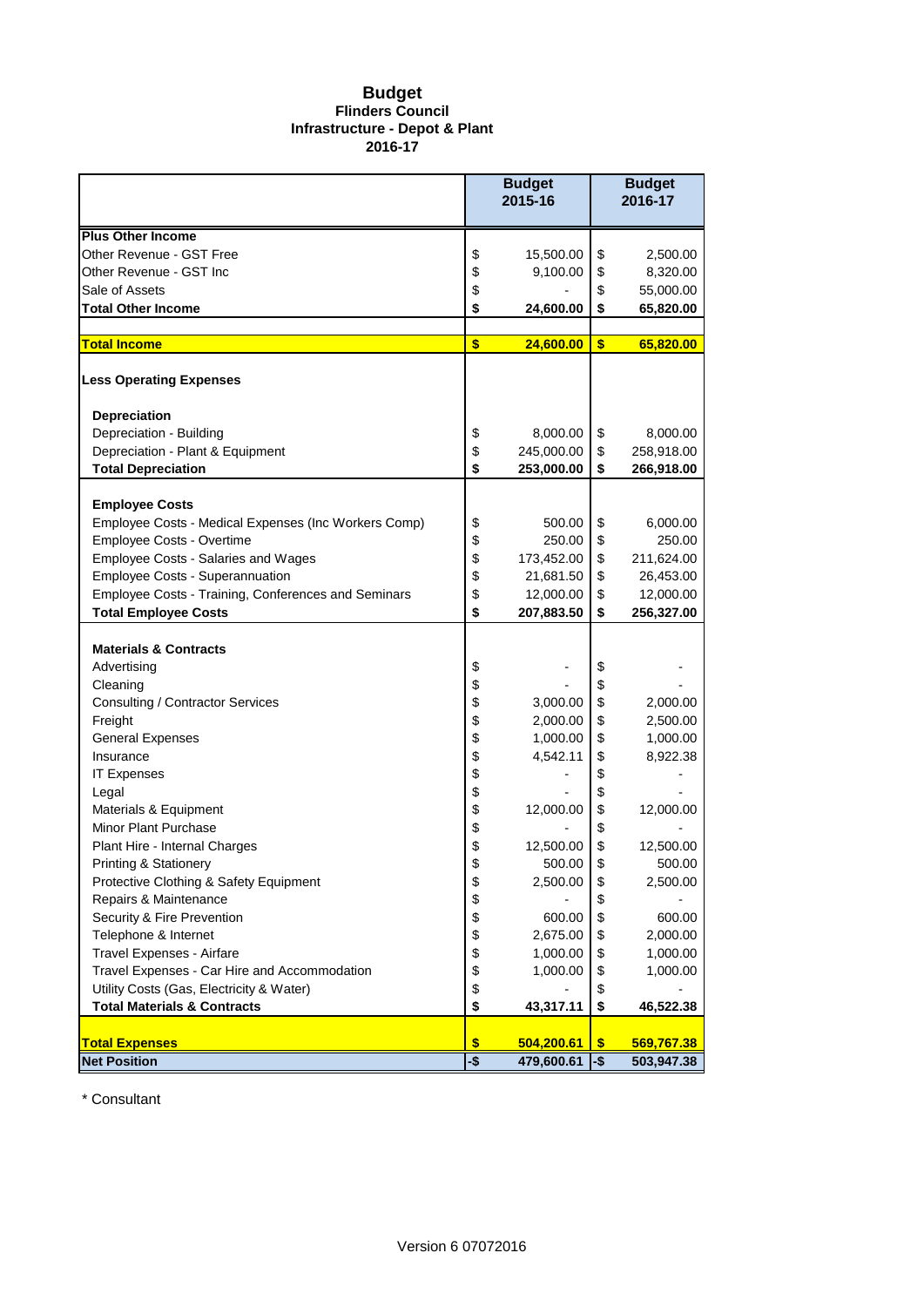#### **Budget Flinders Council Infrastructure - Private Works 2016-17**

|                                                                             | <b>Budget</b><br>2015-16 |            |                         | <b>Budget</b><br>2016-17 |  |  |
|-----------------------------------------------------------------------------|--------------------------|------------|-------------------------|--------------------------|--|--|
| <b>Income</b>                                                               |                          |            |                         |                          |  |  |
|                                                                             |                          |            |                         |                          |  |  |
| <b>Infrastructure Services - Fees &amp; Charges</b><br><b>DOSG Contract</b> | \$                       | 161,293.00 | \$                      | 161,293.00               |  |  |
| <b>Private Works</b>                                                        | \$                       | 500,000.00 | \$                      | 150,000.00               |  |  |
| <b>Total Infrastructure Services - Fees &amp; Charges</b>                   | \$                       | 661,293.00 | \$                      | 311,293.00               |  |  |
|                                                                             |                          |            |                         |                          |  |  |
| <b>Total Income</b>                                                         | \$                       | 661,293.00 | $\overline{\mathbf{s}}$ | 311,293.00               |  |  |
| <b>Less Operating Expenses</b>                                              |                          |            |                         |                          |  |  |
|                                                                             |                          |            |                         |                          |  |  |
| <b>Employee Costs</b>                                                       |                          |            |                         |                          |  |  |
| Employee Costs - Allowances                                                 | \$                       | 12,045.00  | \$                      | 12,045.00                |  |  |
| <b>Employee Costs - Overtime</b>                                            | \$                       | 500.00     | \$                      | 500.00                   |  |  |
| Employee Costs - Salaries and Wages                                         | \$                       | 79,221.00  | \$                      | 64,129.00                |  |  |
| Employee Costs - Superannuation                                             | \$                       | 9,902.63   | \$                      | 8,016.13                 |  |  |
| <b>Total Employee Costs</b>                                                 | \$                       | 101,668.63 | \$                      | 84,690.13                |  |  |
| <b>Materials &amp; Contracts</b>                                            |                          |            |                         |                          |  |  |
| <b>Consulting / Contractor Services</b>                                     | \$                       | 15,000.00  | \$                      | 15,000.00                |  |  |
| Freight                                                                     | \$                       | 1,500.00   | \$                      | 1,500.00                 |  |  |
| <b>General Expenses</b>                                                     | \$                       | 500.00     | \$                      | 500.00                   |  |  |
| Materials & Equipment                                                       | \$                       | 219,000.00 | \$                      | 65,000.00                |  |  |
| Plant Hire - Internal Charges                                               | \$                       | 20,000.00  | \$                      | 10,000.00                |  |  |
| Telephone & Internet                                                        | \$                       |            |                         |                          |  |  |
| <b>Total Materials &amp; Contracts</b>                                      | \$                       | 256,000.00 | \$                      | 92,000.00                |  |  |
|                                                                             |                          |            |                         |                          |  |  |
| <b>Total Expenses</b>                                                       | \$                       | 357,668.63 | $\boldsymbol{\$}$       | 176,690.13               |  |  |
| <b>Net Position</b>                                                         | $\overline{\mathbf{s}}$  | 303,624.37 | $\overline{\mathbf{s}}$ | 134,602.88               |  |  |

\* Contractor - Roadside slashing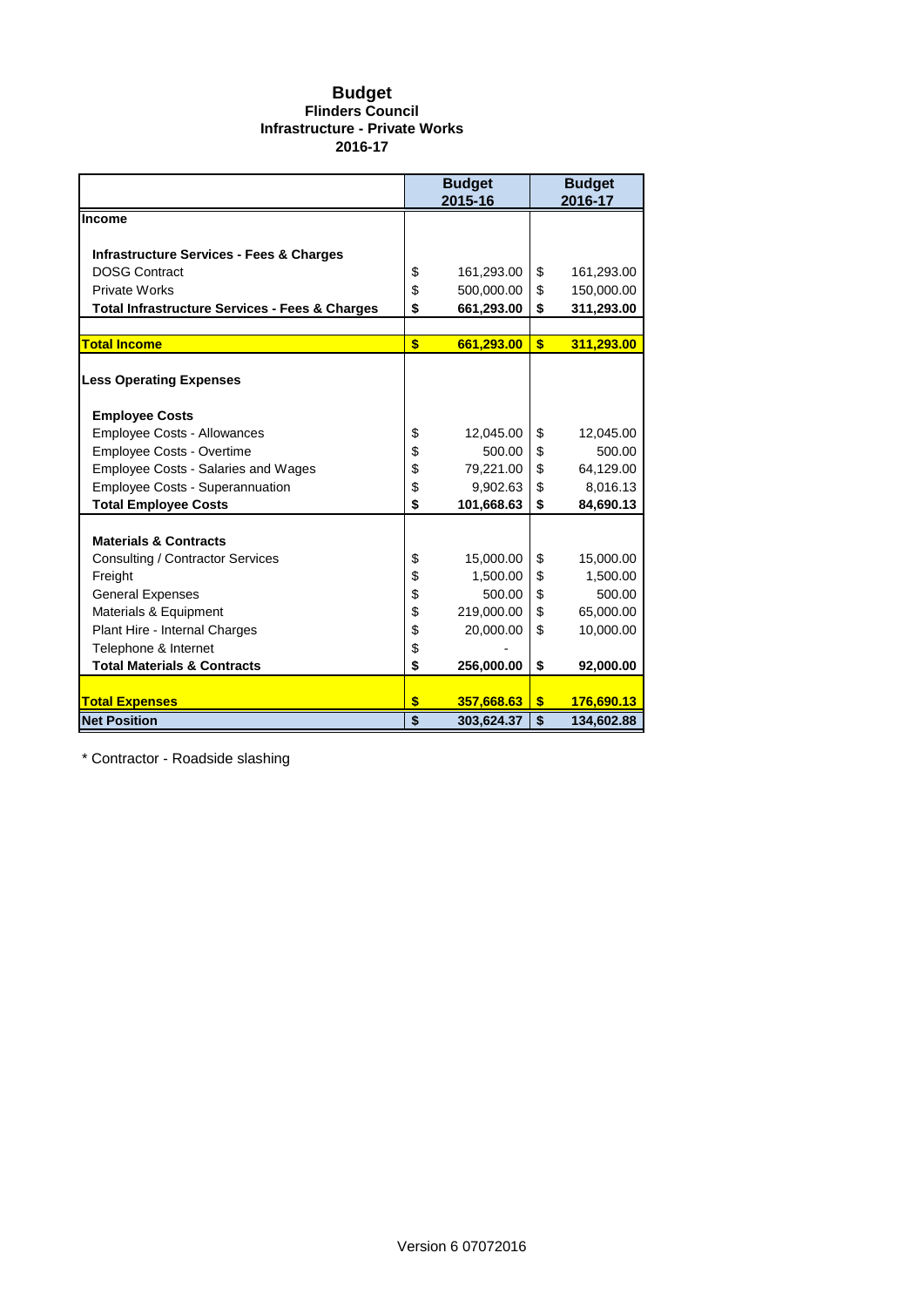#### **Budget Flinders Council Development Services 2016-17**

|                                                        | <b>Budget</b><br>2015-16 |                   | <b>Budget</b><br>2016-17 |
|--------------------------------------------------------|--------------------------|-------------------|--------------------------|
| <b>Income</b>                                          |                          |                   |                          |
| <b>Contributions &amp; Reimbursements</b>              |                          |                   |                          |
| Public Open Space Contribution                         | \$<br>33,000.00          | \$                | 33,000.00                |
| <b>Total Contributions &amp; Reimbursements</b>        | \$<br>33,000.00          | \$                | 33,000.00                |
| <b>Development Services - Fees &amp; Charges</b>       |                          |                   |                          |
| Animal                                                 |                          |                   |                          |
| Dog Infringements                                      | \$<br>2,000.00           | \$                | 1,000.00                 |
| Dog Registration Fees                                  | \$<br>5,000.00           | \$                | 6,500.00                 |
|                                                        | \$<br>7,000.00           | \$                | 7,500.00                 |
| <b>Planning</b>                                        |                          |                   |                          |
| Ammendment to Planning Permits                         | \$<br>500.00             | \$                | 500.00                   |
| <b>Development Application Fees</b>                    | \$<br>15,000.00          | \$                | 15,000.00                |
| Planning - Advertising Fee                             | \$<br>16,500.00          | \$                | 16,500.00                |
| <b>Subdivision Fees</b>                                | \$<br>11,000.00          | \$                | 11,000.00                |
|                                                        | \$<br>43,000.00          | \$                | 43,000.00                |
| <b>Building</b>                                        |                          |                   |                          |
| <b>B.C.I. Training Levy</b>                            | \$<br>2,500.00           | \$                | 2,500.00                 |
| <b>Building Fees</b>                                   | \$<br>12,500.00          | \$                | 12,500.00                |
| <b>Building Inspections</b>                            | \$                       | \$                |                          |
| <b>Building Levy (Justice Dept)</b>                    | \$<br>2,000.00           | \$                | 2,000.00                 |
| Permit Authority Fees                                  | \$<br>6,000.00           | \$                | 6,000.00                 |
| <b>Plumbing Fees</b>                                   | \$<br>10,000.00          | \$                | 12,000.00                |
| Special Plumbing Fees (moved to Environmental Health)  | \$<br>4,000.00           | \$                |                          |
|                                                        | \$<br>37,000.00          | \$                | 35,000.00                |
| <b>Environmental Health</b>                            |                          |                   |                          |
| <b>Food Premises Registrations</b>                     | \$<br>4,500.00           | \$                | 4,500.00                 |
| Health Licence Fees and Fines                          | \$<br>200.00             | \$                |                          |
| Place of Assembly Licences                             | \$<br>500.00             | \$                |                          |
| Special Plumbing Fees (moved from Building)            | \$                       | \$                | 2,000.00                 |
|                                                        | \$<br>5,200.00           | \$                | 6,500.00                 |
| <b>Total Development Services - Fees &amp; Charges</b> | \$<br>92,200.00          | \$                | 92,000.00                |
| <b>Plus Other Income</b>                               |                          |                   |                          |
| Other Revenue - GST Free                               | \$<br>500.00             | \$                | 1,000.00                 |
| Other Revenue - GST Inc                                | \$<br>3,000.00           | \$                | 3,000.00                 |
| <b>Total Other Income</b>                              | \$<br>3,500.00           | \$                | 4,000.00                 |
|                                                        |                          |                   |                          |
| <b>Total Income</b>                                    | \$<br>128,700.00         | $\boldsymbol{\$}$ | 129,000.00               |
| <b>Less Operating Expenses</b>                         |                          |                   |                          |
|                                                        |                          |                   |                          |
| <b>Employee Costs</b>                                  |                          |                   |                          |
| <b>Employee Costs - Allowances</b>                     | \$                       | \$                |                          |
| <b>Employee Costs - Salaries and Wages</b>             | \$<br>104,824.00         | \$                | 97,316.00                |
| Employee Costs - Superannuation                        | \$<br>13,103.01          | \$                | 12,164.50                |
| Employee Costs - Training, Conferences and Seminars    | \$<br>7,000.00           | \$                | 4,250.00                 |
| Employee Costs - Uniform & Protective Clothing         | \$<br>330.00             | \$                | 330.00                   |
| <b>Total Employee Costs</b>                            | \$<br>124,927.01         | \$                | 114,060.50               |
| <b>Materials &amp; Contracts</b>                       |                          |                   |                          |
| Advertising                                            | \$<br>14,000.00          | \$                | 13,550.00                |
| Analysis and Environmental Sampling Fees               | \$<br>1,000.00           | \$                | 1,000.00                 |
|                                                        |                          |                   |                          |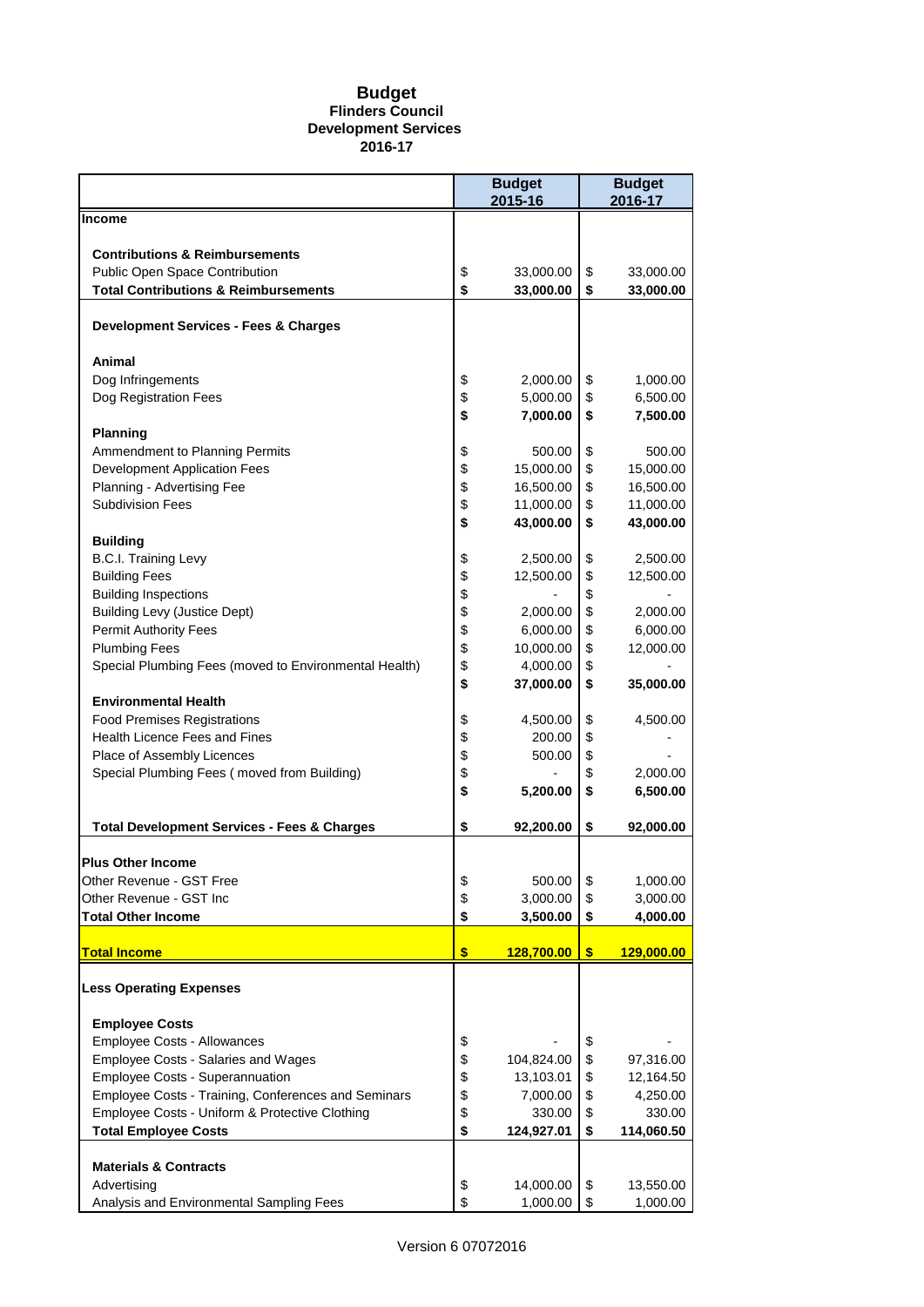| <b>Net Position</b>                          | -\$ | 137,622.01 | l-\$     | 132,085.50 |
|----------------------------------------------|-----|------------|----------|------------|
| <b>Total Expenses</b>                        | S   | 266,322.01 | <b>S</b> | 261,085.50 |
| <b>Total Materials &amp; Contracts</b>       | \$  | 141,395.00 | \$       | 147,025.00 |
| Travel Expenses - Car Hire and Accommodation | \$  | 7,000.00   | \$       | 7,000.00   |
| Travel Expenses - Airfare                    | \$  | 13,100.00  | \$       | 12,480.00  |
| Telephone & Internet                         | \$  | 3,000.00   | \$       | 3,000.00   |
| Subscriptions/Publications                   | \$  | 1,000.00   | \$       | 1,500.00   |
| <b>Printing &amp; Stationery</b>             | \$  | 400.00     | \$       | 700.00     |
| Postage                                      | \$  | 400.00     | \$       | 400.00     |
| Plant Hire - Internal Charges                | \$  | 3,000.00   | \$       | 3,750.00   |
| Materials & Equipment                        | \$  | 600.00     | \$       | 600.00     |
| Legal Expenses                               | \$  |            | \$       |            |
| <b>IT Expenses</b>                           | \$  | 500.00     | \$       | 500.00     |
| Insurance                                    | \$  | 1,245.00   | \$       | 1,245.00   |
| <b>Immunisation Costs</b>                    | \$  | 500.00     | \$       | 500.00     |
| <b>General Expenses</b>                      | \$  | 6,500.00   | \$       | 4,000.00   |
| Freight                                      | \$  | 150.00     | \$       | 300.00     |
| Consulting / Contractor Services             | \$  | 89,000.00  | \$       | 96,500.00  |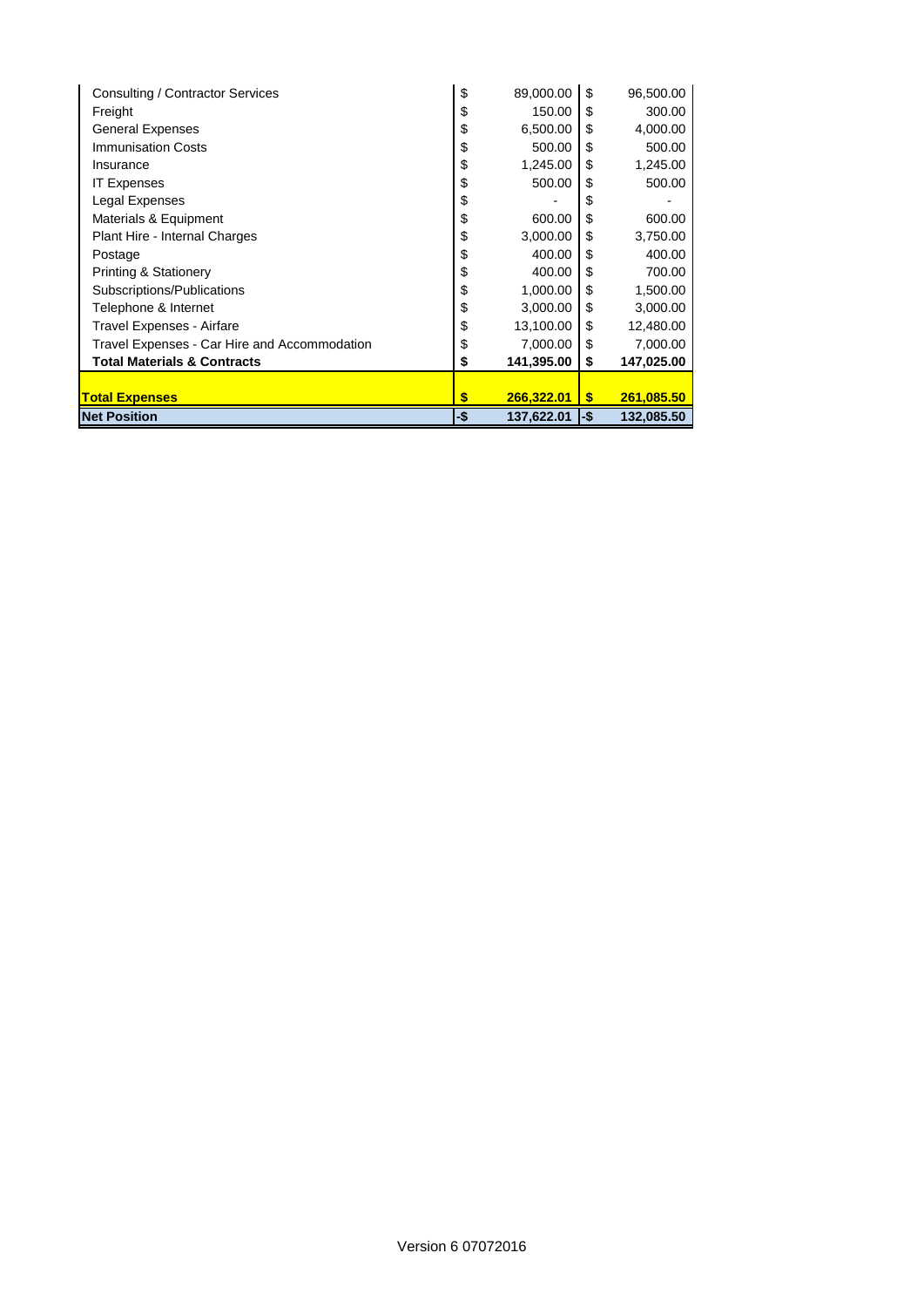| <b>Budget</b>                             |
|-------------------------------------------|
| <b>Flinders Council</b>                   |
| Development Services - Strategic Planning |
| 2016-17                                   |

|                                                     | <b>Budget</b><br>2015-16 |                 |     | <b>Budget</b><br>2016-17 |
|-----------------------------------------------------|--------------------------|-----------------|-----|--------------------------|
| <b>Income</b>                                       |                          |                 |     |                          |
| <b>Grants - Operational GST Free</b>                | \$                       |                 |     |                          |
| <b>Total Income</b>                                 | \$                       |                 | \$  |                          |
| <b>Less Operating Expenses</b>                      |                          |                 |     |                          |
| <b>Employee Costs</b>                               |                          |                 |     |                          |
| <b>Employee Costs - Salaries and Wages</b>          | \$                       | 81,017.00       | \$  | 80,960.00                |
| <b>Employee Costs - Superannuation</b>              | \$                       | 10,127.13       | \$  | 10,120.00                |
| Employee Costs - Training, Conferences and Seminars | \$                       | 500.00          | \$  | 500.00                   |
| <b>Employee Costs - Uniform</b>                     | \$                       | 300.00          | \$  |                          |
| <b>Total Employee Costs</b>                         | \$                       | 91,944.13       | \$  | 91,580.00                |
| <b>Materials &amp; Contracts</b>                    |                          |                 |     |                          |
| Consulting / Contractor Services                    | \$                       | 15,000.00       | \$  | 10,000.00                |
| <b>General Expenses</b>                             | \$                       | 50,350.00       | \$  | 41,202.62                |
| <b>Planning Scheme Expenses</b>                     | \$                       | 5,000.00        | \$  | 5,000.00                 |
| <b>Printing &amp; Stationery</b>                    | \$                       | 500.00          | \$  | 500.00                   |
| Telephone & Internet                                | \$                       | 1,560.00        | \$  | 1,560.00                 |
| Travel Expenses - Airfare                           | \$                       | 4,500.00        | \$  | 4,000.00                 |
| Travel Expenses - Car Hire and Accommodation        | \$                       | 4,500.00        | \$  | 4,000.00                 |
| <b>Total Materials &amp; Contracts</b>              | \$                       | 81,410.00       | \$  | 66,262.62                |
|                                                     |                          |                 |     |                          |
| <b>Total Expenses</b>                               | \$                       | $173,354.13$ \$ |     | 157,842.62               |
| <b>Net Position</b>                                 | -\$                      | 173,354.13      | -\$ | 157,842.62               |

\* Consultant - Mapping etc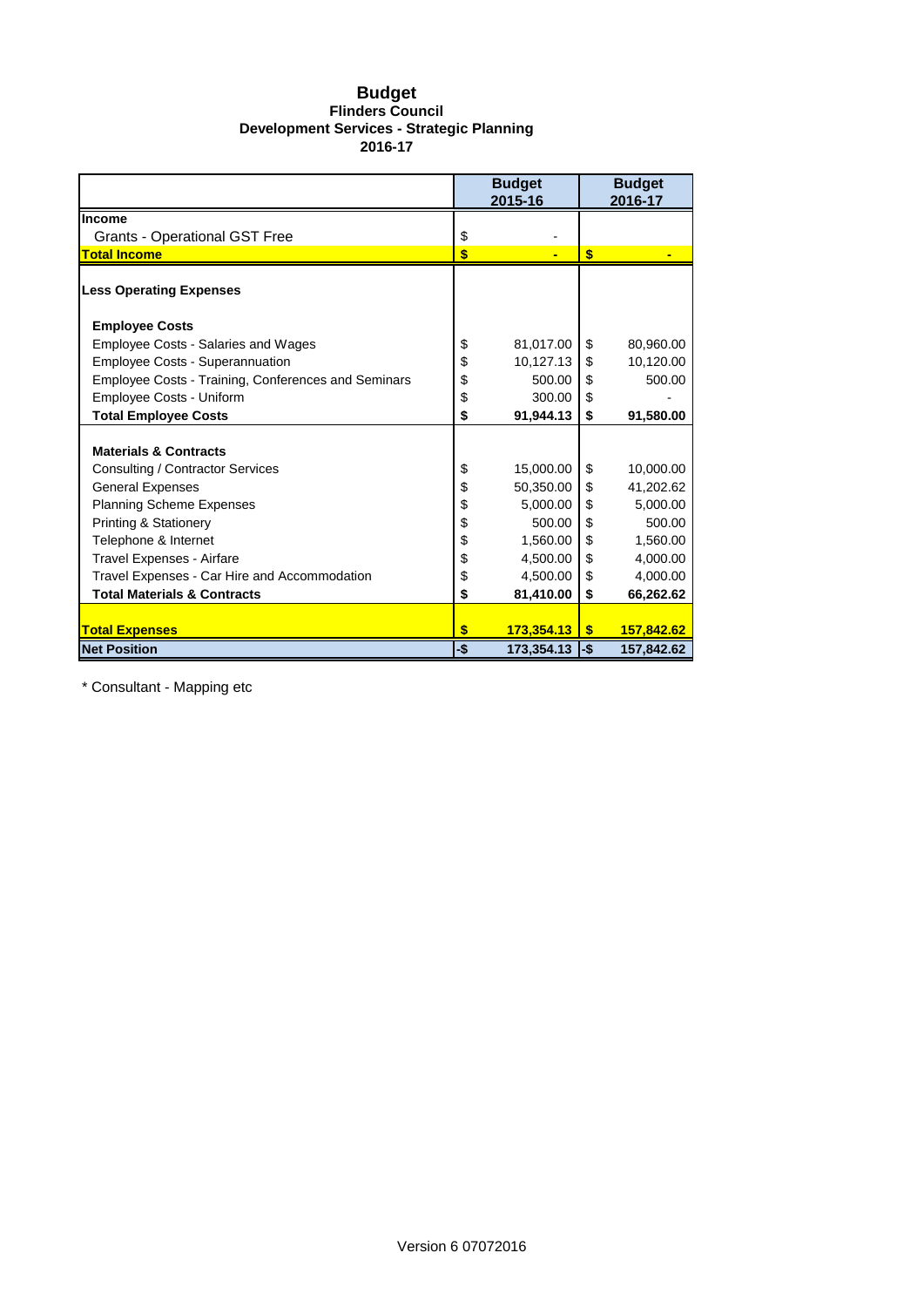#### **Budget Flinders Council Community & Ec Development 2016-17**

|                                                     | <b>Budget</b><br>2015-16 |                      |          | <b>Budget</b><br>2016-17 |
|-----------------------------------------------------|--------------------------|----------------------|----------|--------------------------|
| Income                                              |                          |                      |          |                          |
| <b>Contributions &amp; Reimbursements</b>           |                          |                      |          |                          |
| Youth Program Contributions                         | \$                       | 2,600.00             | \$       | 2,000.00                 |
| <b>Total Contributions &amp; Reimbursements</b>     | \$                       | 2,600.00             | \$       | 2,000.00                 |
|                                                     |                          |                      |          |                          |
| <b>Grants</b>                                       |                          |                      |          |                          |
| Grants - Operational GST Free                       | \$                       | 1,306.00             | \$       |                          |
| Grants - Operational GST Inc                        | \$                       | 101,417.28           | \$       | 50,117.07                |
| <b>Total Grants</b>                                 | \$                       | 102,723.28           | \$       | 50,117.07                |
| <b>Total Operating Income</b>                       | \$                       | 105,323.28           | \$       | 52,117.07                |
|                                                     |                          |                      |          |                          |
| <b>Plus Other Income</b>                            |                          |                      |          |                          |
| Other Revenue - GST Inc<br>Other Revenue - GST Free | \$<br>\$                 | 500.00<br>500.00     | \$       | 500.00<br>500.00         |
| <b>Total Other Income</b>                           | \$                       | 1,000.00             | \$<br>\$ | 1,000.00                 |
|                                                     |                          |                      |          |                          |
| <b>Total Income</b>                                 | $\mathbf{s}$             | 106,323.28           | \$       | 53,117.07                |
|                                                     |                          |                      |          |                          |
| <b>Less Operating Expenses</b>                      |                          |                      |          |                          |
| <b>Employee Costs</b>                               |                          |                      |          |                          |
| Employee Costs - Allowances                         | \$                       |                      | \$       |                          |
| Employee Costs - Overtime                           | \$                       | 1,500.00             | \$       | 1,500.00                 |
| <b>Employee Costs - Salaries and Wages</b>          | \$                       | 143,065.00           | \$       | 146,103.34               |
| Employee Costs - Superannuation                     | \$                       | 17,883.13            | \$       | 18,262.92                |
| Employee Costs - Training, Conferences and Seminars | \$                       | 3,500.00             | \$       | 5,000.00                 |
| Employee Costs - Uniform                            | \$                       | 1,100.00             | \$       | 600.00                   |
| <b>Total Employee Costs</b>                         | \$                       | 167,048.13           | \$       | 171,466.26               |
| <b>Materials &amp; Contracts</b>                    |                          |                      |          |                          |
| <b>Audit Fees</b>                                   | \$                       | 300.00               | \$       | 300.00                   |
| Consulting / Contractor Services                    | \$                       | 120,185.00           | \$       | 24,195.00                |
| Events & Marketing                                  | \$                       | 25,000.00            | \$       | 99,580.00                |
| Freight                                             | \$                       | 500.00               | \$       | 500.00                   |
| <b>General Expenses</b>                             | \$                       | 101,500.00           | \$       | 44,055.47                |
| Legal Expenses                                      | \$                       |                      | \$       |                          |
| Materials & Equipment                               | \$                       | 1,000.00             | \$       | 1,000.00                 |
| Plant Hire - Internal Charges                       | \$                       | 4,000.00             | \$       | 1,500.00                 |
| Postage                                             | \$                       | 600.00               | \$       | 600.00                   |
| <b>Printing &amp; Stationery</b>                    | \$                       | 500.00               | \$       | 500.00                   |
| Telephone & Internet<br>Travel Expenses - Airfare   | \$<br>\$                 | 3,750.00<br>2,000.00 | \$<br>\$ | 3,750.00                 |
| Travel Expenses - Car Hire and Accommodation        | \$                       | 2,500.00             | \$       | 3,050.00<br>3,550.00     |
|                                                     |                          |                      |          |                          |
| <b>Total Materials &amp; Contracts</b>              | \$                       | 261,835.00           | \$       | 182,580.47               |
| <b>Total Expenses</b>                               | \$                       | 428,883.13           | \$       | 354,046.73               |
| <b>Net Position</b>                                 | -\$                      | 322,559.85           | l-\$     | 300,929.66               |

\* Consultant - Community Nurse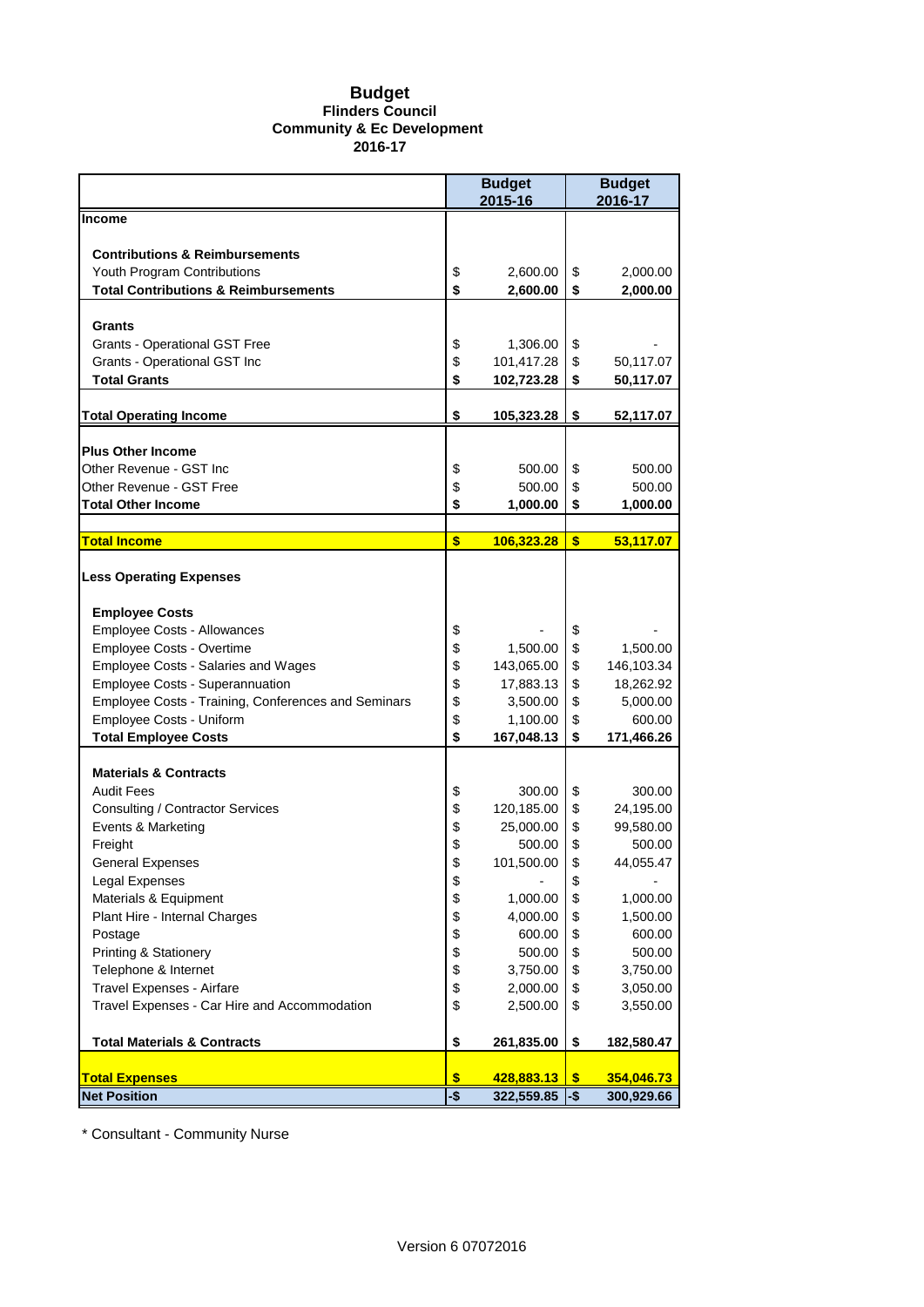### **Budget Flinders Council SES & EM 2016-17**

|                                              |     | <b>Budget</b><br>2015-16 |                         | <b>Budget</b><br>2016-17 |
|----------------------------------------------|-----|--------------------------|-------------------------|--------------------------|
| <b>Income</b>                                |     |                          |                         |                          |
|                                              |     |                          |                         |                          |
| <b>SES &amp; Emergency Management</b>        |     |                          |                         |                          |
| <b>SES Contributions - MAIB Refunds</b>      | \$  | 250.00                   | \$                      | 275.00                   |
| <b>SES &amp; Emergency Management</b>        | \$  | 250.00                   | \$                      | 275.00                   |
| <b>Total Income</b>                          | \$  |                          | $\overline{\mathbf{s}}$ |                          |
|                                              |     | 250.00                   |                         | 275.00                   |
| <b>Less Operating Expenses</b>               |     |                          |                         |                          |
|                                              |     |                          |                         |                          |
| <b>Employee Costs</b>                        |     |                          |                         |                          |
| <b>Employee Costs - Salaries and Wages</b>   | \$  | 7,500.00                 | \$                      | 7,500.00                 |
| Employee Costs - Superannuation              | \$  | 937.50                   | \$                      | 937.50                   |
| <b>Total Employee Costs</b>                  | \$  | 8,437.50                 | \$                      | 8,437.50                 |
|                                              |     |                          |                         |                          |
| <b>Materials &amp; Contracts</b>             |     |                          |                         |                          |
| Freight                                      | \$  | 1,200.00                 | \$                      | 1,200.00                 |
| <b>General Expenses</b>                      | \$  | 1,500.00                 | \$                      | 1,000.00                 |
| Insurance                                    | \$  | 316.00                   | \$                      | 316.00                   |
| Licence Fee                                  | \$  | 50.00                    | \$                      | 50.00                    |
| Materials & Equipment                        | \$  | 1,000.00                 | \$                      | 500.00                   |
| <b>Minor Plant Purchase</b>                  | \$  | 1,450.00                 | \$                      | 1,450.00                 |
| <b>SES MAIB Related Expenses</b>             | \$  | 250.00                   | \$                      | 275.00                   |
| <b>Travel Expenses - Airfare</b>             | \$  | 2,400.00                 | \$                      | 1,200.00                 |
| Travel Expenses - Car Hire and Accommodation | \$  | 1,500.00                 | \$                      | 1,000.00                 |
| <b>Total Materials &amp; Contracts</b>       | \$  | 9,666.00                 | \$                      | 6,991.00                 |
|                                              |     |                          |                         |                          |
| <b>Total Expenses</b>                        | \$  | 18,103.50                | \$                      | 15,428.50                |
| <b>Net Position</b>                          | -\$ | 17,853.50                | -\$                     | 15,153.50                |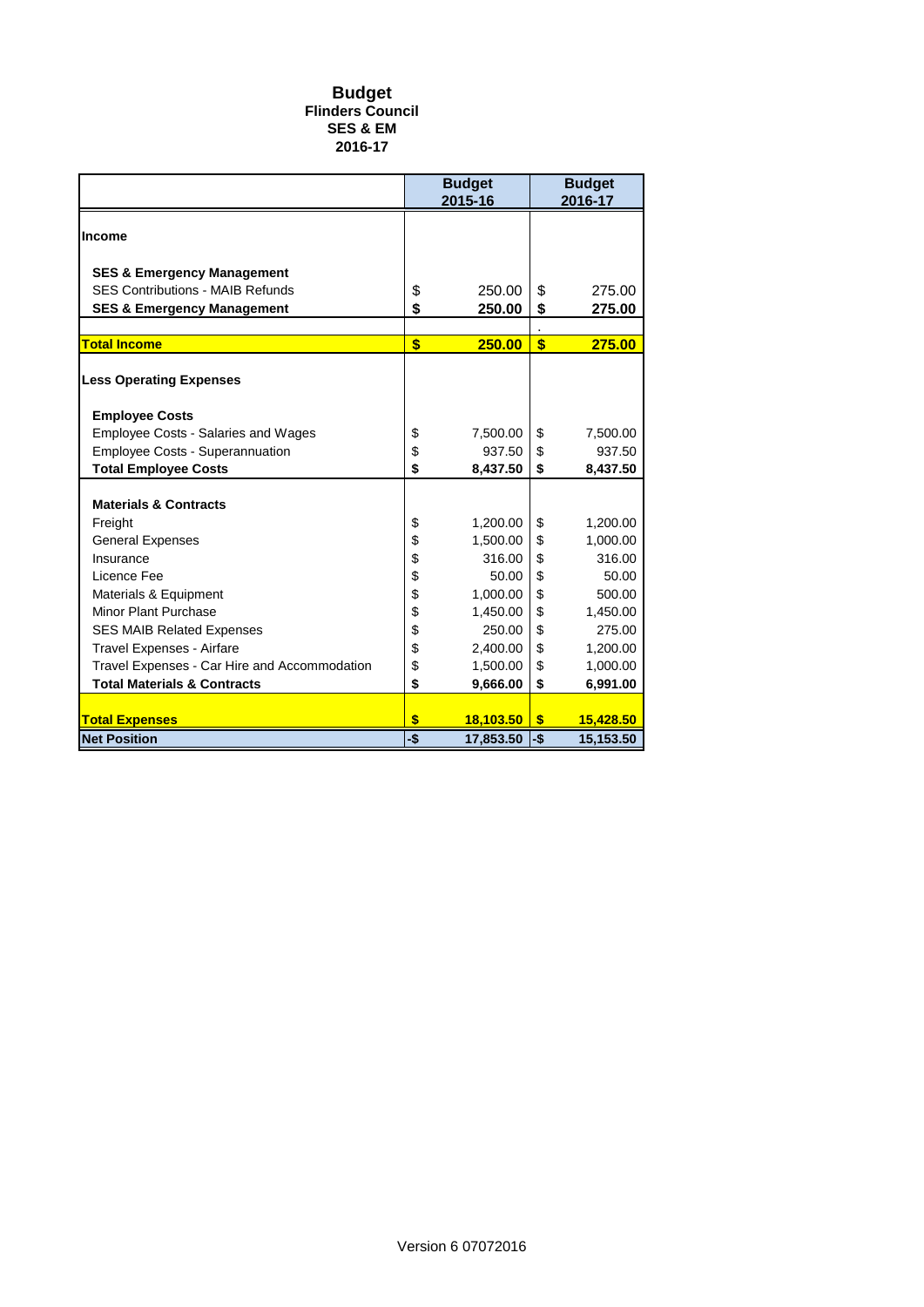#### **Budget Flinders Council Infrastructure - Airport 2016-17**

|                                                                    | <b>Budget</b><br>2015-16 |                         |          | <b>Budget</b><br>2016-17 |  |
|--------------------------------------------------------------------|--------------------------|-------------------------|----------|--------------------------|--|
| Income                                                             |                          |                         |          |                          |  |
|                                                                    |                          |                         |          |                          |  |
| Airport - Fees & Charges                                           |                          |                         |          |                          |  |
| Airport - Other Income                                             | \$                       | 6,000.00                | \$       | 6,000.00                 |  |
| <b>Airport Landing Charges</b>                                     | \$<br>\$                 | 95,000.00               | \$<br>\$ | 95,000.00                |  |
| Airport Passenger Service Charge<br><b>Airport Terminal Rental</b> | \$                       | 195,000.00<br>12,538.00 | \$       | 198,900.00<br>12,273.00  |  |
| Total Airport - Fees & Charges                                     | \$                       | 308,538.00              | \$       | 312,173.00               |  |
|                                                                    |                          |                         |          |                          |  |
| Grants                                                             |                          |                         |          |                          |  |
| Grants - Other GST Free Grants (Capital)                           | \$                       | 238,431.60              | \$       | 26,492.40                |  |
| <b>Total Grants</b>                                                | \$                       | 238,431.60              | \$       | 26,492.40                |  |
|                                                                    |                          |                         |          |                          |  |
| <b>Total Operatng Income</b>                                       | \$                       | 546,969.60              | \$       | 338,665.40               |  |
|                                                                    |                          |                         |          |                          |  |
| <b>Plus Other Income</b>                                           |                          |                         |          |                          |  |
| Other Revenue - GST Inc                                            | \$                       | 1,000.00                | \$       | 500.00                   |  |
| Other Revenue - GST Free<br>Sale of Plant & Equipment              | \$<br>\$                 | 7,235.00                | \$<br>\$ |                          |  |
| <b>Total Other Income</b>                                          | \$                       | 20,000.00<br>28,235.00  | \$       | 500.00                   |  |
|                                                                    |                          |                         |          |                          |  |
| <b>Total Income</b>                                                | \$                       | 575,204.60              | \$       | 339,165.40               |  |
|                                                                    |                          |                         |          |                          |  |
| <b>Less Operating Expenses</b>                                     |                          |                         |          |                          |  |
|                                                                    |                          |                         |          |                          |  |
| Depreciation                                                       |                          |                         |          |                          |  |
| Depreciation - Infrastructure                                      | \$                       | 189,600.00              | \$       | 145,740.00               |  |
| <b>Total Depreciation</b>                                          | \$                       | 189,600.00              | \$       | 145,740.00               |  |
|                                                                    |                          |                         |          |                          |  |
| <b>Employee Costs</b><br><b>Employee Costs - Allowances</b>        | \$                       | 14,600.00               | \$       | 14,600.00                |  |
| Employee Costs - Overtime                                          | \$                       | 22,000.00               | \$       | 22,000.00                |  |
| <b>Employee Costs - Salaries and Wages</b>                         | \$                       | 210,674.00              | \$       | 154,664.00               |  |
| Employee Costs - Superannuation                                    | \$                       | 26,334.63               | \$       | 19,333.38                |  |
| Employee Costs - Training, Conferences and Seminars                | \$                       | 10,000.00               | \$       | 10,000.00                |  |
| <b>Total Employee Costs</b>                                        | \$                       | 283,608.63              | \$       | 220,597.38               |  |
|                                                                    |                          |                         |          |                          |  |
| <b>Materials &amp; Contracts</b>                                   |                          |                         |          |                          |  |
| <b>Audit Fees</b>                                                  | \$                       | 200.00                  | \$       |                          |  |
| Chemicals                                                          | \$                       | 2,000.00                | \$       | 2,000.00                 |  |
| Cleaning                                                           | \$                       | 1,000.00                | \$       | 1,000.00                 |  |
| Consulting / Contractor Services                                   | \$                       | 35,000.00               | \$       | 30,000.00                |  |
| Freight                                                            | \$                       | 1,500.00                | \$       | 2,000.00                 |  |
| <b>General Expenses</b>                                            | \$                       | 1,000.00                | \$       | 1,500.00                 |  |
| Insurance                                                          | \$                       | 20,815.43               | \$       | 20,815.43                |  |
| <b>IT Expenses</b>                                                 | \$                       |                         | \$       |                          |  |
| Licence Fees<br>Materials & Equipment                              | \$<br>\$                 | 1,100.00                | \$       | 1,100.00                 |  |
| Motor Vehicle Fuel                                                 | \$                       | 20,000.00               | \$<br>\$ | 35,000.00                |  |
| Plant Hire - External                                              | \$                       |                         | \$       |                          |  |
| Plant Hire - Internal Charges                                      | \$                       | 22,000.00               | \$       | 22,000.00                |  |
| Postage                                                            | \$                       | 50.00                   | \$       | 50.00                    |  |
| Printing & Stationery                                              | \$                       | 100.00                  | \$       | 100.00                   |  |
| Protective Clothing & Safety Equipment                             | \$                       | 1,000.00                | \$       | 1,000.00                 |  |
| Repairs & Maintenance                                              | \$                       | 8,000.00                | \$       | 8,000.00                 |  |
| Security & Fire Prevention                                         | \$                       | 3,500.00                | \$       | 3,500.00                 |  |
| Subscriptions/Publications                                         | \$                       | 2,100.00                | \$       | 2,100.00                 |  |
| Telephone & Internet                                               | \$                       | 3,000.00                | \$       | 3,000.00                 |  |
| Travel Expenses - Airfare                                          | \$                       | 1,000.00                | \$       | 1,000.00                 |  |
| Travel Expenses - Car Hire and Accommodation                       | \$                       | 2,000.00                | \$       | 2,000.00                 |  |
| Utility Costs (Gas, Electricity & Water)                           | \$                       | 4,500.00                | \$       | 4,500.00                 |  |
| <b>Total Materials &amp; Contracts</b>                             | \$                       | 129,865.43              | \$       | 140,665.43               |  |
| <b>Total Expenses</b>                                              | \$                       | 603,074.06              | \$       | 507,002.81               |  |
| <b>Net Position</b>                                                | -\$                      | 27,869.46               | -\$      | 167,837.41               |  |
|                                                                    |                          |                         |          |                          |  |

\* Consultant/Contractor - Technical/Electrical/Obstacle Survey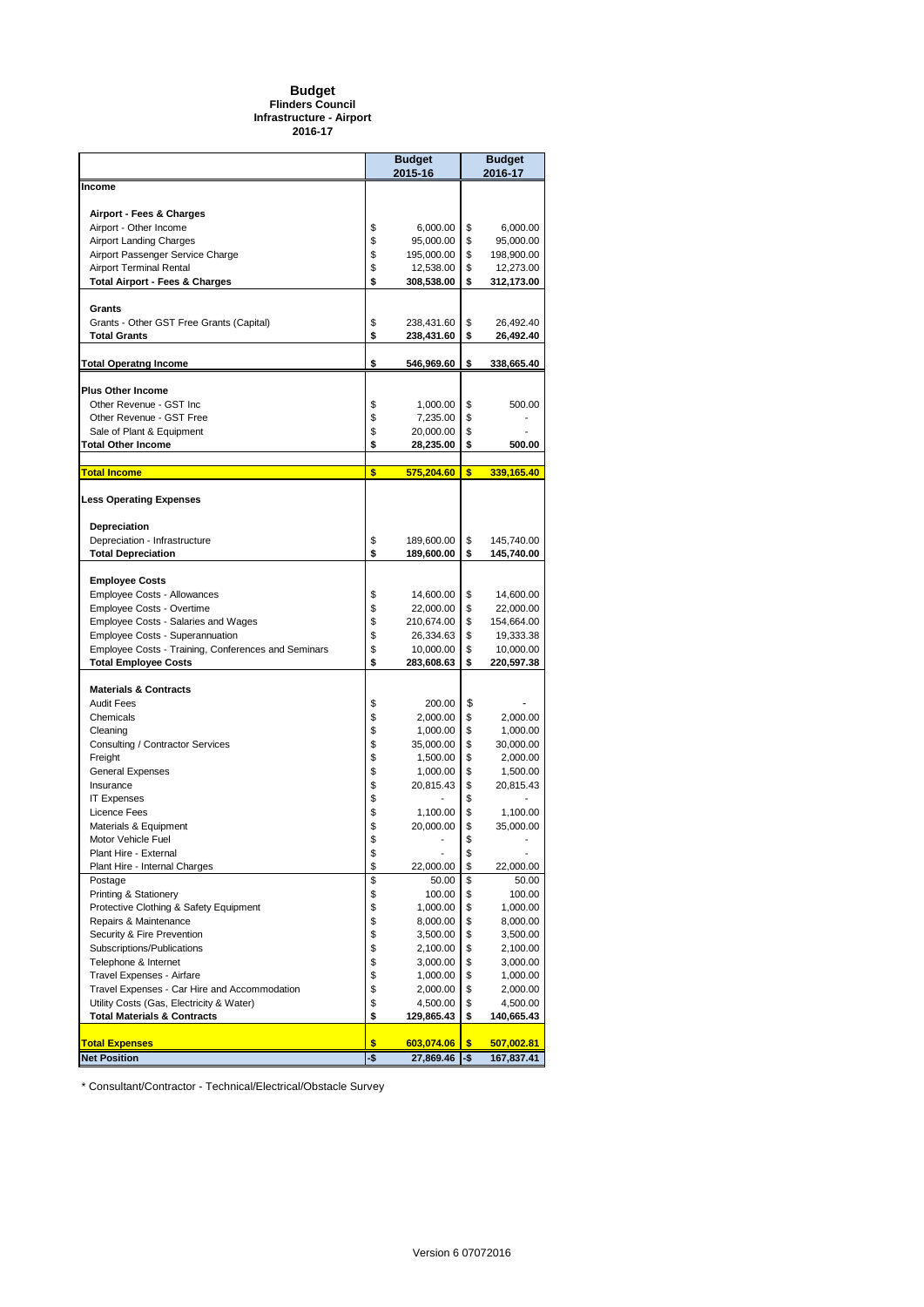### **7. SCHEDULE OF FEES & CHARGES 2016-17**

| *Indicates GST applicable items                                       |                                         | CPI 2.48%                  | CPI 1.87%                  |
|-----------------------------------------------------------------------|-----------------------------------------|----------------------------|----------------------------|
|                                                                       |                                         | 2015-16                    | 2016-17                    |
| <b>Photocopying</b>                                                   |                                         | \$                         | \$                         |
| A4 copies - per copy                                                  |                                         |                            |                            |
| White paper - single sided                                            |                                         | 0.40                       | 0.40                       |
| White paper - double sided                                            |                                         | 0.60                       | 0.60                       |
| Coloured paper - single sided                                         |                                         | 0.50                       | 0.50                       |
| Coloured paper - double sided<br>A4 Colour - per side                 |                                         | 0.80<br>1.20               | 0.80<br>1.20               |
|                                                                       |                                         |                            |                            |
| A3 copies - per copy                                                  |                                         |                            |                            |
| Single sided                                                          |                                         | 0.70                       | 0.70                       |
| Double sided                                                          |                                         | 0.90                       | 0.90                       |
| A3 Coloured per side                                                  |                                         | 2.40                       | 2.40                       |
|                                                                       |                                         |                            |                            |
| Bulk Photocopies - Black & White (eg. householder)                    | (300 copies or more)                    | 60.00                      | 60.00                      |
| Bulk Photocopies - Colour (eg. householder)                           | (300 copies or more)                    | 90.00                      | 90.00                      |
| Copy of an Account / Rates Notice                                     |                                         | N/A                        | N/A                        |
| Copy of Council Ordinary Agenda and Minutes                           |                                         | Government                 | <b>Government</b>          |
| <b>Electronic Copies</b>                                              |                                         | No Charge                  | No Charge                  |
| <b>Facsimile &amp; Emails</b>                                         |                                         |                            |                            |
|                                                                       |                                         | \$                         | \$<br>2.50                 |
| To send - for the first page                                          |                                         | 2.50<br>1.25               | 1.25                       |
| To send per page thereafter<br>To receive - per page                  |                                         | 1.25                       | 1.25                       |
| To send an email                                                      |                                         | 2.50                       | 2.50                       |
|                                                                       |                                         |                            |                            |
| <b>Cemetery Charges</b>                                               |                                         | \$                         | \$                         |
| Preparation - single depth site                                       |                                         | 785.00                     | 785.00                     |
| Double depth site                                                     |                                         | 1150.00                    | 1150.00                    |
| Children (under 10 years)                                             |                                         | 705.00                     | 705.00                     |
| Burial charges (incl. hearse, casket, staff costs)                    |                                         | 1735.00                    | 1735.00                    |
| Burial charges (excluding hearse)                                     |                                         | 1510.00                    | 1510.00                    |
| Burial charges (excluding casket)                                     |                                         | 995.00                     | 995.00                     |
| Burial charges (excluding casket & hearse)                            |                                         | 850.00                     | 850.00                     |
| Preparation charges for a Cremation                                   |                                         | 840.00                     | 840.00                     |
| Purchase of Exclusive Rights of Burial                                |                                         | 270.00                     | 270.00                     |
| Exhumation                                                            |                                         | <b>POA</b>                 | <b>POA</b>                 |
| Re-opening of grave (where second burial is permitted                 |                                         | 865.00                     | 865.00                     |
| Re-interment in same grave<br>Re-interment elsewhere - Single         |                                         | 465.00<br>795.00           | 465.00<br>795.00           |
| Re-interment elsewhere - Double                                       |                                         | 1165.00                    | 1165.00                    |
| Placement of ashes in grave                                           |                                         | 225.00                     | 225.00                     |
| Placement of ashes in Niche Wall (+ actual cost of plaque)            |                                         | 230.00                     | 230.00                     |
| Placement of plaque on end of wall (+ actual cost of plaque)          |                                         | 80.00                      | 80.00                      |
| Surcharge for weekend or public holiday funerals                      |                                         | 620.00                     | 620.00                     |
|                                                                       |                                         |                            |                            |
| <b>Flinders Art &amp; Entertainment Centre</b>                        |                                         | \$                         | \$                         |
|                                                                       |                                         |                            |                            |
| Public Function (Eg. Plays, Film Nights, Meetings, Workshops, Regular |                                         |                            |                            |
| Not-for-Profit Organisations/Community Groups                         |                                         | N/A                        | N/A                        |
| Main Hall Per Day                                                     |                                         | <b>FREE</b>                | <b>FREE</b>                |
|                                                                       | Per Night (after 5pm)                   | <b>FREE</b>                | <b>FREE</b>                |
| Rose Garden Room Per Day                                              |                                         | <b>FREE</b><br><b>FREE</b> | <b>FREE</b><br><b>FREE</b> |
|                                                                       | Per Night (after 5pm)<br>Office Per Day | <b>FREE</b>                | <b>FREE</b>                |
|                                                                       | Per Night (after 5pm)                   | <b>FREE</b>                | <b>FREE</b>                |
|                                                                       | Kitchen Per Day or Night                | <b>FREE</b>                | <b>FREE</b>                |
|                                                                       |                                         |                            |                            |
| Ratepayer/Resident & Business Entity (Eg. Gov Depts)                  |                                         | N/A                        |                            |
| Main Hall Per Day                                                     |                                         | 105.00                     | 105.00                     |
|                                                                       | Per Night (after 5pm)                   | 155.00                     | 155.00                     |
| Rose Garden Room Per Day                                              |                                         | 55.00                      | 55.00                      |
|                                                                       | Per Night (after 5pm)                   | 80.00                      | 80.00                      |
|                                                                       | Office Per Day                          | 25.00                      | 25.00                      |
|                                                                       | Per Night (after 5pm)                   | 40.00                      | 40.00                      |
|                                                                       | Kitchen Per Day or Night                | 25.00                      | 25.00                      |
|                                                                       |                                         |                            |                            |
| Rehearsals - Anytime                                                  |                                         | N/A                        | N/A                        |

 $\mathbf l$ 

Τ

Τ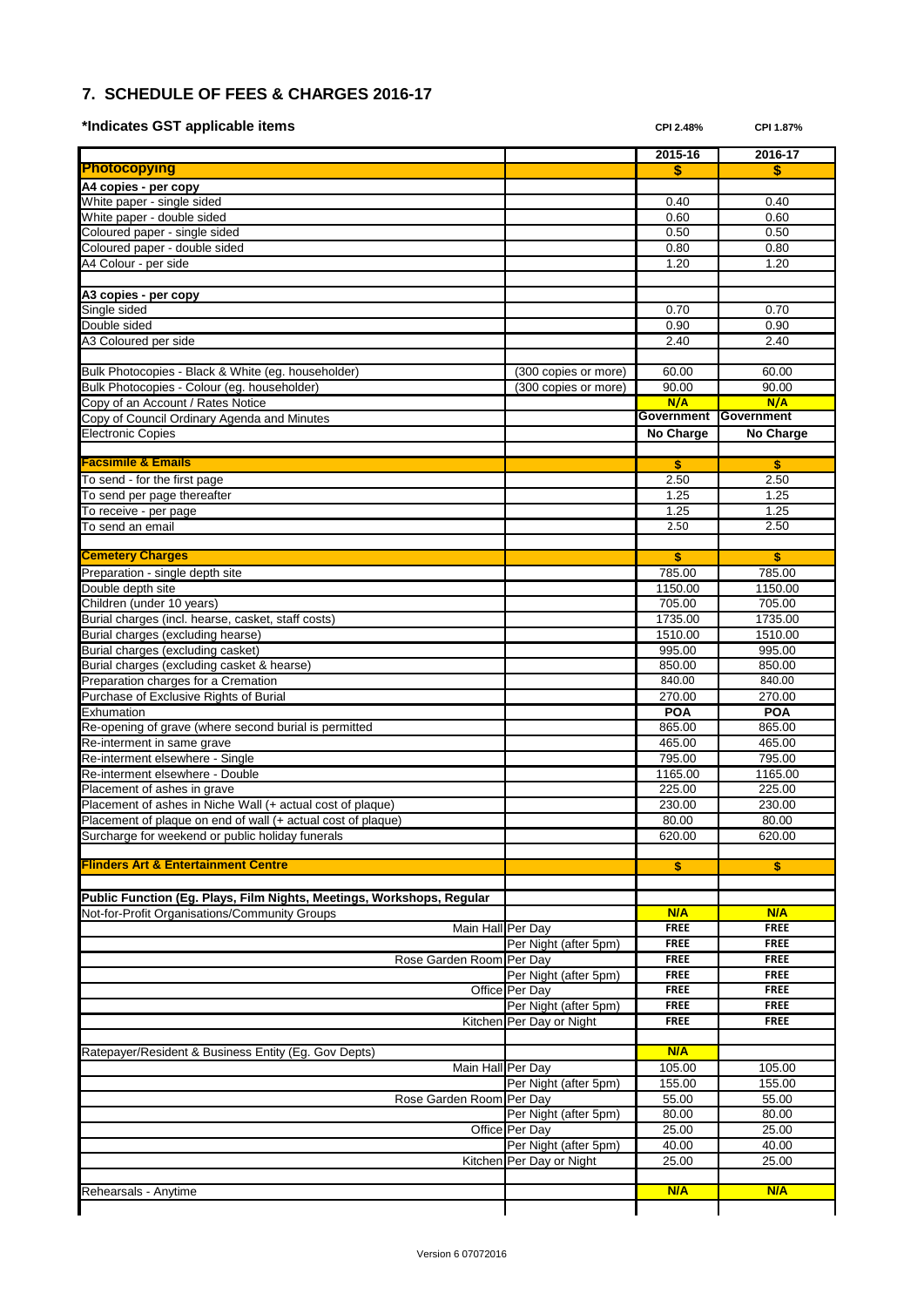| <b>Using All Areas Per Day</b><br>180.00<br>180<br>Per Night (after 5pm)<br>260<br>260.00<br>Kitchen Per Day or Night<br>25.00<br>25.00<br>N/A<br>Meetings, Workshops, Smaller Rooms & Regular Users<br>Ratepayer/Resident<br>N/A<br>N/A<br>Non-Ratepayer/Resident or Business Entity<br><b>FREE</b><br><b>FREE</b><br><b>LOCAL</b> Fundraising Events (group holding an event to raise funds to benefit a Using All Areas<br>20.00<br>20.00<br>Key deposit<br><b>BOND - Payable by ALL Users</b><br>200.00<br>200.00<br><b>Note:- That Regular Users means local groups &amp; associations</b><br>Local Committee Groups - Annual Fee<br><b>Negotiable</b><br>$\overline{\mathbf{s}}$<br>\$<br><b>Equipment Hire at Flinders Art &amp; Entertainment Centre</b><br>Chair Hire (Cushion Chairs Only)<br>Per Chair<br>2.00<br>2.00<br>Table Hire (Foldable Only)<br>Per Table<br>10.00<br>10.00<br>Hire of PA System<br>25.00<br>25.00<br>Hire of Projector with Screen<br>25.00<br>25.00<br>37.00<br>Audio Visual Equipment with Operator (per hour)<br>37.00<br>90.00<br>Portable Toilet Hire<br>Per Day<br>90.00<br>100.00<br>100.00<br><b>BOND - Hire of ALL Equipment</b><br>Note: Local Community Group hire will be free, however the BOND must<br><b>Lady Barron Hall</b><br>\$<br>\$<br>Hall - Full Day<br>30.00<br>Non-Ratepayer/Resident & Business Entity (Eg. Gov Depts)<br>30.00<br>Hall - Half Day<br>20.00<br>20.00<br>Hall - Night Functions<br>105.00<br>105.00<br><b>Not available</b><br><b>Not available</b><br>Kitchen - Non Meal<br>Kitchen - With Meal<br><b>Not available</b><br><b>Not available</b><br>115.00<br>115.00<br>Elections<br>Hall - Full Day<br>Ratepayer/Resident & Not-for-Profit Organisations<br><b>FREE</b><br>Hall - Half Day<br><b>FREE</b><br><b>FREE</b><br><b>Hall - Night Functions</b><br>Kitchen - Non Meal<br><b>Not available</b><br>Kitchen - With Meal<br><b>Not available</b><br>2.500<br>Hire of Exercise Equipment in the Hall<br>Per person per day<br>2.50<br>11.000<br>11.00<br>Hire of Tables (folding only & up to 5)<br>Per day<br>Hire of Chairs (up to 10)<br>11.000<br>11.00<br>Per day<br>Per day<br>11.000<br>11.00<br><b>Hire of Cutlery</b><br>11.00<br>11.000<br>Per day<br>110.00<br>110.00<br><b>BOND - Payable by ALL Users</b><br>Local Committee Groups - Annual Fee<br><b>Negotiable</b><br>\$<br>\$<br><b>Holloway Park</b><br>30.00<br>Hall - Full Day<br>30.00<br>Non-Ratepayer/Resident & Business Entity (Eg. Gov Depts)<br>Hall - Half Day<br>20.00<br>20.00<br><b>Hall - Night Functions</b><br>55.00<br>55.00<br>15.00<br>15.00<br><b>Childrens Party</b><br><b>BBQ</b><br>11.00<br>11.00<br>Elections<br>115.00<br>115.00<br>Hall - Full Day<br><b>FREE</b><br>Ratepayer/Resident & Not-for-Profit Organisations<br>Hall - Half Day<br><b>FREE</b><br>Hall - Night Functions<br><b>FREE</b><br>55.00<br>55.00<br><b>CLEANING BOND - Payable by ALL Users</b><br>Local Committee Groups - Annual Fee<br><b>Negotiable</b><br>\$<br>\$<br><b>Emita Hall</b><br>30.00<br>Non-Ratepayer/Resident & Business Entity (Eg. Gov Depts)<br>Hall - Full Day<br>30.00<br>Hall - Half Day<br>20.00<br>20.00<br>105.00<br>105.00<br><b>Hall - Night Functions</b><br>Kitchen - Non Meal<br><b>Not available</b><br><b>Not available</b><br><b>Not available</b><br>Kitchen - With Meal<br><b>Not available</b><br>115.00<br>115.00<br>Elections | Private Function (Eg. Weddings, Parties & Funerals) | <b>Using All Areas</b> | N/A | N/A |
|--------------------------------------------------------------------------------------------------------------------------------------------------------------------------------------------------------------------------------------------------------------------------------------------------------------------------------------------------------------------------------------------------------------------------------------------------------------------------------------------------------------------------------------------------------------------------------------------------------------------------------------------------------------------------------------------------------------------------------------------------------------------------------------------------------------------------------------------------------------------------------------------------------------------------------------------------------------------------------------------------------------------------------------------------------------------------------------------------------------------------------------------------------------------------------------------------------------------------------------------------------------------------------------------------------------------------------------------------------------------------------------------------------------------------------------------------------------------------------------------------------------------------------------------------------------------------------------------------------------------------------------------------------------------------------------------------------------------------------------------------------------------------------------------------------------------------------------------------------------------------------------------------------------------------------------------------------------------------------------------------------------------------------------------------------------------------------------------------------------------------------------------------------------------------------------------------------------------------------------------------------------------------------------------------------------------------------------------------------------------------------------------------------------------------------------------------------------------------------------------------------------------------------------------------------------------------------------------------------------------------------------------------------------------------------------------------------------------------------------------------------------------------------------------------------------------------------------------------------------------------------------------------------------------------------------------------------------------------------------------------------------------------------------------------------------------------------------------------------------------------------------------------------------------------------------------------------------------------------------------------------------------------------------------------------------------------------------------------------------------------------------------------------------------------|-----------------------------------------------------|------------------------|-----|-----|
|                                                                                                                                                                                                                                                                                                                                                                                                                                                                                                                                                                                                                                                                                                                                                                                                                                                                                                                                                                                                                                                                                                                                                                                                                                                                                                                                                                                                                                                                                                                                                                                                                                                                                                                                                                                                                                                                                                                                                                                                                                                                                                                                                                                                                                                                                                                                                                                                                                                                                                                                                                                                                                                                                                                                                                                                                                                                                                                                                                                                                                                                                                                                                                                                                                                                                                                                                                                                                          |                                                     |                        |     |     |
|                                                                                                                                                                                                                                                                                                                                                                                                                                                                                                                                                                                                                                                                                                                                                                                                                                                                                                                                                                                                                                                                                                                                                                                                                                                                                                                                                                                                                                                                                                                                                                                                                                                                                                                                                                                                                                                                                                                                                                                                                                                                                                                                                                                                                                                                                                                                                                                                                                                                                                                                                                                                                                                                                                                                                                                                                                                                                                                                                                                                                                                                                                                                                                                                                                                                                                                                                                                                                          |                                                     |                        |     |     |
|                                                                                                                                                                                                                                                                                                                                                                                                                                                                                                                                                                                                                                                                                                                                                                                                                                                                                                                                                                                                                                                                                                                                                                                                                                                                                                                                                                                                                                                                                                                                                                                                                                                                                                                                                                                                                                                                                                                                                                                                                                                                                                                                                                                                                                                                                                                                                                                                                                                                                                                                                                                                                                                                                                                                                                                                                                                                                                                                                                                                                                                                                                                                                                                                                                                                                                                                                                                                                          |                                                     |                        |     |     |
|                                                                                                                                                                                                                                                                                                                                                                                                                                                                                                                                                                                                                                                                                                                                                                                                                                                                                                                                                                                                                                                                                                                                                                                                                                                                                                                                                                                                                                                                                                                                                                                                                                                                                                                                                                                                                                                                                                                                                                                                                                                                                                                                                                                                                                                                                                                                                                                                                                                                                                                                                                                                                                                                                                                                                                                                                                                                                                                                                                                                                                                                                                                                                                                                                                                                                                                                                                                                                          |                                                     |                        |     |     |
|                                                                                                                                                                                                                                                                                                                                                                                                                                                                                                                                                                                                                                                                                                                                                                                                                                                                                                                                                                                                                                                                                                                                                                                                                                                                                                                                                                                                                                                                                                                                                                                                                                                                                                                                                                                                                                                                                                                                                                                                                                                                                                                                                                                                                                                                                                                                                                                                                                                                                                                                                                                                                                                                                                                                                                                                                                                                                                                                                                                                                                                                                                                                                                                                                                                                                                                                                                                                                          |                                                     |                        |     |     |
|                                                                                                                                                                                                                                                                                                                                                                                                                                                                                                                                                                                                                                                                                                                                                                                                                                                                                                                                                                                                                                                                                                                                                                                                                                                                                                                                                                                                                                                                                                                                                                                                                                                                                                                                                                                                                                                                                                                                                                                                                                                                                                                                                                                                                                                                                                                                                                                                                                                                                                                                                                                                                                                                                                                                                                                                                                                                                                                                                                                                                                                                                                                                                                                                                                                                                                                                                                                                                          |                                                     |                        |     |     |
|                                                                                                                                                                                                                                                                                                                                                                                                                                                                                                                                                                                                                                                                                                                                                                                                                                                                                                                                                                                                                                                                                                                                                                                                                                                                                                                                                                                                                                                                                                                                                                                                                                                                                                                                                                                                                                                                                                                                                                                                                                                                                                                                                                                                                                                                                                                                                                                                                                                                                                                                                                                                                                                                                                                                                                                                                                                                                                                                                                                                                                                                                                                                                                                                                                                                                                                                                                                                                          |                                                     |                        |     |     |
|                                                                                                                                                                                                                                                                                                                                                                                                                                                                                                                                                                                                                                                                                                                                                                                                                                                                                                                                                                                                                                                                                                                                                                                                                                                                                                                                                                                                                                                                                                                                                                                                                                                                                                                                                                                                                                                                                                                                                                                                                                                                                                                                                                                                                                                                                                                                                                                                                                                                                                                                                                                                                                                                                                                                                                                                                                                                                                                                                                                                                                                                                                                                                                                                                                                                                                                                                                                                                          |                                                     |                        |     |     |
|                                                                                                                                                                                                                                                                                                                                                                                                                                                                                                                                                                                                                                                                                                                                                                                                                                                                                                                                                                                                                                                                                                                                                                                                                                                                                                                                                                                                                                                                                                                                                                                                                                                                                                                                                                                                                                                                                                                                                                                                                                                                                                                                                                                                                                                                                                                                                                                                                                                                                                                                                                                                                                                                                                                                                                                                                                                                                                                                                                                                                                                                                                                                                                                                                                                                                                                                                                                                                          |                                                     |                        |     |     |
|                                                                                                                                                                                                                                                                                                                                                                                                                                                                                                                                                                                                                                                                                                                                                                                                                                                                                                                                                                                                                                                                                                                                                                                                                                                                                                                                                                                                                                                                                                                                                                                                                                                                                                                                                                                                                                                                                                                                                                                                                                                                                                                                                                                                                                                                                                                                                                                                                                                                                                                                                                                                                                                                                                                                                                                                                                                                                                                                                                                                                                                                                                                                                                                                                                                                                                                                                                                                                          |                                                     |                        |     |     |
|                                                                                                                                                                                                                                                                                                                                                                                                                                                                                                                                                                                                                                                                                                                                                                                                                                                                                                                                                                                                                                                                                                                                                                                                                                                                                                                                                                                                                                                                                                                                                                                                                                                                                                                                                                                                                                                                                                                                                                                                                                                                                                                                                                                                                                                                                                                                                                                                                                                                                                                                                                                                                                                                                                                                                                                                                                                                                                                                                                                                                                                                                                                                                                                                                                                                                                                                                                                                                          |                                                     |                        |     |     |
|                                                                                                                                                                                                                                                                                                                                                                                                                                                                                                                                                                                                                                                                                                                                                                                                                                                                                                                                                                                                                                                                                                                                                                                                                                                                                                                                                                                                                                                                                                                                                                                                                                                                                                                                                                                                                                                                                                                                                                                                                                                                                                                                                                                                                                                                                                                                                                                                                                                                                                                                                                                                                                                                                                                                                                                                                                                                                                                                                                                                                                                                                                                                                                                                                                                                                                                                                                                                                          |                                                     |                        |     |     |
|                                                                                                                                                                                                                                                                                                                                                                                                                                                                                                                                                                                                                                                                                                                                                                                                                                                                                                                                                                                                                                                                                                                                                                                                                                                                                                                                                                                                                                                                                                                                                                                                                                                                                                                                                                                                                                                                                                                                                                                                                                                                                                                                                                                                                                                                                                                                                                                                                                                                                                                                                                                                                                                                                                                                                                                                                                                                                                                                                                                                                                                                                                                                                                                                                                                                                                                                                                                                                          |                                                     |                        |     |     |
|                                                                                                                                                                                                                                                                                                                                                                                                                                                                                                                                                                                                                                                                                                                                                                                                                                                                                                                                                                                                                                                                                                                                                                                                                                                                                                                                                                                                                                                                                                                                                                                                                                                                                                                                                                                                                                                                                                                                                                                                                                                                                                                                                                                                                                                                                                                                                                                                                                                                                                                                                                                                                                                                                                                                                                                                                                                                                                                                                                                                                                                                                                                                                                                                                                                                                                                                                                                                                          |                                                     |                        |     |     |
|                                                                                                                                                                                                                                                                                                                                                                                                                                                                                                                                                                                                                                                                                                                                                                                                                                                                                                                                                                                                                                                                                                                                                                                                                                                                                                                                                                                                                                                                                                                                                                                                                                                                                                                                                                                                                                                                                                                                                                                                                                                                                                                                                                                                                                                                                                                                                                                                                                                                                                                                                                                                                                                                                                                                                                                                                                                                                                                                                                                                                                                                                                                                                                                                                                                                                                                                                                                                                          |                                                     |                        |     |     |
|                                                                                                                                                                                                                                                                                                                                                                                                                                                                                                                                                                                                                                                                                                                                                                                                                                                                                                                                                                                                                                                                                                                                                                                                                                                                                                                                                                                                                                                                                                                                                                                                                                                                                                                                                                                                                                                                                                                                                                                                                                                                                                                                                                                                                                                                                                                                                                                                                                                                                                                                                                                                                                                                                                                                                                                                                                                                                                                                                                                                                                                                                                                                                                                                                                                                                                                                                                                                                          |                                                     |                        |     |     |
|                                                                                                                                                                                                                                                                                                                                                                                                                                                                                                                                                                                                                                                                                                                                                                                                                                                                                                                                                                                                                                                                                                                                                                                                                                                                                                                                                                                                                                                                                                                                                                                                                                                                                                                                                                                                                                                                                                                                                                                                                                                                                                                                                                                                                                                                                                                                                                                                                                                                                                                                                                                                                                                                                                                                                                                                                                                                                                                                                                                                                                                                                                                                                                                                                                                                                                                                                                                                                          |                                                     |                        |     |     |
|                                                                                                                                                                                                                                                                                                                                                                                                                                                                                                                                                                                                                                                                                                                                                                                                                                                                                                                                                                                                                                                                                                                                                                                                                                                                                                                                                                                                                                                                                                                                                                                                                                                                                                                                                                                                                                                                                                                                                                                                                                                                                                                                                                                                                                                                                                                                                                                                                                                                                                                                                                                                                                                                                                                                                                                                                                                                                                                                                                                                                                                                                                                                                                                                                                                                                                                                                                                                                          |                                                     |                        |     |     |
|                                                                                                                                                                                                                                                                                                                                                                                                                                                                                                                                                                                                                                                                                                                                                                                                                                                                                                                                                                                                                                                                                                                                                                                                                                                                                                                                                                                                                                                                                                                                                                                                                                                                                                                                                                                                                                                                                                                                                                                                                                                                                                                                                                                                                                                                                                                                                                                                                                                                                                                                                                                                                                                                                                                                                                                                                                                                                                                                                                                                                                                                                                                                                                                                                                                                                                                                                                                                                          |                                                     |                        |     |     |
|                                                                                                                                                                                                                                                                                                                                                                                                                                                                                                                                                                                                                                                                                                                                                                                                                                                                                                                                                                                                                                                                                                                                                                                                                                                                                                                                                                                                                                                                                                                                                                                                                                                                                                                                                                                                                                                                                                                                                                                                                                                                                                                                                                                                                                                                                                                                                                                                                                                                                                                                                                                                                                                                                                                                                                                                                                                                                                                                                                                                                                                                                                                                                                                                                                                                                                                                                                                                                          |                                                     |                        |     |     |
|                                                                                                                                                                                                                                                                                                                                                                                                                                                                                                                                                                                                                                                                                                                                                                                                                                                                                                                                                                                                                                                                                                                                                                                                                                                                                                                                                                                                                                                                                                                                                                                                                                                                                                                                                                                                                                                                                                                                                                                                                                                                                                                                                                                                                                                                                                                                                                                                                                                                                                                                                                                                                                                                                                                                                                                                                                                                                                                                                                                                                                                                                                                                                                                                                                                                                                                                                                                                                          |                                                     |                        |     |     |
|                                                                                                                                                                                                                                                                                                                                                                                                                                                                                                                                                                                                                                                                                                                                                                                                                                                                                                                                                                                                                                                                                                                                                                                                                                                                                                                                                                                                                                                                                                                                                                                                                                                                                                                                                                                                                                                                                                                                                                                                                                                                                                                                                                                                                                                                                                                                                                                                                                                                                                                                                                                                                                                                                                                                                                                                                                                                                                                                                                                                                                                                                                                                                                                                                                                                                                                                                                                                                          |                                                     |                        |     |     |
|                                                                                                                                                                                                                                                                                                                                                                                                                                                                                                                                                                                                                                                                                                                                                                                                                                                                                                                                                                                                                                                                                                                                                                                                                                                                                                                                                                                                                                                                                                                                                                                                                                                                                                                                                                                                                                                                                                                                                                                                                                                                                                                                                                                                                                                                                                                                                                                                                                                                                                                                                                                                                                                                                                                                                                                                                                                                                                                                                                                                                                                                                                                                                                                                                                                                                                                                                                                                                          |                                                     |                        |     |     |
|                                                                                                                                                                                                                                                                                                                                                                                                                                                                                                                                                                                                                                                                                                                                                                                                                                                                                                                                                                                                                                                                                                                                                                                                                                                                                                                                                                                                                                                                                                                                                                                                                                                                                                                                                                                                                                                                                                                                                                                                                                                                                                                                                                                                                                                                                                                                                                                                                                                                                                                                                                                                                                                                                                                                                                                                                                                                                                                                                                                                                                                                                                                                                                                                                                                                                                                                                                                                                          |                                                     |                        |     |     |
|                                                                                                                                                                                                                                                                                                                                                                                                                                                                                                                                                                                                                                                                                                                                                                                                                                                                                                                                                                                                                                                                                                                                                                                                                                                                                                                                                                                                                                                                                                                                                                                                                                                                                                                                                                                                                                                                                                                                                                                                                                                                                                                                                                                                                                                                                                                                                                                                                                                                                                                                                                                                                                                                                                                                                                                                                                                                                                                                                                                                                                                                                                                                                                                                                                                                                                                                                                                                                          |                                                     |                        |     |     |
|                                                                                                                                                                                                                                                                                                                                                                                                                                                                                                                                                                                                                                                                                                                                                                                                                                                                                                                                                                                                                                                                                                                                                                                                                                                                                                                                                                                                                                                                                                                                                                                                                                                                                                                                                                                                                                                                                                                                                                                                                                                                                                                                                                                                                                                                                                                                                                                                                                                                                                                                                                                                                                                                                                                                                                                                                                                                                                                                                                                                                                                                                                                                                                                                                                                                                                                                                                                                                          |                                                     |                        |     |     |
|                                                                                                                                                                                                                                                                                                                                                                                                                                                                                                                                                                                                                                                                                                                                                                                                                                                                                                                                                                                                                                                                                                                                                                                                                                                                                                                                                                                                                                                                                                                                                                                                                                                                                                                                                                                                                                                                                                                                                                                                                                                                                                                                                                                                                                                                                                                                                                                                                                                                                                                                                                                                                                                                                                                                                                                                                                                                                                                                                                                                                                                                                                                                                                                                                                                                                                                                                                                                                          |                                                     |                        |     |     |
|                                                                                                                                                                                                                                                                                                                                                                                                                                                                                                                                                                                                                                                                                                                                                                                                                                                                                                                                                                                                                                                                                                                                                                                                                                                                                                                                                                                                                                                                                                                                                                                                                                                                                                                                                                                                                                                                                                                                                                                                                                                                                                                                                                                                                                                                                                                                                                                                                                                                                                                                                                                                                                                                                                                                                                                                                                                                                                                                                                                                                                                                                                                                                                                                                                                                                                                                                                                                                          |                                                     |                        |     |     |
|                                                                                                                                                                                                                                                                                                                                                                                                                                                                                                                                                                                                                                                                                                                                                                                                                                                                                                                                                                                                                                                                                                                                                                                                                                                                                                                                                                                                                                                                                                                                                                                                                                                                                                                                                                                                                                                                                                                                                                                                                                                                                                                                                                                                                                                                                                                                                                                                                                                                                                                                                                                                                                                                                                                                                                                                                                                                                                                                                                                                                                                                                                                                                                                                                                                                                                                                                                                                                          |                                                     |                        |     |     |
|                                                                                                                                                                                                                                                                                                                                                                                                                                                                                                                                                                                                                                                                                                                                                                                                                                                                                                                                                                                                                                                                                                                                                                                                                                                                                                                                                                                                                                                                                                                                                                                                                                                                                                                                                                                                                                                                                                                                                                                                                                                                                                                                                                                                                                                                                                                                                                                                                                                                                                                                                                                                                                                                                                                                                                                                                                                                                                                                                                                                                                                                                                                                                                                                                                                                                                                                                                                                                          |                                                     |                        |     |     |
|                                                                                                                                                                                                                                                                                                                                                                                                                                                                                                                                                                                                                                                                                                                                                                                                                                                                                                                                                                                                                                                                                                                                                                                                                                                                                                                                                                                                                                                                                                                                                                                                                                                                                                                                                                                                                                                                                                                                                                                                                                                                                                                                                                                                                                                                                                                                                                                                                                                                                                                                                                                                                                                                                                                                                                                                                                                                                                                                                                                                                                                                                                                                                                                                                                                                                                                                                                                                                          |                                                     |                        |     |     |
|                                                                                                                                                                                                                                                                                                                                                                                                                                                                                                                                                                                                                                                                                                                                                                                                                                                                                                                                                                                                                                                                                                                                                                                                                                                                                                                                                                                                                                                                                                                                                                                                                                                                                                                                                                                                                                                                                                                                                                                                                                                                                                                                                                                                                                                                                                                                                                                                                                                                                                                                                                                                                                                                                                                                                                                                                                                                                                                                                                                                                                                                                                                                                                                                                                                                                                                                                                                                                          |                                                     |                        |     |     |
|                                                                                                                                                                                                                                                                                                                                                                                                                                                                                                                                                                                                                                                                                                                                                                                                                                                                                                                                                                                                                                                                                                                                                                                                                                                                                                                                                                                                                                                                                                                                                                                                                                                                                                                                                                                                                                                                                                                                                                                                                                                                                                                                                                                                                                                                                                                                                                                                                                                                                                                                                                                                                                                                                                                                                                                                                                                                                                                                                                                                                                                                                                                                                                                                                                                                                                                                                                                                                          |                                                     |                        |     |     |
|                                                                                                                                                                                                                                                                                                                                                                                                                                                                                                                                                                                                                                                                                                                                                                                                                                                                                                                                                                                                                                                                                                                                                                                                                                                                                                                                                                                                                                                                                                                                                                                                                                                                                                                                                                                                                                                                                                                                                                                                                                                                                                                                                                                                                                                                                                                                                                                                                                                                                                                                                                                                                                                                                                                                                                                                                                                                                                                                                                                                                                                                                                                                                                                                                                                                                                                                                                                                                          |                                                     |                        |     |     |
|                                                                                                                                                                                                                                                                                                                                                                                                                                                                                                                                                                                                                                                                                                                                                                                                                                                                                                                                                                                                                                                                                                                                                                                                                                                                                                                                                                                                                                                                                                                                                                                                                                                                                                                                                                                                                                                                                                                                                                                                                                                                                                                                                                                                                                                                                                                                                                                                                                                                                                                                                                                                                                                                                                                                                                                                                                                                                                                                                                                                                                                                                                                                                                                                                                                                                                                                                                                                                          |                                                     |                        |     |     |
|                                                                                                                                                                                                                                                                                                                                                                                                                                                                                                                                                                                                                                                                                                                                                                                                                                                                                                                                                                                                                                                                                                                                                                                                                                                                                                                                                                                                                                                                                                                                                                                                                                                                                                                                                                                                                                                                                                                                                                                                                                                                                                                                                                                                                                                                                                                                                                                                                                                                                                                                                                                                                                                                                                                                                                                                                                                                                                                                                                                                                                                                                                                                                                                                                                                                                                                                                                                                                          |                                                     |                        |     |     |
|                                                                                                                                                                                                                                                                                                                                                                                                                                                                                                                                                                                                                                                                                                                                                                                                                                                                                                                                                                                                                                                                                                                                                                                                                                                                                                                                                                                                                                                                                                                                                                                                                                                                                                                                                                                                                                                                                                                                                                                                                                                                                                                                                                                                                                                                                                                                                                                                                                                                                                                                                                                                                                                                                                                                                                                                                                                                                                                                                                                                                                                                                                                                                                                                                                                                                                                                                                                                                          |                                                     |                        |     |     |
|                                                                                                                                                                                                                                                                                                                                                                                                                                                                                                                                                                                                                                                                                                                                                                                                                                                                                                                                                                                                                                                                                                                                                                                                                                                                                                                                                                                                                                                                                                                                                                                                                                                                                                                                                                                                                                                                                                                                                                                                                                                                                                                                                                                                                                                                                                                                                                                                                                                                                                                                                                                                                                                                                                                                                                                                                                                                                                                                                                                                                                                                                                                                                                                                                                                                                                                                                                                                                          |                                                     |                        |     |     |
|                                                                                                                                                                                                                                                                                                                                                                                                                                                                                                                                                                                                                                                                                                                                                                                                                                                                                                                                                                                                                                                                                                                                                                                                                                                                                                                                                                                                                                                                                                                                                                                                                                                                                                                                                                                                                                                                                                                                                                                                                                                                                                                                                                                                                                                                                                                                                                                                                                                                                                                                                                                                                                                                                                                                                                                                                                                                                                                                                                                                                                                                                                                                                                                                                                                                                                                                                                                                                          | Hire of Crockery (breakages to be replaced)         |                        |     |     |
|                                                                                                                                                                                                                                                                                                                                                                                                                                                                                                                                                                                                                                                                                                                                                                                                                                                                                                                                                                                                                                                                                                                                                                                                                                                                                                                                                                                                                                                                                                                                                                                                                                                                                                                                                                                                                                                                                                                                                                                                                                                                                                                                                                                                                                                                                                                                                                                                                                                                                                                                                                                                                                                                                                                                                                                                                                                                                                                                                                                                                                                                                                                                                                                                                                                                                                                                                                                                                          |                                                     |                        |     |     |
|                                                                                                                                                                                                                                                                                                                                                                                                                                                                                                                                                                                                                                                                                                                                                                                                                                                                                                                                                                                                                                                                                                                                                                                                                                                                                                                                                                                                                                                                                                                                                                                                                                                                                                                                                                                                                                                                                                                                                                                                                                                                                                                                                                                                                                                                                                                                                                                                                                                                                                                                                                                                                                                                                                                                                                                                                                                                                                                                                                                                                                                                                                                                                                                                                                                                                                                                                                                                                          |                                                     |                        |     |     |
|                                                                                                                                                                                                                                                                                                                                                                                                                                                                                                                                                                                                                                                                                                                                                                                                                                                                                                                                                                                                                                                                                                                                                                                                                                                                                                                                                                                                                                                                                                                                                                                                                                                                                                                                                                                                                                                                                                                                                                                                                                                                                                                                                                                                                                                                                                                                                                                                                                                                                                                                                                                                                                                                                                                                                                                                                                                                                                                                                                                                                                                                                                                                                                                                                                                                                                                                                                                                                          |                                                     |                        |     |     |
|                                                                                                                                                                                                                                                                                                                                                                                                                                                                                                                                                                                                                                                                                                                                                                                                                                                                                                                                                                                                                                                                                                                                                                                                                                                                                                                                                                                                                                                                                                                                                                                                                                                                                                                                                                                                                                                                                                                                                                                                                                                                                                                                                                                                                                                                                                                                                                                                                                                                                                                                                                                                                                                                                                                                                                                                                                                                                                                                                                                                                                                                                                                                                                                                                                                                                                                                                                                                                          |                                                     |                        |     |     |
|                                                                                                                                                                                                                                                                                                                                                                                                                                                                                                                                                                                                                                                                                                                                                                                                                                                                                                                                                                                                                                                                                                                                                                                                                                                                                                                                                                                                                                                                                                                                                                                                                                                                                                                                                                                                                                                                                                                                                                                                                                                                                                                                                                                                                                                                                                                                                                                                                                                                                                                                                                                                                                                                                                                                                                                                                                                                                                                                                                                                                                                                                                                                                                                                                                                                                                                                                                                                                          |                                                     |                        |     |     |
|                                                                                                                                                                                                                                                                                                                                                                                                                                                                                                                                                                                                                                                                                                                                                                                                                                                                                                                                                                                                                                                                                                                                                                                                                                                                                                                                                                                                                                                                                                                                                                                                                                                                                                                                                                                                                                                                                                                                                                                                                                                                                                                                                                                                                                                                                                                                                                                                                                                                                                                                                                                                                                                                                                                                                                                                                                                                                                                                                                                                                                                                                                                                                                                                                                                                                                                                                                                                                          |                                                     |                        |     |     |
|                                                                                                                                                                                                                                                                                                                                                                                                                                                                                                                                                                                                                                                                                                                                                                                                                                                                                                                                                                                                                                                                                                                                                                                                                                                                                                                                                                                                                                                                                                                                                                                                                                                                                                                                                                                                                                                                                                                                                                                                                                                                                                                                                                                                                                                                                                                                                                                                                                                                                                                                                                                                                                                                                                                                                                                                                                                                                                                                                                                                                                                                                                                                                                                                                                                                                                                                                                                                                          |                                                     |                        |     |     |
|                                                                                                                                                                                                                                                                                                                                                                                                                                                                                                                                                                                                                                                                                                                                                                                                                                                                                                                                                                                                                                                                                                                                                                                                                                                                                                                                                                                                                                                                                                                                                                                                                                                                                                                                                                                                                                                                                                                                                                                                                                                                                                                                                                                                                                                                                                                                                                                                                                                                                                                                                                                                                                                                                                                                                                                                                                                                                                                                                                                                                                                                                                                                                                                                                                                                                                                                                                                                                          |                                                     |                        |     |     |
|                                                                                                                                                                                                                                                                                                                                                                                                                                                                                                                                                                                                                                                                                                                                                                                                                                                                                                                                                                                                                                                                                                                                                                                                                                                                                                                                                                                                                                                                                                                                                                                                                                                                                                                                                                                                                                                                                                                                                                                                                                                                                                                                                                                                                                                                                                                                                                                                                                                                                                                                                                                                                                                                                                                                                                                                                                                                                                                                                                                                                                                                                                                                                                                                                                                                                                                                                                                                                          |                                                     |                        |     |     |
|                                                                                                                                                                                                                                                                                                                                                                                                                                                                                                                                                                                                                                                                                                                                                                                                                                                                                                                                                                                                                                                                                                                                                                                                                                                                                                                                                                                                                                                                                                                                                                                                                                                                                                                                                                                                                                                                                                                                                                                                                                                                                                                                                                                                                                                                                                                                                                                                                                                                                                                                                                                                                                                                                                                                                                                                                                                                                                                                                                                                                                                                                                                                                                                                                                                                                                                                                                                                                          |                                                     |                        |     |     |
|                                                                                                                                                                                                                                                                                                                                                                                                                                                                                                                                                                                                                                                                                                                                                                                                                                                                                                                                                                                                                                                                                                                                                                                                                                                                                                                                                                                                                                                                                                                                                                                                                                                                                                                                                                                                                                                                                                                                                                                                                                                                                                                                                                                                                                                                                                                                                                                                                                                                                                                                                                                                                                                                                                                                                                                                                                                                                                                                                                                                                                                                                                                                                                                                                                                                                                                                                                                                                          |                                                     |                        |     |     |
|                                                                                                                                                                                                                                                                                                                                                                                                                                                                                                                                                                                                                                                                                                                                                                                                                                                                                                                                                                                                                                                                                                                                                                                                                                                                                                                                                                                                                                                                                                                                                                                                                                                                                                                                                                                                                                                                                                                                                                                                                                                                                                                                                                                                                                                                                                                                                                                                                                                                                                                                                                                                                                                                                                                                                                                                                                                                                                                                                                                                                                                                                                                                                                                                                                                                                                                                                                                                                          |                                                     |                        |     |     |
|                                                                                                                                                                                                                                                                                                                                                                                                                                                                                                                                                                                                                                                                                                                                                                                                                                                                                                                                                                                                                                                                                                                                                                                                                                                                                                                                                                                                                                                                                                                                                                                                                                                                                                                                                                                                                                                                                                                                                                                                                                                                                                                                                                                                                                                                                                                                                                                                                                                                                                                                                                                                                                                                                                                                                                                                                                                                                                                                                                                                                                                                                                                                                                                                                                                                                                                                                                                                                          |                                                     |                        |     |     |
|                                                                                                                                                                                                                                                                                                                                                                                                                                                                                                                                                                                                                                                                                                                                                                                                                                                                                                                                                                                                                                                                                                                                                                                                                                                                                                                                                                                                                                                                                                                                                                                                                                                                                                                                                                                                                                                                                                                                                                                                                                                                                                                                                                                                                                                                                                                                                                                                                                                                                                                                                                                                                                                                                                                                                                                                                                                                                                                                                                                                                                                                                                                                                                                                                                                                                                                                                                                                                          |                                                     |                        |     |     |
|                                                                                                                                                                                                                                                                                                                                                                                                                                                                                                                                                                                                                                                                                                                                                                                                                                                                                                                                                                                                                                                                                                                                                                                                                                                                                                                                                                                                                                                                                                                                                                                                                                                                                                                                                                                                                                                                                                                                                                                                                                                                                                                                                                                                                                                                                                                                                                                                                                                                                                                                                                                                                                                                                                                                                                                                                                                                                                                                                                                                                                                                                                                                                                                                                                                                                                                                                                                                                          |                                                     |                        |     |     |
|                                                                                                                                                                                                                                                                                                                                                                                                                                                                                                                                                                                                                                                                                                                                                                                                                                                                                                                                                                                                                                                                                                                                                                                                                                                                                                                                                                                                                                                                                                                                                                                                                                                                                                                                                                                                                                                                                                                                                                                                                                                                                                                                                                                                                                                                                                                                                                                                                                                                                                                                                                                                                                                                                                                                                                                                                                                                                                                                                                                                                                                                                                                                                                                                                                                                                                                                                                                                                          |                                                     |                        |     |     |
|                                                                                                                                                                                                                                                                                                                                                                                                                                                                                                                                                                                                                                                                                                                                                                                                                                                                                                                                                                                                                                                                                                                                                                                                                                                                                                                                                                                                                                                                                                                                                                                                                                                                                                                                                                                                                                                                                                                                                                                                                                                                                                                                                                                                                                                                                                                                                                                                                                                                                                                                                                                                                                                                                                                                                                                                                                                                                                                                                                                                                                                                                                                                                                                                                                                                                                                                                                                                                          |                                                     |                        |     |     |
|                                                                                                                                                                                                                                                                                                                                                                                                                                                                                                                                                                                                                                                                                                                                                                                                                                                                                                                                                                                                                                                                                                                                                                                                                                                                                                                                                                                                                                                                                                                                                                                                                                                                                                                                                                                                                                                                                                                                                                                                                                                                                                                                                                                                                                                                                                                                                                                                                                                                                                                                                                                                                                                                                                                                                                                                                                                                                                                                                                                                                                                                                                                                                                                                                                                                                                                                                                                                                          |                                                     |                        |     |     |
|                                                                                                                                                                                                                                                                                                                                                                                                                                                                                                                                                                                                                                                                                                                                                                                                                                                                                                                                                                                                                                                                                                                                                                                                                                                                                                                                                                                                                                                                                                                                                                                                                                                                                                                                                                                                                                                                                                                                                                                                                                                                                                                                                                                                                                                                                                                                                                                                                                                                                                                                                                                                                                                                                                                                                                                                                                                                                                                                                                                                                                                                                                                                                                                                                                                                                                                                                                                                                          |                                                     |                        |     |     |
|                                                                                                                                                                                                                                                                                                                                                                                                                                                                                                                                                                                                                                                                                                                                                                                                                                                                                                                                                                                                                                                                                                                                                                                                                                                                                                                                                                                                                                                                                                                                                                                                                                                                                                                                                                                                                                                                                                                                                                                                                                                                                                                                                                                                                                                                                                                                                                                                                                                                                                                                                                                                                                                                                                                                                                                                                                                                                                                                                                                                                                                                                                                                                                                                                                                                                                                                                                                                                          |                                                     |                        |     |     |
|                                                                                                                                                                                                                                                                                                                                                                                                                                                                                                                                                                                                                                                                                                                                                                                                                                                                                                                                                                                                                                                                                                                                                                                                                                                                                                                                                                                                                                                                                                                                                                                                                                                                                                                                                                                                                                                                                                                                                                                                                                                                                                                                                                                                                                                                                                                                                                                                                                                                                                                                                                                                                                                                                                                                                                                                                                                                                                                                                                                                                                                                                                                                                                                                                                                                                                                                                                                                                          |                                                     |                        |     |     |
|                                                                                                                                                                                                                                                                                                                                                                                                                                                                                                                                                                                                                                                                                                                                                                                                                                                                                                                                                                                                                                                                                                                                                                                                                                                                                                                                                                                                                                                                                                                                                                                                                                                                                                                                                                                                                                                                                                                                                                                                                                                                                                                                                                                                                                                                                                                                                                                                                                                                                                                                                                                                                                                                                                                                                                                                                                                                                                                                                                                                                                                                                                                                                                                                                                                                                                                                                                                                                          |                                                     |                        |     |     |
|                                                                                                                                                                                                                                                                                                                                                                                                                                                                                                                                                                                                                                                                                                                                                                                                                                                                                                                                                                                                                                                                                                                                                                                                                                                                                                                                                                                                                                                                                                                                                                                                                                                                                                                                                                                                                                                                                                                                                                                                                                                                                                                                                                                                                                                                                                                                                                                                                                                                                                                                                                                                                                                                                                                                                                                                                                                                                                                                                                                                                                                                                                                                                                                                                                                                                                                                                                                                                          |                                                     |                        |     |     |
|                                                                                                                                                                                                                                                                                                                                                                                                                                                                                                                                                                                                                                                                                                                                                                                                                                                                                                                                                                                                                                                                                                                                                                                                                                                                                                                                                                                                                                                                                                                                                                                                                                                                                                                                                                                                                                                                                                                                                                                                                                                                                                                                                                                                                                                                                                                                                                                                                                                                                                                                                                                                                                                                                                                                                                                                                                                                                                                                                                                                                                                                                                                                                                                                                                                                                                                                                                                                                          |                                                     |                        |     |     |
|                                                                                                                                                                                                                                                                                                                                                                                                                                                                                                                                                                                                                                                                                                                                                                                                                                                                                                                                                                                                                                                                                                                                                                                                                                                                                                                                                                                                                                                                                                                                                                                                                                                                                                                                                                                                                                                                                                                                                                                                                                                                                                                                                                                                                                                                                                                                                                                                                                                                                                                                                                                                                                                                                                                                                                                                                                                                                                                                                                                                                                                                                                                                                                                                                                                                                                                                                                                                                          |                                                     |                        |     |     |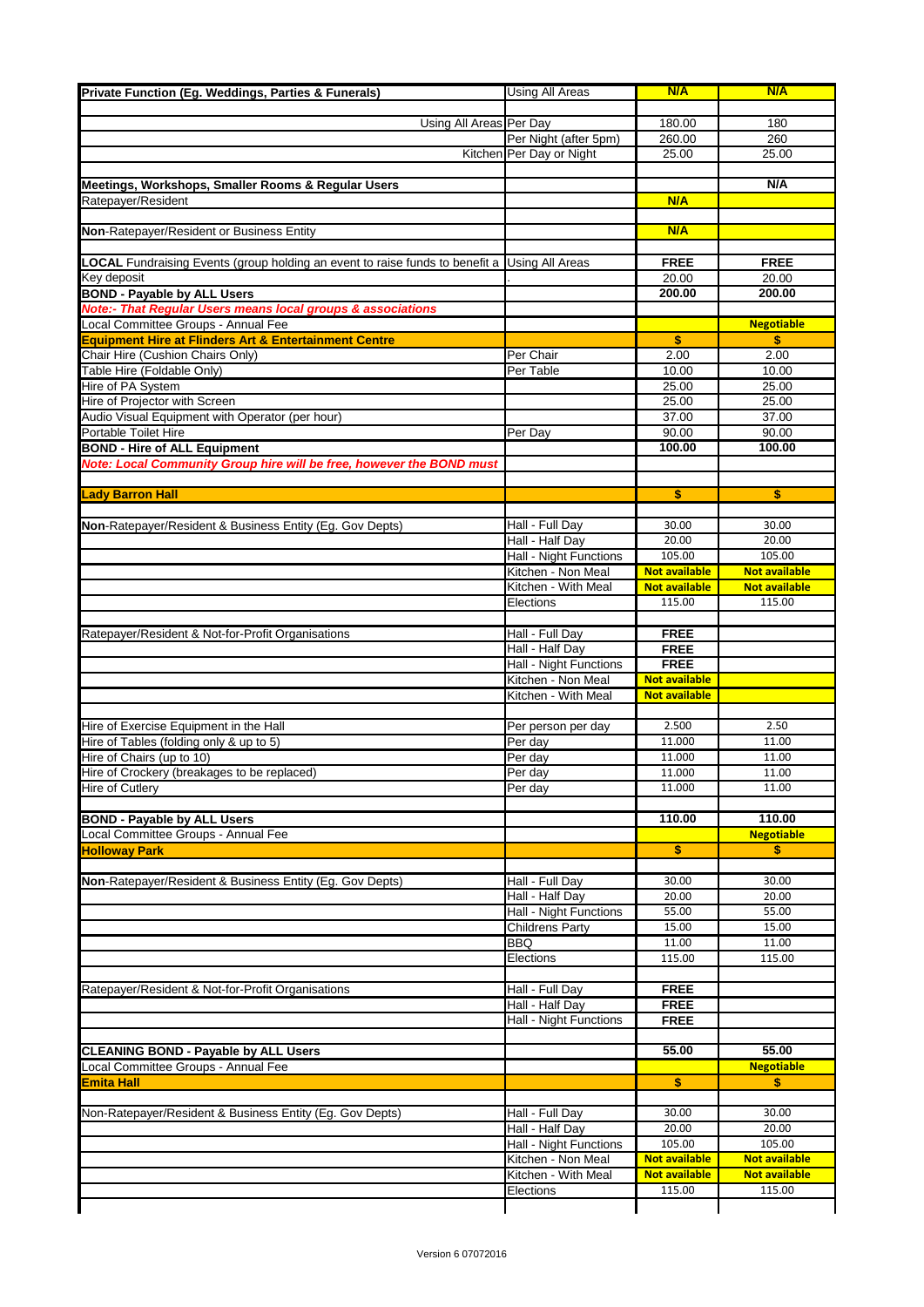| Ratepayer/Resident & Not-for-Profit Organisations                       | Hall - Full Day        | <b>FREE</b>          |                   |
|-------------------------------------------------------------------------|------------------------|----------------------|-------------------|
|                                                                         | Hall - Half Day        | <b>FREE</b>          |                   |
|                                                                         | Hall - Night Functions | <b>FREE</b>          |                   |
|                                                                         |                        |                      |                   |
|                                                                         | Kitchen - Non Meal     | <b>Not available</b> |                   |
|                                                                         | Kitchen - With Meal    | <b>Not available</b> |                   |
| Local Committee Groups - Annual Fee                                     |                        |                      | <b>Negotiable</b> |
| <b>BOND - Payable by ALL Users</b>                                      |                        | 110.00               | 110.00            |
| <b>Recreational Grounds</b>                                             |                        | \$                   | \$                |
| Sporting Clubs (per day) (No charge for Flinders Island Sporting Clubs) |                        | 55.00                | 55.00             |
| Club Rooms (No charge for Flinders Island Sporting Clubs)               |                        | 73.00                | 73.00             |
| Trade Pavilion (No charge for Flinders Island Groups)                   |                        | 73.00                | 73.00             |
|                                                                         |                        |                      |                   |
| <b>Dog Charges</b>                                                      |                        | \$                   | \$                |
|                                                                         |                        |                      |                   |
| Paid BEFORE 31 July                                                     |                        |                      |                   |
| <b>Sterilised Dog</b>                                                   |                        | 15.00                | 15.00             |
| Non-Sterilised Dog                                                      |                        | 20.00                | 30.00             |
| <b>Working Dog</b>                                                      |                        | 13.00                | 15.00             |
| Guide / Hearing Dog                                                     |                        | NIL                  | <b>NIL</b>        |
| Dangerous Dog                                                           |                        | 120.00               | 120.00            |
| Seizure Fee for an Impounded Dog                                        |                        | 60.00                | 60.00             |
| Daily Fee for Impounded Dog                                             |                        | 25.00                | 25.00             |
| <b>New Kennel Licence</b>                                               |                        | N/A                  | N/A               |
| Kennel Licence - Annual Renewal                                         |                        | N/A                  | N/A               |
|                                                                         |                        |                      |                   |
| Paid AFTER 31 July                                                      |                        |                      |                   |
| <b>Sterilised Dog</b>                                                   |                        | 30.00                | 30.00             |
|                                                                         |                        |                      |                   |
| Non-Sterilised Dog                                                      |                        | 45.00                | 45.00             |
| <b>Working Dog</b>                                                      |                        | 30.00                | 30.00             |
| Guide / Hearing Dog                                                     |                        | <b>NIL</b>           | <b>NIL</b>        |
| Dangerous Dog                                                           |                        | 150.00               | 150.00            |
| Seizure Fee for an Impounded Dog                                        |                        | 60.00                | 60.00             |
| Daily Fee for Impounded Dog                                             |                        | 25.00                | 45.00             |
| New Kennel Licence                                                      |                        | N/A                  | N/A               |
| Kennel Licence - Annual Renewal                                         |                        | N/A                  | N/A               |
|                                                                         |                        |                      |                   |
| <b>Replacement Tag</b>                                                  |                        | 5.00                 | 5.00              |
| First Registration (at six months)                                      |                        | Prorata              | Prorata           |
| <b>Transferred Registration</b>                                         |                        | <b>NIL</b>           | <b>NIL</b>        |
|                                                                         |                        |                      |                   |
| <b>Airport Charges</b>                                                  |                        | \$                   | \$                |
|                                                                         |                        |                      |                   |
| Commercial Flights (MTOW per tonne)                                     |                        | 20.500               | 20.50             |
| Private Flights (per engine & per landing if paid on site)              |                        | 12.000               | 13.00             |
| Private Flight (per engine & per landing if NOT paid on site)           |                        | 26.500               | 27.00             |
| Helicopters (per landing if paid on site)                               |                        | 12.500               | 13.00             |
| Helicopters (per landing if NOT paid on site)                           |                        | 26.500               | 37.00             |
| Ultra Lights (per landing if paid on site)                              |                        | 12.500               | 13.00             |
| Ultra Lights (per landing if NOT paid on site)                          |                        | 26.500               | 27.00             |
| Locally Based Charter Operators - Annual Fee                            |                        |                      | Negotiable        |
|                                                                         |                        |                      |                   |
| Regular Passenger Transport (RPT) Landings - MTOW per tonne             |                        | 9.250                | 9.25              |
| Passenger Tax (per leg) - RPT                                           |                        | 9.000                | 9.00              |
| Passenger Tax - Charter Flights (7 tonne & over)                        |                        | 10.800               | 10.80             |
| Royal Flying Doctors Service (RFDS) - Call out fee per landing          |                        | 195.000              | 195.00            |
| Annual Hire Car Parking licence fee (per car space)                     |                        | 265.000              |                   |
|                                                                         |                        |                      | 265.00            |
|                                                                         |                        |                      |                   |
| <b>Advertising Space at Whitemark Airport Reception Area</b>            |                        |                      |                   |
| Advertising Cabinet Units (two months duration per unit)                |                        | 30.500               | 30.50             |
|                                                                         |                        |                      |                   |
| <b>PLANNING</b>                                                         |                        | \$                   | \$                |
|                                                                         |                        |                      |                   |
|                                                                         | Up to 20m2             | N/A                  | 100.00            |
|                                                                         | 21m2 to 50m2           | 150.00               | 150.00            |
| <b>Permitted Use Application</b>                                        | 51m2 -100m2            | 200.00               | 200.00            |
|                                                                         | 100m2 to 150m2         | 300.00               | 300.00            |
|                                                                         | 150m2 and above        | 350.00               | 350.00            |
|                                                                         | Up to 20m2             | 220.00               | 220.00            |
|                                                                         | 21m2 to 50m2           | 270.00               | 270.00            |
|                                                                         |                        |                      |                   |
| Discretionary Use Application                                           | 51m2-100m2             | 320.00               | 320.00            |
|                                                                         | 100m2 to 150m2         | 420.00               | 420.00            |
|                                                                         | 150m2 and above        | 470.00               | 470.00            |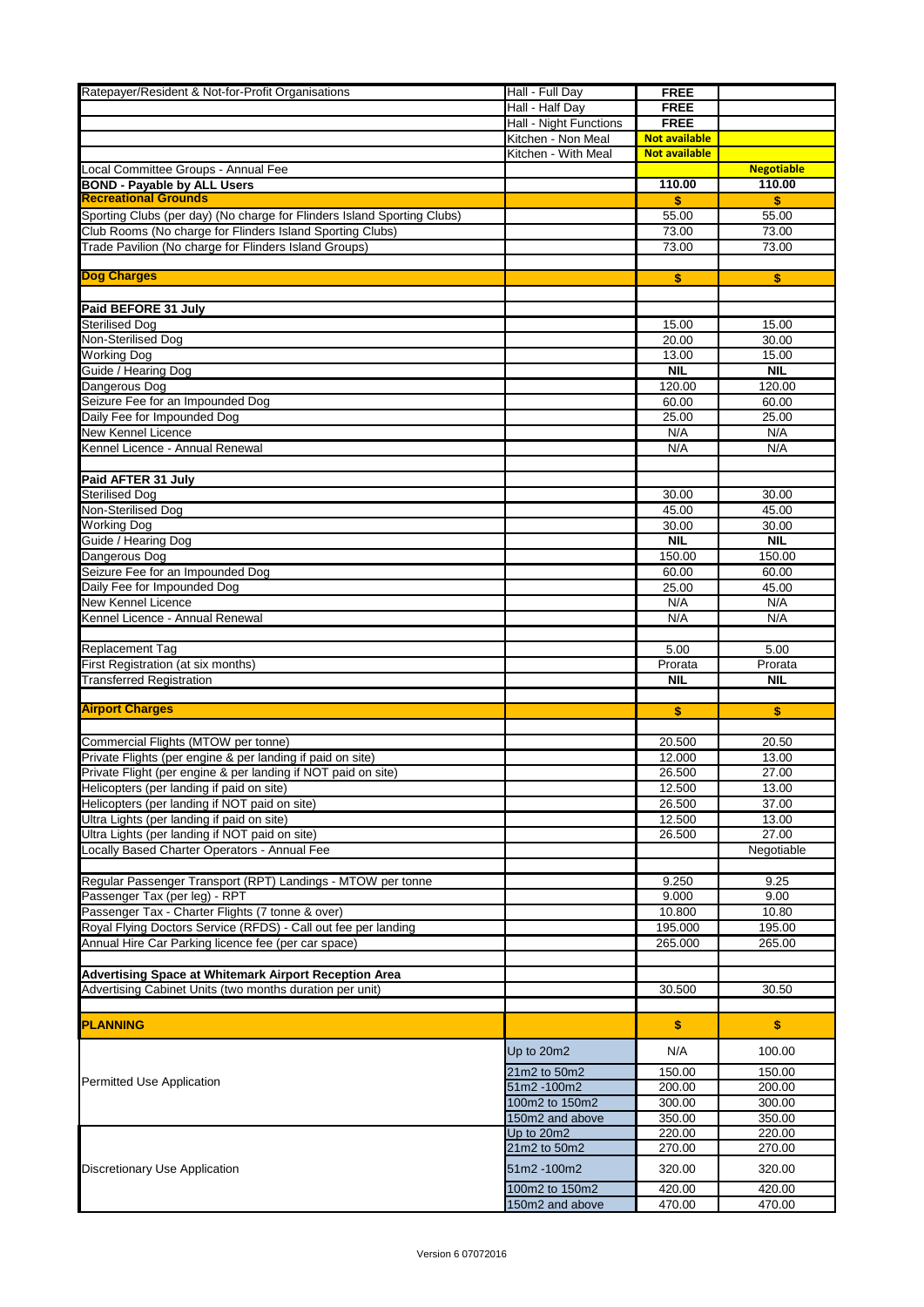| Advertising Fee (GST inclusive) - S57                                                                                   |                                                          | 515.00                     | 515.00                    |
|-------------------------------------------------------------------------------------------------------------------------|----------------------------------------------------------|----------------------------|---------------------------|
| Change of Use Application                                                                                               | Plus advertising fee if<br>discretionary                 | 200.00                     | 200.00                    |
| Application for Planning Permit Extension                                                                               |                                                          | 250.00                     | 250.00                    |
| <b>Application for Minor Amendment</b>                                                                                  | <b>Permitted Use</b>                                     | 200.00                     | 200.00                    |
|                                                                                                                         | <b>Discretionary Use</b>                                 | 250.00                     | 250.00                    |
| Level 1 (Environmental Management & Pollution Control Act 1994) Application                                             |                                                          | 615.00                     | 615.00                    |
| Level 2 (Environmental Management & Pollution Control Act 1994) Application                                             | Plus associated EPA<br>fees                              | 1,030.00                   | 1,030.00                  |
|                                                                                                                         |                                                          |                            |                           |
| Part V agreement                                                                                                        | Processing and Sealing                                   | 300.00                     | 300.00                    |
| Section 43A Rezoning Amendment                                                                                          | Plus associated TPC<br>fees                              | 1645.00                    | 1645.00                   |
| Petition to Amend Sealed Plan                                                                                           | <b>Full Fee</b>                                          | 515.00                     | 515.00                    |
|                                                                                                                         | If all parties to sealed<br>plan have signed<br>petition | 260.00                     | 260.00                    |
| Sign                                                                                                                    | Plus advertising fees if<br>discretionary                | 105.00                     | 105.00                    |
| Building Plans Search Fee (not including photocopying fees)                                                             | Issued to title owner<br>only or otherwise               |                            |                           |
|                                                                                                                         | authourised                                              | 25.00                      | 25.00                     |
| Copy of Planning Scheme                                                                                                 | Printed copy of<br>Ordinance                             | 30.00                      | 30.00                     |
|                                                                                                                         | Printed copy of Maps<br>per set                          | 20.00                      | 20.00                     |
|                                                                                                                         | <b>Electronic Copy</b>                                   | <b>FREE</b>                | <b>FREE</b>               |
| Restrospective planning permit (plus advertising fee if applicable)                                                     |                                                          |                            | Fee plus \$500<br>penalty |
| <b>SUBDIVISION</b>                                                                                                      |                                                          |                            |                           |
| Assessment Fee (inc Strata)                                                                                             | Plus advertising and<br>additional lot fees              | 470                        | 470                       |
| <b>Additional Lot Fees</b>                                                                                              | <b>Planning Assessment</b><br>per lot                    | 70.00                      | 70.00                     |
|                                                                                                                         | <b>Waste Water</b><br>Assessment per lot                 | 60.00                      | 60.00                     |
| Sealing of Final Plan                                                                                                   |                                                          | $$300 + $70$<br>per lot    | $$300 + $70$ per lot      |
| Application for Strata Plan Approval                                                                                    |                                                          | $$300 + $70.00$<br>per lot | \$300 +\$70.00 per lot    |
|                                                                                                                         | Application to amend<br>Strata Plan                      | 205.00                     | 205.00                    |
| <b>Boundary Adjustment</b>                                                                                              | <b>Plus Advertising</b>                                  | 250.00                     | 250.00                    |
| <b>BUILDING</b>                                                                                                         |                                                          |                            |                           |
| Class 1A<br>Including 4 Inspections                                                                                     | Up to 20m2                                               | 600.00                     | 600.00                    |
|                                                                                                                         | 21m2 to 50m2                                             | 650.00                     | 650.00                    |
|                                                                                                                         | 51m2-100m2                                               | 700.00                     | 700.00                    |
|                                                                                                                         | 100m2 to 150m2                                           | 850.00                     | 850.00                    |
|                                                                                                                         | 151m2 to 200m2                                           | 900.00                     | 900.00                    |
|                                                                                                                         | 201m2 and above                                          | 950.00                     | 950.00                    |
| Class 10A<br>Including 2 Inspections                                                                                    | Up to 20m2                                               | 200.00                     | 200.00                    |
|                                                                                                                         | 21m2 to 50m2                                             | 300.00                     | 300.00                    |
|                                                                                                                         | 51m2-100m2                                               | 450.00                     | 450.00                    |
|                                                                                                                         | 100m2 to 150m2                                           | 700.00                     | 700.00                    |
|                                                                                                                         | 151m2 to 200m2<br>201m2 and above                        | 900.00<br>1,100.00         | 900.00<br>1,100.00        |
| Class 1b (if no structural works required)                                                                              | Flat fee                                                 | 150.00                     | 150.00                    |
| All other classes (if structural works to be undertaken)                                                                |                                                          |                            |                           |
|                                                                                                                         | Up to 20m2                                               | 800.00                     | 800.00                    |
|                                                                                                                         | 21m2 to 50m2                                             | 850.00                     | 850.00                    |
|                                                                                                                         | 51m2-100m2                                               | 900                        | 900                       |
|                                                                                                                         | 100m2 to 150m2                                           | 1,050.00                   | 1,050.00                  |
|                                                                                                                         | 151m2 to 200m2                                           | 1100                       | 1100                      |
|                                                                                                                         | 201m2 and above                                          | 1150                       | 1150                      |
| Certificate of Substantial Compliance (including inspections)<br>*Levies and<br>permit authority fees still applicable. |                                                          |                            | Fee plus \$500<br>penalty |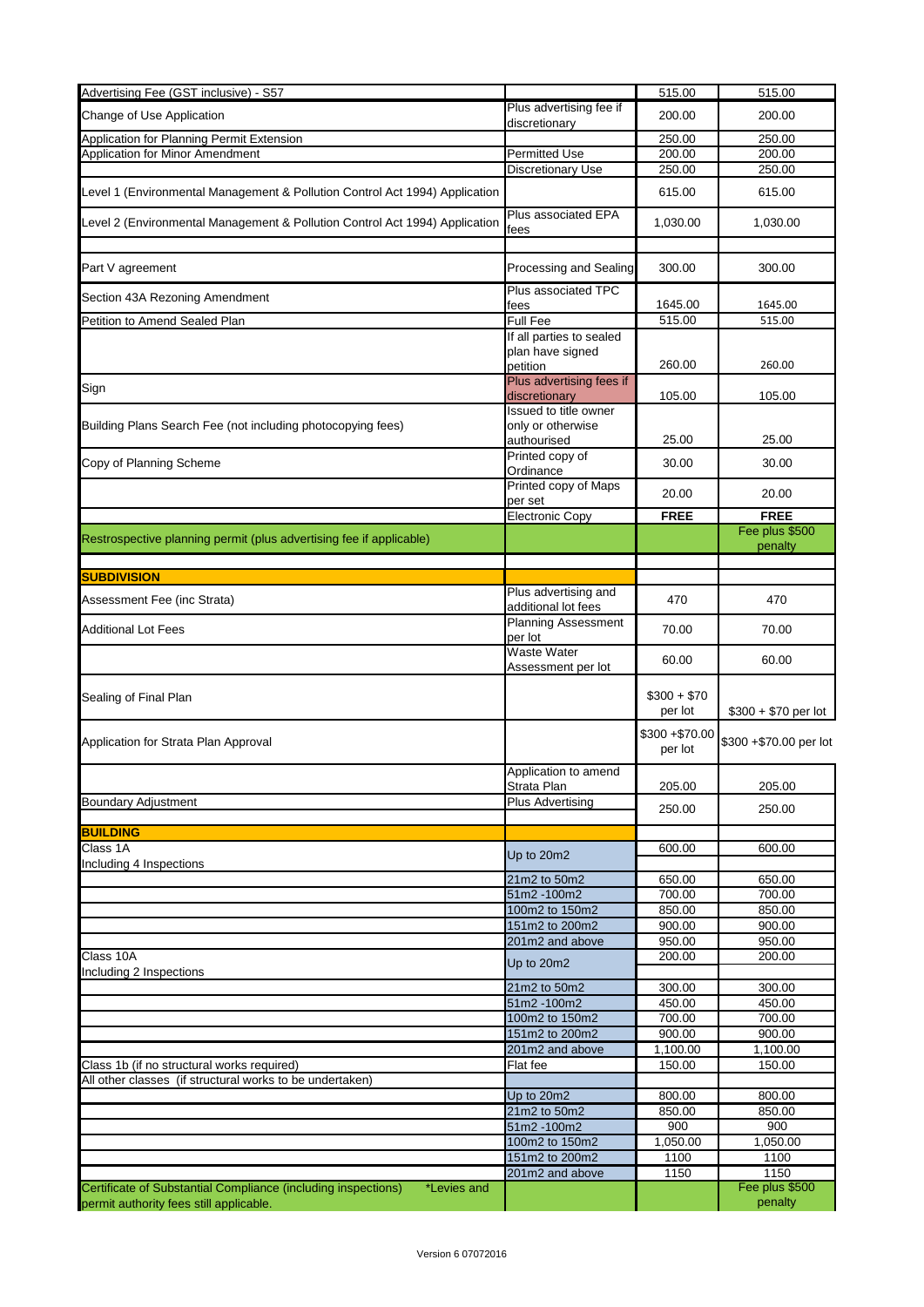| <b>MISCELLANEOUS BUILDING FEES</b>                     |                                     |                              |                              |
|--------------------------------------------------------|-------------------------------------|------------------------------|------------------------------|
| Temporary Occupancy                                    |                                     | 150.00                       | 150.00                       |
| <b>Additional Inspections</b>                          |                                     | 200.00                       | 200.00                       |
| Demolition Fee                                         |                                     | 400.00                       | 400.00                       |
| Amendment to Plans                                     |                                     | 150.00                       | 150.00                       |
|                                                        |                                     |                              |                              |
| <b>Extension to Building Permit</b>                    | All classes                         | 150.00                       | 150.00                       |
| Certificate of Completion (if permit has expired)      |                                     | 300.00                       | 300.00                       |
| Subsequent stages of permits                           |                                     | 250.00                       | 250.00                       |
| <b>Minor Works</b>                                     | As advised by Building              |                              |                              |
|                                                        | Surveyor                            | 150.00                       | 150.00                       |
| <b>PERMIT AUTHORITY</b>                                |                                     |                              |                              |
| Class 1                                                |                                     | 200.00                       | 200.00                       |
| Class 10                                               |                                     | 150.00                       | 150.00                       |
| Class 2-9                                              |                                     | 350.00                       | 350.00                       |
| <b>GOVERNMENT LEVIES</b>                               |                                     |                              |                              |
| Tas Building and Construction Industry Training Board  | over \$12,000                       | 0.2% of value<br>of project  | 0.2% of value of<br>project  |
| <b>Building Permit Levy</b>                            | over \$12,000                       | 0.1% of value<br>of project  | 0.1% of value of<br>project  |
| <b>PLUMBING</b>                                        |                                     |                              |                              |
| Class 1 (per structure)                                |                                     | 260.00                       | 260.00                       |
| Class 10 (per structure)                               | If stormwater only                  | 105.00                       | 105.00                       |
| Class 10 (per structure)                               | If internal plumbing                | 260.00                       | 260.00                       |
| All Other Classes (per structure)                      |                                     | 410.00                       | 410.00                       |
|                                                        |                                     |                              | Fee plus \$500               |
| Permit issued in retrospect                            |                                     |                              | penalty                      |
| <b>SPECIAL PLUMBING</b>                                |                                     |                              |                              |
| Pools & Spas                                           |                                     | 410.00                       | 410.00                       |
| <b>Amended SPP</b>                                     |                                     | 310.00                       | 310.00                       |
| If accompanied by Form 59, Design and Report           |                                     | 260.00                       | 260.00                       |
|                                                        |                                     | 1010.00                      | N/A                          |
| If Council to Facilitate                               | Includes soil sampling              |                              |                              |
| <b>ENGINEERING FEES</b>                                |                                     |                              |                              |
| Foundation and Windloading                             |                                     | 670.00                       | N/A                          |
|                                                        |                                     | \$15/m2                      |                              |
| <b>Footings Certification</b>                          |                                     | $($400*$                     | \$15/m2 (\$400               |
|                                                        |                                     | minimum)                     | minimum)                     |
|                                                        |                                     | \$20/m2                      |                              |
| <b>Structural Certification</b>                        |                                     | (\$600*                      | \$20/m2 (\$600               |
|                                                        |                                     | minimum)                     | minimum)                     |
|                                                        |                                     | \$25/m2                      |                              |
| <b>Full Structural Certification</b>                   | Including footings                  | (\$800*                      | \$25/m2 (\$800               |
|                                                        |                                     | minimum)                     | minimum)                     |
| <b>Energy Efficiency Report</b>                        |                                     | 360.00                       | 360.00                       |
| <b>FOOD PREMISES</b>                                   |                                     |                              |                              |
| <b>Annual Registration</b>                             |                                     | 200.00                       | 200.00                       |
| Temporary Registration                                 | Maximum 10 days                     | 30.00                        | 30.00                        |
| <b>Minimal Operations</b>                              | Annual fee                          | \$70.00                      | \$70.00                      |
| <b>Transfer of Registration</b>                        |                                     | \$20.00                      | \$20.00                      |
| Form 49                                                | Report from EHO                     | \$205.00                     | \$205.00                     |
| Occupancy Permit for Commercial Kitchen                | Form 50                             | \$155.00                     | \$155.00                     |
| <b>PLACE OF ASSEMBLY FEES</b>                          |                                     |                              |                              |
| Annual                                                 | Initial fee                         | 200.00                       | 200.00                       |
| Renewal                                                |                                     | 180.00                       | 180.00                       |
| Specific Event Permit for publically advertised events |                                     | 85.00                        | 85.00                        |
| Temporary Occupancy Permit (per event/site)            |                                     | 80.00                        | 80.00                        |
| <b>WATER SAMPLING</b>                                  |                                     |                              |                              |
| Private Samples Taken for Laboratory                   |                                     | laboratory                   | costs                        |
| Swimming Pools & Spas                                  | Public items                        | laboratory                   | costs                        |
| <b>Warm Water Suppliers</b>                            |                                     |                              | \$100 p.a.                   |
| <b>PUBLIC HEALTH RISK ACTIVITY</b>                     |                                     |                              |                              |
| Licence                                                | Initial                             | 100.00                       | 100.00                       |
| Renewal                                                | Annual                              | 70.00                        | 70.00                        |
| <b>PRIVATE WATER SUPPLIERS</b>                         |                                     |                              |                              |
| Annual Registration (per premise or scheme)            | Initial                             | 100.00                       | 100.00                       |
| Renewal                                                | Annual                              | 80.00                        | 80.00                        |
| <b>NUISANCE</b>                                        |                                     |                              |                              |
|                                                        |                                     |                              |                              |
| <b>Abatement Costs</b>                                 | Associated with non-<br>compliance  | $$120.00 +$<br>cost of works | $$120.00 + cost of$<br>works |
| <b>Environmental Protection Notice</b>                 | <b>Issuing and</b><br>investigation | 120.00                       | 120.00                       |